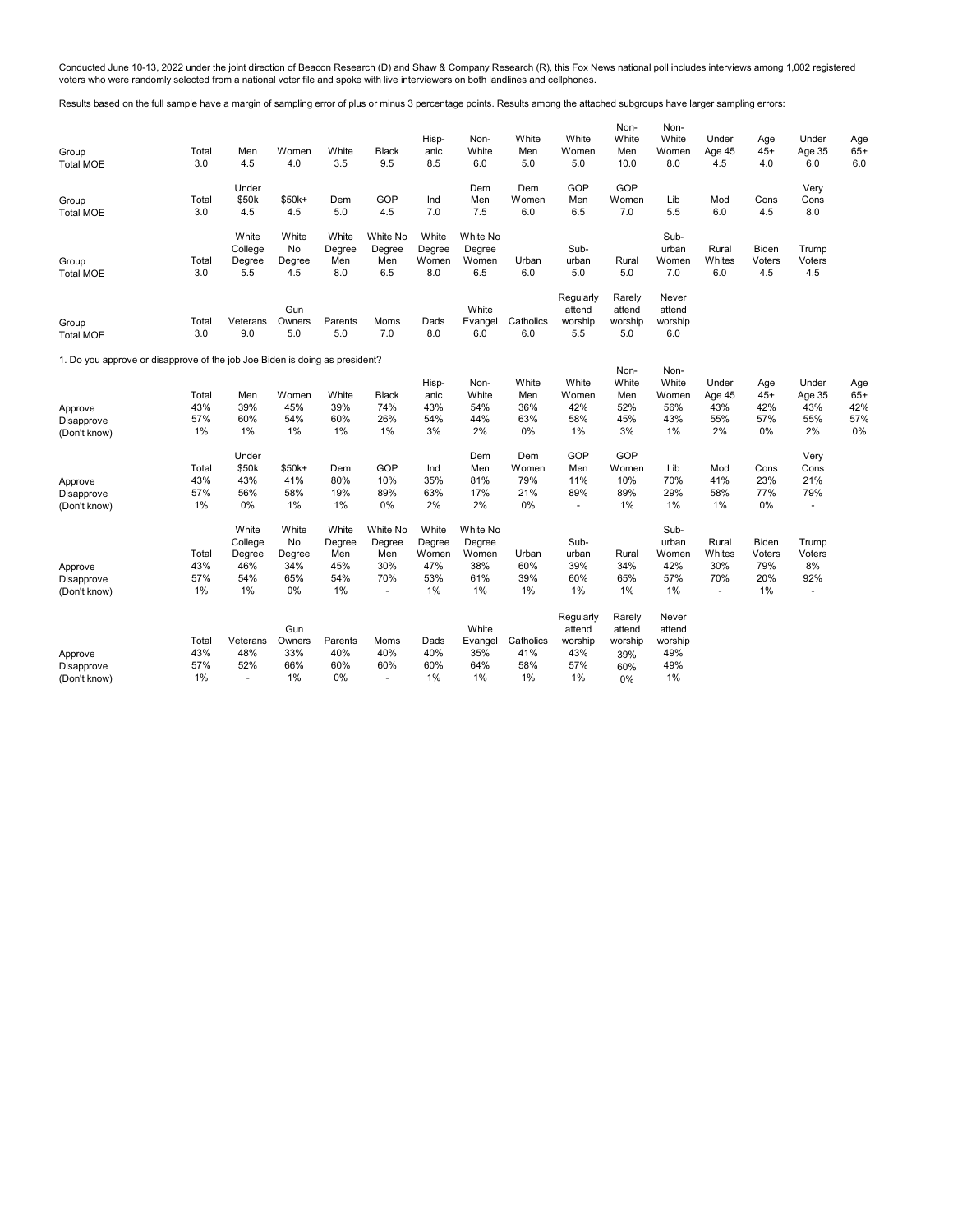1. Do you approve or disapprove of the job Joe Biden is doing as president? [IF APPROVE / DISAPPROVE: Is that strongly (approve/disapprove), or only somewhat?] Non-Non-

|                                                                                                     |              |                 |               |                |                | Hisp-       | Non-           | White            | White                    | <b>IVOLL</b><br>White | <b>IVOLF</b><br>White | Under          | Age    | Under        | Age   |
|-----------------------------------------------------------------------------------------------------|--------------|-----------------|---------------|----------------|----------------|-------------|----------------|------------------|--------------------------|-----------------------|-----------------------|----------------|--------|--------------|-------|
|                                                                                                     | Total        | Men             | Women         | White          | <b>Black</b>   | anic        | White          | Men              | Women                    | Men                   | Women                 | Age 45         | $45+$  | Age 35       | $65+$ |
| Strongly approve                                                                                    | 19%          | 17%             | 20%           | 17%            | 40%            | 17%         | 27%            | 16%              | 18%                      | 23%                   | 29%                   | 17%            | 20%    | 14%          | 22%   |
| Somewhat approve                                                                                    | 24%          | 22%             | 25%           | 22%            | 33%            | 26%         | 28%            | 20%              | 24%                      | 29%                   | 27%                   | 26%            | 22%    | 29%          | 20%   |
| Somewhat disapprove                                                                                 | 15%          | 14%             | 16%           | 15%            | 13%            | 20%         | 17%            | 14%              | 16%                      | 18%                   | 17%                   | 22%            | 11%    | 24%          | 8%    |
| Strongly disapprove                                                                                 | 41%          | 46%             | 38%           | 46%            | 13%            | 34%         | 26%            | 49%              | 42%                      | 28%                   | 26%                   | 33%            | 47%    | 30%          | 49%   |
| (Don't know)                                                                                        | $1\%$        | $1\%$           | 1%            | 1%             | 1%             | 3%          | 2%             | 0%               | 1%                       | 3%                    | 1%                    | 2%             | 0%     | 2%           | 0%    |
|                                                                                                     |              | Under           |               |                |                |             | Dem            | Dem              | GOP                      | GOP                   |                       |                |        | Very         |       |
|                                                                                                     | Total        | \$50k           | \$50k+        | Dem            | GOP            | Ind         | Men            | Women            | Men                      | Women                 | Lib                   | Mod            | Cons   | Cons         |       |
| Strongly approve                                                                                    | 19%          | 18%             | 19%           | 42%            | 2%             | 8%          | 44%            | 40%              | 3%                       | 2%                    | 33%                   | 13%            | 12%    | 16%          |       |
| Somewhat approve                                                                                    | 24%          | 26%             | 22%           | 38%            | 8%             | 27%         | 37%            | 39%              | 8%                       | 8%                    | 37%                   | 27%            | 11%    | 5%           |       |
| Somewhat disapprove                                                                                 | 15%          | 17%             | 15%           | 13%            | 14%            | 23%         | 11%            | 14%              | 13%                      | 16%                   | 14%                   | 21%            | 12%    | 5%           |       |
| Strongly disapprove                                                                                 | 41%          | 39%             | 43%           | 7%             | 75%            | 41%         | 6%             | 7%               | 77%                      | 74%                   | 14%                   | 37%            | 65%    | 74%          |       |
| (Don't know)                                                                                        | 1%           | $0\%$           | 1%            | 1%             | 0%             | 2%          | 2%             | 0%               | $\overline{\phantom{a}}$ | 1%                    | 1%                    | 1%             | 0%     | ä,           |       |
|                                                                                                     |              | White           | White         | White          | White No       | White       | White No       |                  |                          |                       | Sub-                  |                |        |              |       |
|                                                                                                     |              | College         | No            | Degree         | Degree         | Degree      | Degree         |                  | Sub-                     |                       | urban                 | Rural          | Biden  | Trump        |       |
|                                                                                                     | Total        | Degree          | Degree        | Men            | Men            | Women       | Women          | Urban            | urban                    | Rural                 | Women                 | Whites         | Voters | Voters       |       |
| Strongly approve                                                                                    | 19%          | 23%             | 12%           | 23%            | 10%            | 23%         | 14%            | 29%              | 15%                      | 17%                   | 14%                   | 14%            | 40%    | 3%           |       |
| Somewhat approve                                                                                    | 24%          | 23%             | 22%           | 21%            | 20%            | 24%         | 24%            | 31%              | 24%                      | 18%                   | 27%                   | 16%            | 40%    | 5%           |       |
| Somewhat disapprove                                                                                 | 15%          | 13%             | 16%           | 10%            | 17%            | 16%         | 16%            | 16%              | 15%                      | 15%                   | 16%                   | 16%            | 13%    | 14%          |       |
| Strongly disapprove                                                                                 | 41%          | 40%             | 49%           | 44%            | 53%            | 37%         | 46%            | 23%              | 45%                      | 50%                   | 41%                   | 54%            | 7%     | 78%          |       |
| (Don't know)                                                                                        | $1\%$        | $1\%$           | 0%            | $1\%$          | ä,             | 1%          | $1\%$          | 1%               | 1%                       | 1%                    | 1%                    | $\blacksquare$ | 1%     | ä,           |       |
|                                                                                                     |              |                 |               |                |                |             |                |                  | Regularly                | Rarely                | Never                 |                |        |              |       |
|                                                                                                     |              |                 | Gun           |                |                |             | White          |                  | attend                   | attend                | attend                |                |        |              |       |
|                                                                                                     | Total        | Veterans        | Owners        | Parents        | Moms           | Dads        | Evangel        | Catholics        | worship                  | worship               | worship               |                |        |              |       |
| Strongly approve                                                                                    | 19%          | 24%             | 15%           | 19%            | 16%            | 22%         | 18%            | 22%              | 23%                      | 18%                   | 16%                   |                |        |              |       |
| Somewhat approve                                                                                    | 24%          | 24%             | 18%           | 21%            | 24%            | 18%         | 17%            | 19%              | 20%                      | 21%                   | 33%                   |                |        |              |       |
| Somewhat disapprove                                                                                 | 15%          | 7%              | 15%           | 20%            | 21%            | 20%         | 13%            | 15%              | 11%                      | 16%                   | 18%                   |                |        |              |       |
| Strongly disapprove                                                                                 | 41%          | 46%             | 51%           | 40%            | 39%            | 40%         | 51%            | 43%              | 46%                      | 44%                   | 31%                   |                |        |              |       |
| (Don't know)                                                                                        | 1%           | $\omega$        | 1%            | 0%             | $\blacksquare$ | 1%          | 1%             | 1%               | $1\%$                    | 0%                    | 1%                    |                |        |              |       |
|                                                                                                     |              |                 |               |                |                |             |                |                  |                          |                       |                       |                |        |              |       |
| 2. The economy: Do you approve or disapprove of the way Joe Biden is handling the following issues? |              |                 |               |                |                |             |                |                  |                          |                       |                       |                |        |              |       |
|                                                                                                     |              |                 |               |                |                | Hisp-       | Non-           | White            | White                    | Non-<br>White         | Non-<br>White         | Under          | Age    | Under        | Age   |
|                                                                                                     | Total        | Men             | Women         | White          | Black          | anic        | White          | Men              | Women                    | Men                   | Women                 | Age 45         | $45+$  | Age 35       | $65+$ |
| Approve                                                                                             | 29%          | 26%             | 32%           | 27%            | 48%            | 24%         | 34%            | 25%              | 30%                      | 31%                   | 36%                   | 28%            | 30%    | 24%          | 32%   |
| Disapprove                                                                                          | 67%          | 70%             | 64%           | 69%            | 45%            | 69%         | 60%            | 72%              | 66%                      | 62%                   | 58%                   | 67%            | 67%    | 70%          | 65%   |
| (Don't know)                                                                                        | 4%           | 4%              | 5%            | 4%             | 6%             | 7%          | 6%             | 3%               | 4%                       | 7%                    | 6%                    | 5%             | 4%     | 7%           | 3%    |
|                                                                                                     |              |                 |               |                |                |             |                |                  |                          |                       |                       |                |        |              |       |
|                                                                                                     |              | Under           |               |                |                |             | Dem            | Dem              | GOP                      | GOP                   |                       |                |        | Very         |       |
|                                                                                                     | Total        | \$50k           | \$50k+        | Dem            | GOP            | Ind         | Men            | Women            | Men                      | Women                 | Lib                   | Mod            | Cons   | Cons         |       |
| Approve                                                                                             | 29%          | 25%             | 32%           | 57%            | 7%             | 19%         | 58%            | 56%              | 6%                       | 7%                    | 53%                   | 24%            | 14%    | 15%          |       |
| Disapprove                                                                                          | 67%          | 70%             | 64%           | 36%            | 93%            | 75%         | 33%            | 38%              | 93%                      | 92%                   | 40%                   | 71%            | 85%    | 84%          |       |
| (Don't know)                                                                                        | 4%           | 5%              | 4%            | 7%             | 1%             | 6%          | 9%             | 6%               | 1%                       | 0%                    | 7%                    | 5%             | 2%     | 1%           |       |
|                                                                                                     |              | White           | White         | White          | White No       | White       | White No       |                  |                          |                       | Sub-                  |                |        |              |       |
|                                                                                                     |              | College         | No            | Degree         | Degree         | Degree      | Degree         |                  | Sub-                     |                       | urban                 | Rural          | Biden  | Trump        |       |
|                                                                                                     | Total        | Degree          | Degree        | Men            | Men            | Women       | Women          | Urban            | urban                    | Rural                 | Women                 | Whites         | Voters | Voters       |       |
| Approve                                                                                             | 29%          | 36%             | 21%           | 32%            | 20%            | 40%         | 22%            | 43%              | 25%                      | 25%                   | 26%                   | 21%            | 56%    | 5%           |       |
| Disapprove                                                                                          | 67%          | 61%             | 75%           | 65%            | 77%            | 57%         | 73%            | 52%              | 71%                      | 71%                   | 70%                   | 75%            | 37%    | 94%          |       |
| (Don't know)                                                                                        | 4%           | 3%              | 4%            | 4%             | 3%             | 3%          | 5%             | 5%               | 4%                       | 4%                    | 4%                    | 3%             | 7%     | 1%           |       |
|                                                                                                     |              |                 |               |                |                |             |                |                  |                          |                       |                       |                |        |              |       |
|                                                                                                     |              |                 |               |                |                |             |                |                  | Regularly                | Rarely                | Never                 |                |        |              |       |
|                                                                                                     |              |                 | Gun           |                |                |             | White          |                  | attend                   | attend                | attend                |                |        |              |       |
|                                                                                                     | Total        | Veterans        | Owners        | Parents        | Moms           | Dads        | Evangel        | Catholics        | worship                  | worship               | worship               |                |        |              |       |
| Approve                                                                                             | 29%          | 30%             | 24%           | 29%            | 29%            | 28%         | 24%            | 30%              | 31%                      | 26%                   | 31%                   |                |        |              |       |
| Disapprove                                                                                          | 67%<br>4%    | 66%<br>4%       | 73%<br>3%     | 67%<br>4%      | 67%<br>4%      | 67%<br>5%   | 72%<br>4%      | 68%<br>2%        | 65%<br>3%                | 70%                   | 64%<br>5%             |                |        |              |       |
| (Don't know)                                                                                        |              |                 |               |                |                |             |                |                  |                          | 5%                    |                       |                |        |              |       |
| 3. Inflation: Do you approve or disapprove of the way Joe Biden is handling the following issues?   |              |                 |               |                |                |             |                |                  |                          |                       |                       |                |        |              |       |
|                                                                                                     |              |                 |               |                |                |             |                |                  |                          | Non-                  | Non-                  |                |        |              |       |
|                                                                                                     |              |                 |               |                |                | Hisp-       | Non-           | White            | White                    | White                 | White                 | Under          | Age    | Under        | Age   |
|                                                                                                     | Total        | Men             | Women         | White          | Black          | anic        | White          | Men              | Women                    | Men                   | Women                 | Age 45         | $45+$  | Age 35       | $65+$ |
| Approve                                                                                             | 23%          | 21%             | 25%           | 21%            | 42%            | 22%         | 31%            | 19%              | 23%                      | 30%                   | 31%                   | 21%            | 25%    | 17%          | 28%   |
| Disapprove                                                                                          | 71%          | 74%             | 68%           | 73%            | 52%            | 72%         | 64%            | 76%              | 70%                      | 64%                   | 64%                   | 72%            | 70%    | 75%          | 67%   |
| (Don't know)                                                                                        | 6%           | 5%              | 6%            | 6%             | 5%             | 7%          | 6%             | 5%               | 7%                       | 6%                    | 5%                    | 7%             | 5%     | 7%           | 5%    |
|                                                                                                     |              |                 |               |                |                |             |                | Dem              | GOP                      | GOP                   |                       |                |        |              |       |
|                                                                                                     | Total        | Under<br>\$50k  | \$50k+        | Dem            | GOP            | Ind         | Dem<br>Men     | Women            | Men                      | Women                 | Lib                   | Mod            | Cons   | Very<br>Cons |       |
| Approve                                                                                             | 23%          | 21%             | 25%           | 47%            | 5%             | 15%         | 50%            | 45%              | 3%                       | 6%                    | 44%                   | 17%            | 11%    | 14%          |       |
| Disapprove                                                                                          | 71%          | 73%             | 70%           | 44%            | 94%            | 77%         | 40%            | 47%              | 94%                      | 93%                   | 46%                   | 76%            | 86%    | 83%          |       |
| (Don't know)                                                                                        | 6%           | 6%              | 5%            | 9%             | 2%             | 8%          | 10%            | 8%               | 3%                       | 1%                    | 10%                   | 6%             | 3%     | 3%           |       |
|                                                                                                     |              |                 |               |                |                |             |                |                  |                          |                       |                       |                |        |              |       |
|                                                                                                     |              | White           | White         | White          | White No       | White       | White No       |                  |                          |                       | Sub-                  |                |        |              |       |
|                                                                                                     |              | College         | No            | Degree         | Degree         | Degree      | Degree         |                  | Sub-                     |                       | urban                 | Rural          | Biden  | Trump        |       |
|                                                                                                     | Total        | Degree          | Degree        | Men            | Men            | Women       | Women          | Urban            | urban                    | Rural                 | Women                 | Whites         | Voters | Voters       |       |
| Approve                                                                                             | 23%          | 29%             | 16%           | 25%            | 15%            | 33%         | 17%            | 36%              | 20%                      | 18%                   | 20%                   | 17%            | 45%    | 5%           |       |
| Disapprove                                                                                          | 71%          | 65%             | 78%           | 70%            | 81%            | 61%         | 76%            | 57%              | 75%                      | 76%                   | 73%                   | 78%            | 45%    | 94%          |       |
| (Don't know)                                                                                        | 6%           | 6%              | 6%            | 6%             | 4%             | 7%          | 7%             | 7%               | 5%                       | 5%                    | 7%                    | 5%             | 9%     | 1%           |       |
|                                                                                                     |              |                 |               |                |                |             |                |                  |                          |                       |                       |                |        |              |       |
|                                                                                                     |              |                 |               |                |                |             |                |                  | Regularly                | Rarely                | Never                 |                |        |              |       |
|                                                                                                     |              |                 | Gun           |                |                |             | White          |                  | attend                   | attend                | attend                |                |        |              |       |
|                                                                                                     | Total<br>23% | Veterans<br>25% | Owners<br>19% | Parents<br>23% | Moms<br>23%    | Dads<br>23% | Evangel<br>20% | Catholics<br>24% | worship<br>27%           | worship               | worship<br>26%        |                |        |              |       |
| Approve<br>Disapprove                                                                               | 71%          | 67%             | 76%           | 72%            | 71%            | 73%         | 74%            | 70%              | 67%                      | 18%<br>76%            | 69%                   |                |        |              |       |
| (Don't know)                                                                                        | 6%           | 7%              | 4%            | 5%             | 6%             | 4%          | 5%             | 6%               | 6%                       | 6%                    | 5%                    |                |        |              |       |
|                                                                                                     |              |                 |               |                |                |             |                |                  |                          |                       |                       |                |        |              |       |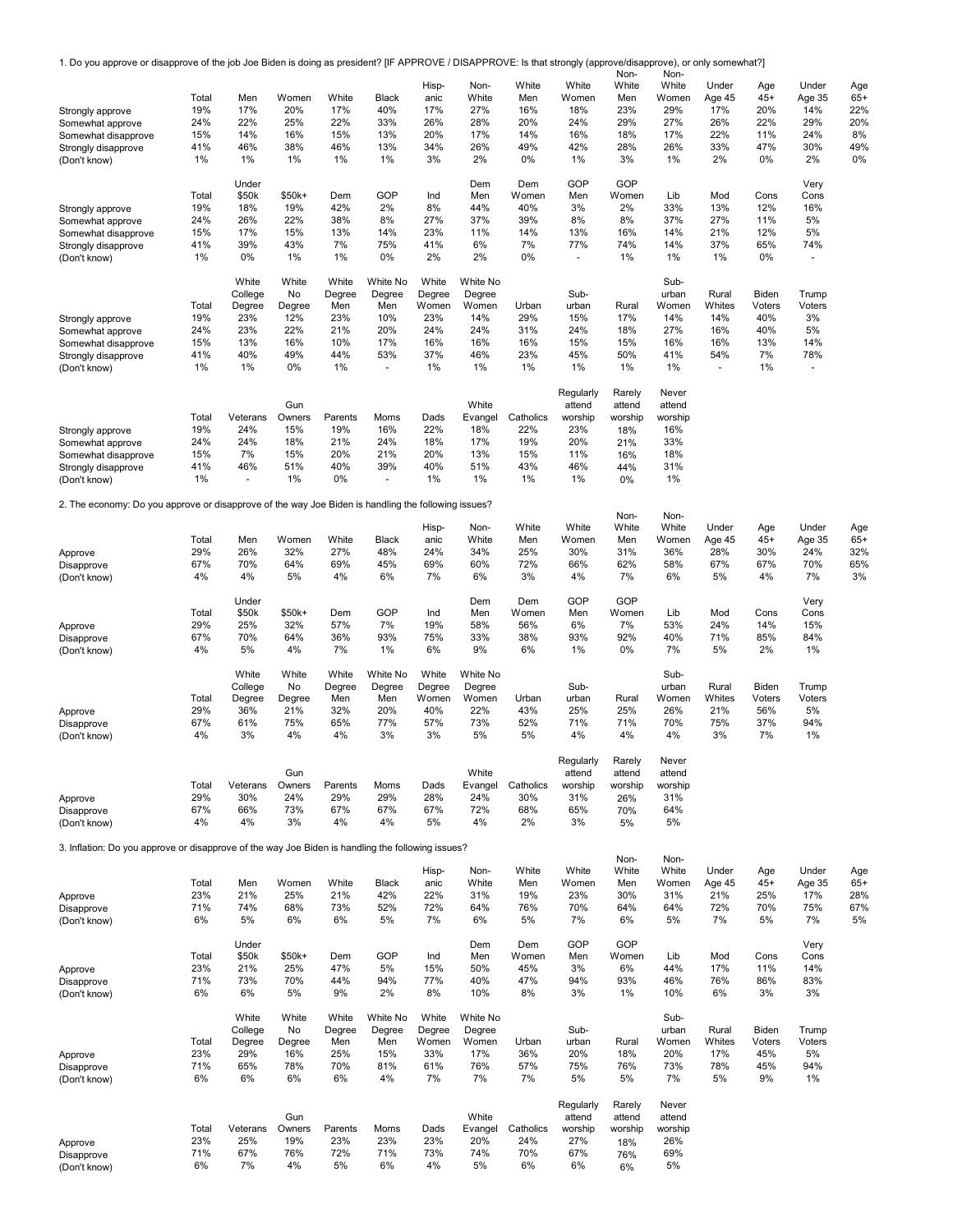4. Border security: Do you approve or disapprove of the way Joe Biden is handling the following issues?

|                            |                                                                                                                                      |            |            |            |            |              |               |                 |              |                | Non-         | Non-           |               |              |               |              |
|----------------------------|--------------------------------------------------------------------------------------------------------------------------------------|------------|------------|------------|------------|--------------|---------------|-----------------|--------------|----------------|--------------|----------------|---------------|--------------|---------------|--------------|
|                            |                                                                                                                                      |            |            |            |            |              | Hisp-         | Non-            | White        | White          | White        | White          | Under         | Age          | Under         | Age          |
|                            |                                                                                                                                      | Total      | Men        | Women      | White      | <b>Black</b> | anic          | White           | Men          | Women          | Men          | Women          | Age 45        | $45+$        | Age 35        | $65+$        |
| Approve                    |                                                                                                                                      | 35%        | 31%        | 38%        | 34%        | 52%          | 33%           | 40%             | 31%          | 36%            | 35%          | 43%            | 38%           | 33%          | 39%           | 33%          |
| Disapprove                 |                                                                                                                                      | 58%        | 63%        | 53%        | 59%        | 42%          | 55%           | 51%             | 64%          | 55%            | 57%          | 48%            | 54%           | 60%          | 52%           | 60%          |
| (Don't know)               |                                                                                                                                      | 7%         | 5%         | 9%         | 7%         | 6%           | 12%           | 8%              | 5%           | 10%            | 8%           | 9%             | 8%            | 7%           | 9%            | 7%           |
|                            |                                                                                                                                      |            | Under      |            |            |              |               | Dem             | Dem          | GOP            | GOP          |                |               |              | Very          |              |
|                            |                                                                                                                                      | Total      | \$50k      | \$50k+     | Dem        | GOP          | Ind           | Men             | Women        | Men            | Women        | Lib            | Mod           | Cons         | Cons          |              |
| Approve                    |                                                                                                                                      | 35%        | 32%        | 36%        | 67%        | 10%          | 22%           | 70%             | 65%          | 9%             | 10%          | 59%            | 33%           | 17%          | 16%           |              |
| Disapprove                 |                                                                                                                                      | 58%        | 61%        | 56%        | 24%        | 87%          | 66%           | 21%             | 25%          | 89%            | 85%          | 31%            | 57%           | 79%          | 83%           |              |
| (Don't know)               |                                                                                                                                      | 7%         | 7%         | 8%         | 9%         | 3%           | 12%           | 9%              | 9%           | 1%             | 5%           | 10%            | 10%           | 3%           | 2%            |              |
|                            |                                                                                                                                      |            |            |            |            |              |               |                 |              |                |              |                |               |              |               |              |
|                            |                                                                                                                                      |            | White      | White      | White      | White No     | White         | <b>White No</b> |              |                |              | Sub-           |               |              |               |              |
|                            |                                                                                                                                      |            | College    | No         | Degree     | Degree       | Degree        | Degree          |              | Sub-           |              | urban          | Rural         | Biden        | Trump         |              |
|                            |                                                                                                                                      | Total      | Degree     | Degree     | Men        | Men          | Women         | Women           | Urban        | urban          | Rural        | Women          | Whites        | Voters       | Voters        |              |
| Approve                    |                                                                                                                                      | 35%<br>58% | 41%<br>51% | 28%<br>65% | 42%<br>55% | 22%<br>72%   | 41%<br>48%    | 32%<br>59%      | 52%<br>42%   | 30%<br>61%     | 29%<br>66%   | 34%<br>55%     | 28%<br>67%    | 66%<br>24%   | 7%<br>89%     |              |
| Disapprove<br>(Don't know) |                                                                                                                                      | 7%         | 7%         | 7%         | 3%         | 6%           | 11%           | 8%              | 7%           | 9%             | 5%           | 12%            | 5%            | 9%           | 4%            |              |
|                            |                                                                                                                                      |            |            |            |            |              |               |                 |              |                |              |                |               |              |               |              |
|                            |                                                                                                                                      |            |            |            |            |              |               |                 |              | Regularly      | Rarely       | Never          |               |              |               |              |
|                            |                                                                                                                                      |            |            | Gun        |            |              |               | White           |              | attend         | attend       | attend         |               |              |               |              |
|                            |                                                                                                                                      | Total      | Veterans   | Owners     | Parents    | Moms         | Dads          | Evangel         | Catholics    | worship        | worship      | worship        |               |              |               |              |
| Approve                    |                                                                                                                                      | 35%        | 38%        | 31%        | 40%        | 40%          | 39%           | 28%             | 36%          | 34%            | 33%          | 39%            |               |              |               |              |
| Disapprove                 |                                                                                                                                      | 58%        | 58%        | 64%        | 54%        | 50%          | 58%           | 67%             | 55%          | 59%            | 60%          | 53%            |               |              |               |              |
| (Don't know)               |                                                                                                                                      | 7%         | 4%         | 5%         | 6%         | 9%           | 3%            | 5%              | 9%           | 7%             | 7%           | 8%             |               |              |               |              |
|                            |                                                                                                                                      |            |            |            |            |              |               |                 |              |                |              |                |               |              |               |              |
|                            | 5. Guns: Do you approve or disapprove of the way Joe Biden is handling the following issues?                                         |            |            |            |            |              |               |                 |              |                |              |                |               |              |               |              |
|                            |                                                                                                                                      |            |            |            |            |              |               |                 |              |                | Non-         | Non-           |               |              |               |              |
|                            |                                                                                                                                      | Total      | Men        | Women      | White      | <b>Black</b> | Hisp-<br>anic | Non-<br>White   | White<br>Men | White<br>Women | White<br>Men | White<br>Women | Under         | Age<br>$45+$ | Under         | Age<br>$65+$ |
|                            |                                                                                                                                      | 33%        | 30%        | 35%        | 32%        | 47%          | 33%           | 37%             | 29%          | 35%            | 39%          | 36%            | Age 45<br>30% | 35%          | Age 35<br>28% | 34%          |
| Approve<br>Disapprove      |                                                                                                                                      | 60%        | 63%        | 58%        | 61%        | 46%          | 61%           | 56%             | 65%          | 58%            | 54%          | 57%            | 63%           | 58%          | 64%           | 57%          |
| (Don't know)               |                                                                                                                                      | 7%         | 6%         | 7%         | 7%         | 7%           | 6%            | 7%              | 6%           | 8%             | 6%           | 7%             | 7%            | 7%           | 8%            | 9%           |
|                            |                                                                                                                                      |            |            |            |            |              |               |                 |              |                |              |                |               |              |               |              |
|                            |                                                                                                                                      |            | Under      |            |            |              |               | Dem             | Dem          | GOP            | GOP          |                |               |              | Very          |              |
|                            |                                                                                                                                      | Total      | \$50k      | \$50k+     | Dem        | GOP          | Ind           | Men             | Women        | Men            | Women        | Lib            | Mod           | Cons         | Cons          |              |
| Approve                    |                                                                                                                                      | 33%        | 33%        | 32%        | 59%        | 11%          | 26%           | 61%             | 57%          | 10%            | 13%          | 56%            | 28%           | 19%          | 13%           |              |
| Disapprove                 |                                                                                                                                      | 60%        | 61%        | 62%        | 35%        | 83%          | 63%           | 33%             | 36%          | 86%            | 81%          | 37%            | 64%           | 75%          | 83%           |              |
| (Don't know)               |                                                                                                                                      | 7%         | 7%         | 6%         | 7%         | 5%           | 11%           | 5%              | 7%           | 4%             | 6%           | 7%             | 8%            | 6%           | 4%            |              |
|                            |                                                                                                                                      |            |            |            |            |              |               |                 |              |                |              |                |               |              |               |              |
|                            |                                                                                                                                      |            |            |            |            |              |               |                 |              |                |              |                |               |              |               |              |
|                            |                                                                                                                                      |            | White      | White      | White      | White No     | White         | White No        |              |                |              | Sub-           |               |              |               |              |
|                            |                                                                                                                                      |            | College    | No         | Degree     | Degree       | Degree        | Degree          |              | Sub-           |              | urban          | Rural         | Biden        | Trump         |              |
|                            |                                                                                                                                      | Total      | Degree     | Degree     | Men        | Men          | Women         | Women           | Urban        | urban          | Rural        | Women          | Whites        | Voters       | Voters        |              |
| Approve                    |                                                                                                                                      | 33%        | 38%        | 27%        | 35%        | 24%          | 41%           | 30%             | 43%          | 33%            | 26%          | 33%            | 23%           | 60%          | 7%            |              |
| Disapprove                 |                                                                                                                                      | 60%        | 54%<br>7%  | 66%<br>7%  | 59%<br>6%  | 69%<br>7%    | 49%<br>9%     | 64%<br>7%       | 48%<br>9%    | 63%<br>4%      | 66%<br>8%    | 62%<br>5%      | 68%<br>9%     | 34%<br>6%    | 88%           |              |
| (Don't know)               |                                                                                                                                      | 7%         |            |            |            |              |               |                 |              |                |              |                |               |              | 5%            |              |
|                            |                                                                                                                                      |            |            |            |            |              |               |                 |              | Regularly      | Rarely       | Never          |               |              |               |              |
|                            |                                                                                                                                      |            |            | Gun        |            |              |               | White           |              | attend         | attend       | attend         |               |              |               |              |
|                            |                                                                                                                                      | Total      | Veterans   | Owners     | Parents    | Moms         | Dads          | Evangel         | Catholics    | worship        | worship      | worship        |               |              |               |              |
| Approve                    |                                                                                                                                      | 33%        | 34%        | 30%        | 32%        | 31%          | 32%           | 28%             | 35%          | 33%            | 32%          | 36%            |               |              |               |              |
| Disapprove                 |                                                                                                                                      | 60%        | 61%        | 64%        | 64%        | 63%          | 66%           | 64%             | 60%          | 61%            | 60%          | 58%            |               |              |               |              |
| (Don't know)               |                                                                                                                                      | 7%         | 5%         | 6%         | 4%         | 5%           | 3%            | 8%              | 5%           | 6%             | 8%           | 6%             |               |              |               |              |
|                            |                                                                                                                                      |            |            |            |            |              |               |                 |              |                |              |                |               |              |               |              |
|                            | 6. The response to Russia's invasion of Ukraine: Do you approve or disapprove of the way Joe Biden is handling the following issues? |            |            |            |            |              |               |                 |              |                | Non-         | Non-           |               |              |               |              |
|                            |                                                                                                                                      |            |            |            |            |              | Hisp-         | Non-            | White        | White          | White        | White          | Under         | Age          | Under         | Age          |
|                            |                                                                                                                                      | Total      | Men        | Women      | White      | <b>Black</b> | anic          | White           | Men          | Women          | Men          | Women          | Age 45        | $45+$        | Age 35        | $65+$        |
| Approve                    |                                                                                                                                      | 42%        | 39%        | 44%        | 42%        | 53%          | 34%           | 42%             | 38%          | 45%            | 42%          | 41%            | 39%           | 44%          | 37%           | 47%          |
| Disapprove                 |                                                                                                                                      | 52%        | 57%        | 48%        | 52%        | 41%          | 55%           | 51%             | 57%          | 48%            | 55%          | 48%            | 54%           | 51%          | 55%           | 48%          |
| (Don't know)               |                                                                                                                                      | 6%         | 5%         | 8%         | 6%         | 6%           | 11%           | 8%              | 5%           | 7%             | 3%           | 11%            | 8%            | 5%           | 7%            | 5%           |
|                            |                                                                                                                                      |            |            |            |            |              |               |                 |              |                |              |                |               |              |               |              |
|                            |                                                                                                                                      |            | Under      |            |            |              |               | Dem             | Dem          | GOP            | GOP          |                |               |              | Very          |              |
|                            |                                                                                                                                      | Total      | \$50k      | \$50k+     | Dem        | GOP          | Ind           | Men             | Women        | Men            | Women        | Lib            | Mod           | Cons         | Cons          |              |
| Approve                    |                                                                                                                                      | 42%        | 38%        | 45%        | 72%        | 15%          | 35%           | 73%             | 72%          | 16%            | 13%          | 64%            | 41%           | 25%          | 19%           |              |
| Disapprove                 |                                                                                                                                      | 52%<br>6%  | 55%<br>7%  | 50%<br>6%  | 22%<br>6%  | 79%<br>6%    | 57%<br>8%     | 22%<br>5%       | 22%<br>6%    | 79%<br>5%      | 79%<br>8%    | 29%<br>7%      | 51%<br>8%     | 70%<br>5%    | 76%<br>5%     |              |
| (Don't know)               |                                                                                                                                      |            |            |            |            |              |               |                 |              |                |              |                |               |              |               |              |
|                            |                                                                                                                                      |            | White      | White      | White      | White No     | White         | White No        |              |                |              | Sub-           |               |              |               |              |
|                            |                                                                                                                                      |            | College    | No         | Degree     | Degree       | Degree        | Degree          |              | Sub-           |              | urban          | Rural         | Biden        | Trump         |              |
|                            |                                                                                                                                      | Total      | Degree     | Degree     | Men        | Men          | Women         | Women           | Urban        | urban          | Rural        | Women          | Whites        | Voters       | Voters        |              |
| Approve                    |                                                                                                                                      | 42%        | 52%        | 34%        | 49%        | 29%          | 56%           | 38%             | 53%          | 40%            | 35%          | 44%            | 35%           | 73%          | 13%           |              |
| Disapprove                 |                                                                                                                                      | 52%        | 44%        | 59%        | 46%        | 65%          | 41%           | 53%             | 39%          | 54%            | 59%          | 49%            | 58%           | 22%          | 80%           |              |
| (Don't know)               |                                                                                                                                      | 6%         | 4%         | 8%         | 4%         | 6%           | 3%            | 9%              | 8%           | 6%             | 6%           | 8%             | 6%            | 5%           | 6%            |              |
|                            |                                                                                                                                      |            |            |            |            |              |               |                 |              |                |              |                |               |              |               |              |
|                            |                                                                                                                                      |            |            |            |            |              |               |                 |              | Regularly      | Rarely       | Never          |               |              |               |              |
|                            |                                                                                                                                      |            |            | Gun        |            |              |               | White           |              | attend         | attend       | attend         |               |              |               |              |
|                            |                                                                                                                                      | Total      | Veterans   | Owners     | Parents    | Moms         | Dads          | Evangel         | Catholics    | worship        | worship      | worship        |               |              |               |              |
| Approve<br>Disapprove      |                                                                                                                                      | 42%<br>52% | 39%<br>57% | 36%<br>58% | 37%<br>56% | 37%<br>55%   | 38%<br>57%    | 34%<br>57%      | 43%<br>52%   | 39%<br>54%     | 41%<br>53%   | 48%<br>46%     |               |              |               |              |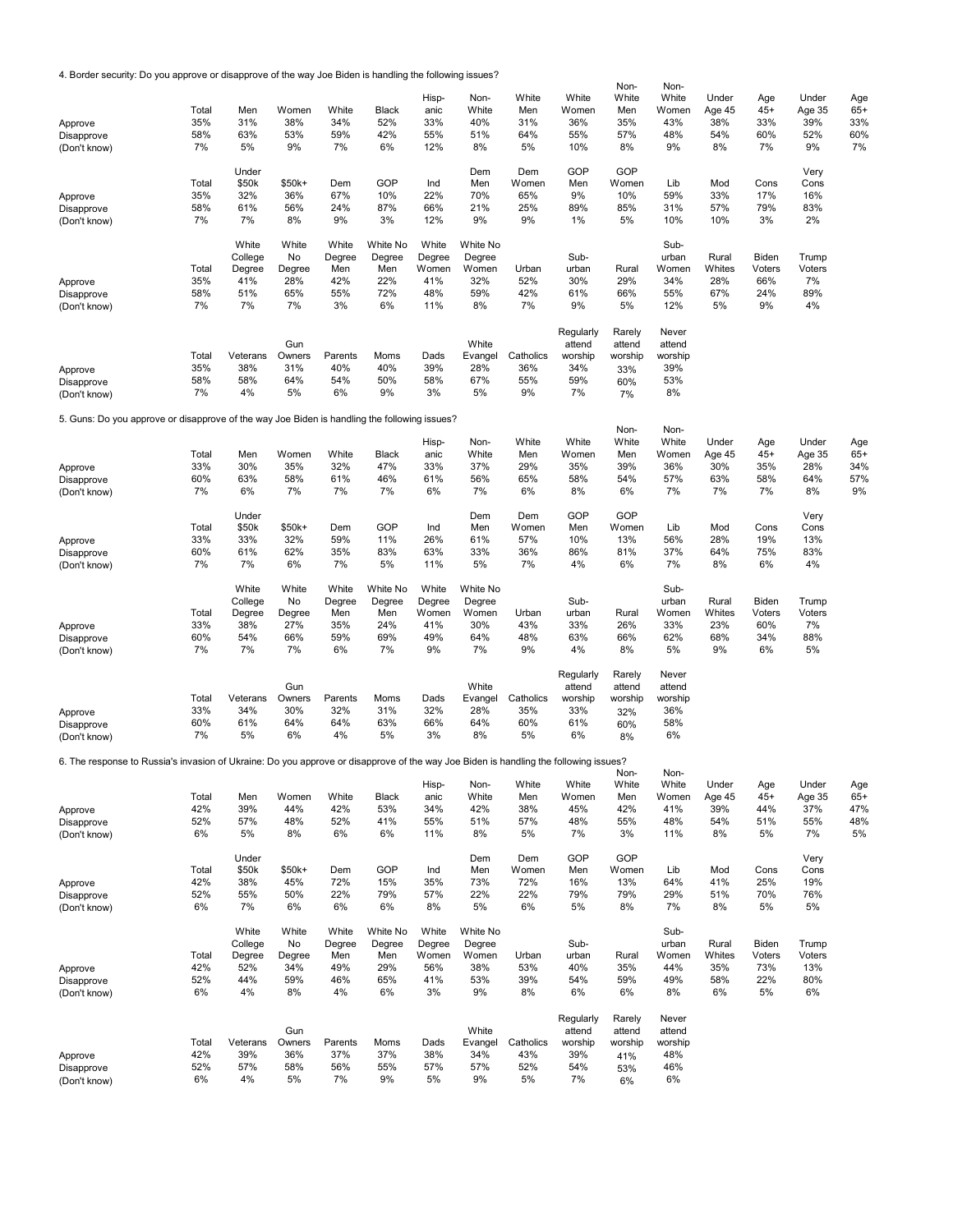## 7. Do you approve or disapprove of the job Congress is doing?

|              | - - - - - - - - - |          |        |         |              |               |               |              |                | Non-         | Non-           |                 |              |                 |              |
|--------------|-------------------|----------|--------|---------|--------------|---------------|---------------|--------------|----------------|--------------|----------------|-----------------|--------------|-----------------|--------------|
|              | Total             | Men      | Women  | White   | <b>Black</b> | Hisp-<br>anic | Non-<br>White | White<br>Men | White<br>Women | White<br>Men | White<br>Women | Under<br>Age 45 | Age<br>$45+$ | Under<br>Age 35 | Age<br>$65+$ |
| Approve      | 21%               | 20%      | 21%    | 18%     | 40%          | 22%           | 30%           | 18%          | 19%            | 33%          | 28%            | 27%             | 17%          | 25%             | 10%          |
| Disapprove   | 72%               | 74%      | 70%    | 75%     | 53%          | 65%           | 61%           | 78%          | 72%            | 56%          | 64%            | 64%             | 77%          | 64%             | 84%          |
| (Don't know) | 7%                | 6%       | 9%     | 7%      | 7%           | 13%           | 9%            | 5%           | 9%             | 11%          | 8%             | 9%              | 6%           | 11%             | 6%           |
|              |                   | Under    |        |         |              |               | Dem           | Dem          | GOP            | GOP          |                |                 |              | Very            |              |
|              | Total             | \$50k    | \$50k+ | Dem     | GOP          | Ind           | Men           | Women        | Men            | Women        | Lib            | Mod             | Cons         | Cons            |              |
| Approve      | 21%               | 22%      | 21%    | 36%     | 11%          | 10%           | 39%           | 34%          | 11%            | 11%          | 28%            | 18%             | 17%          | 18%             |              |
| Disapprove   | 72%               | 69%      | 74%    | 57%     | 82%          | 78%           | 59%           | 56%          | 83%            | 82%          | 64%            | 72%             | 77%          | 78%             |              |
| (Don't know) | 7%                | 9%       | 5%     | 7%      | 7%           | 11%           | 3%            | 9%           | 6%             | 7%           | 8%             | 10%             | 5%           | 4%              |              |
|              |                   | White    | White  | White   | White No     | White         | White No      |              |                |              | Sub-           |                 |              |                 |              |
|              |                   | College  | No     | Degree  | Degree       | Degree        | Degree        |              | Sub-           |              | urban          | Rural           | Biden        | Trump           |              |
|              | Total             | Degree   | Degree | Men     | Men          | Women         | Women         | Urban        | urban          | Rural        | Women          | Whites          | Voters       | Voters          |              |
| Approve      | 21%               | 19%      | 18%    | 19%     | 16%          | 20%           | 19%           | 36%          | 19%            | 13%          | 20%            | 11%             | 33%          | 11%             |              |
| Disapprove   | 72%               | 76%      | 74%    | 78%     | 77%          | 73%           | 71%           | 57%          | 74%            | 79%          | 71%            | 80%             | 60%          | 83%             |              |
| (Don't know) | 7%                | 5%       | 8%     | 2%      | 7%           | 8%            | 10%           | 7%           | 8%             | 8%           | 9%             | 9%              | 7%           | 6%              |              |
|              |                   |          |        |         |              |               |               |              | Regularly      | Rarely       | Never          |                 |              |                 |              |
|              |                   |          | Gun    |         |              |               | White         |              | attend         | attend       | attend         |                 |              |                 |              |
|              | Total             | Veterans | Owners | Parents | Moms         | Dads          | Evangel       | Catholics    | worship        | worship      | worship        |                 |              |                 |              |
| Approve      | 21%               | 22%      | 16%    | 30%     | 30%          | 30%           | 23%           | 25%          | 25%            | 20%          | 18%            |                 |              |                 |              |
| Disapprove   | 72%               | 74%      | 77%    | 63%     | 61%          | 65%           | 67%           | 69%          | 70%            | 70%          | 75%            |                 |              |                 |              |
| (Don't know) | 7%                | 4%       | 7%     | 8%      | 10%          | 5%            | 10%           | 6%           | 4%             | 9%           | 7%             |                 |              |                 |              |

Non-Non-12. The NRA, or National Rifle Association: Please tell me whether you have a generally favorable or unfavorable opinion of... [IF FAVORABLE/UNFAVORABLE: Is that strongly (favorable /<br>unfavorable) or only somewhat?]

|                                          | Total | Men      | Women  | White   | <b>Black</b> | Hisp-<br>anic | Non-<br>White | White<br>Men | White<br>Women | White<br>Men | White<br>Women | Under         | Age<br>$45+$ | Under         | Age<br>$65+$ |
|------------------------------------------|-------|----------|--------|---------|--------------|---------------|---------------|--------------|----------------|--------------|----------------|---------------|--------------|---------------|--------------|
|                                          | 18%   | 20%      | 16%    | 20%     | 12%          | 11%           | 10%           | 22%          | 18%            | 11%          | 10%            | Age 45<br>16% | 19%          | Age 35<br>13% | 22%          |
| Strongly favorable<br>Somewhat favorable | 25%   | 28%      | 21%    | 26%     | 11%          | 19%           | 18%           | 29%          | 23%            | 23%          | 14%            | 20%           | 27%          | 18%           | 20%          |
|                                          | 14%   | 12%      | 15%    | 12%     | 17%          | 19%           | 18%           | 10%          | 14%            | 17%          | 19%            | 18%           | 10%          | 18%           | 10%          |
| Somewhat unfavorable                     | 34%   | 29%      | 37%    | 32%     | 41%          | 38%           | 39%           | 29%          | 35%            | 35%          | 42%            | 31%           | 35%          | 33%           | 40%          |
| Strongly unfavorable                     | 7%    | 6%       | 8%     | 7%      | 8%           | 8%            | 7%            | 7%           | 8%             | 6%           | 8%             | 9%            | 6%           | 11%           | 6%           |
| (Can't say)                              |       | 4%       | 3%     |         |              | 5%            | 7%            | 3%           | 1%             | 8%           | 6%             |               | 1%           | 6%            |              |
| Never heard of                           | 3%    |          |        | 2%      | 11%          |               |               |              |                |              |                | 6%            |              |               | 1%           |
| <b>TOTAL FAVORABLE</b>                   | 42%   | 49%      | 37%    | 46%     | 22%          | 30%           | 28%           | 51%          | 41%            | 34%          | 25%            | 36%           | 46%          | 31%           | 43%          |
| TOTAL UNFAVORABLE                        | 47%   | 41%      | 52%    | 44%     | 59%          | 57%           | 58%           | 39%          | 49%            | 52%          | 61%            | 49%           | 46%          | 52%           | 50%          |
|                                          |       | Under    |        |         |              |               | Dem           | Dem          | GOP            | GOP          |                |               |              | Very          |              |
|                                          | Total | \$50k    | \$50k+ | Dem     | GOP          | Ind           | Men           | Women        | Men            | Women        | Lib            | Mod           | Cons         | Cons          |              |
| Strongly favorable                       | 18%   | 21%      | 15%    | 8%      | 31%          | 10%           | 10%           | 6%           | 33%            | 29%          | 6%             | 12%           | 30%          | 50%           |              |
| Somewhat favorable                       | 25%   | 23%      | 26%    | 12%     | 37%          | 24%           | 15%           | 9%           | 38%            | 37%          | 12%            | 23%           | 36%          | 31%           |              |
| Somewhat unfavorable                     | 14%   | 14%      | 14%    | 15%     | 12%          | 15%           | 14%           | 15%          | 10%            | 13%          | 15%            | 18%           | 10%          | 5%            |              |
| Strongly unfavorable                     | 34%   | 31%      | 35%    | 58%     | 10%          | 33%           | 53%           | 61%          | 10%            | 10%          | 60%            | 32%           | 14%          | 8%            |              |
| (Can't say)                              | 7%    | 8%       | 6%     | 4%      | 8%           | 12%           | 4%            | 4%           | 6%             | 10%          | 3%             | 12%           | 7%           | 2%            |              |
| Never heard of                           | 3%    | 3%       | 4%     | 4%      | 2%           | 6%            | 3%            | 4%           | 3%             | $1\%$        | 4%             | 4%            | 3%           | 3%            |              |
| <b>TOTAL FAVORABLE</b>                   | 42%   | 44%      | 41%    | 20%     | 68%          | 33%           | 26%           | 16%          | 71%            | 66%          | 18%            | 35%           | 66%          | 81%           |              |
| TOTAL UNFAVORABLE                        | 47%   | 45%      | 49%    | 73%     | 22%          | 49%           | 67%           | 77%          | 21%            | 23%          | 75%            | 50%           | 24%          | 13%           |              |
|                                          |       | White    | White  | White   | White No     | White         | White No      |              |                |              | Sub-           |               |              |               |              |
|                                          |       | College  | No     | Degree  | Degree       | Degree        | Degree        |              | Sub-           |              | urban          | Rural         | Biden        | Trump         |              |
|                                          | Total | Degree   | Degree | Men     | Men          | Women         | Women         | Urban        | urban          | Rural        | Women          | Whites        | Voters       | Voters        |              |
| Strongly favorable                       | 18%   | 17%      | 22%    | 21%     | 23%          | 14%           | 21%           | 14%          | 18%            | 21%          | 15%            | 22%           | 8%           | 32%           |              |
| Somewhat favorable                       | 25%   | 23%      | 29%    | 28%     | 30%          | 18%           | 27%           | 21%          | 24%            | 27%          | 22%            | 29%           | 12%          | 37%           |              |
| Somewhat unfavorable                     | 14%   | 12%      | 12%    | 8%      | 12%          | 15%           | 13%           | 19%          | 11%            | 14%          | 13%            | 13%           | 13%          | 10%           |              |
| Strongly unfavorable                     | 34%   | 40%      | 27%    | 36%     | 24%          | 44%           | 29%           | 36%          | 38%            | 26%          | 42%            | 25%           | 61%          | 10%           |              |
| (Can't say)                              | 7%    | 6%       | 8%     | 5%      | 8%           | 6%            | 9%            | 6%           | 6%             | 9%           | 7%             | 9%            | 4%           | 9%            |              |
| Never heard of                           | 3%    | 2%       | 2%     | 2%      | 4%           | 2%            | 1%            | 5%           | 3%             | 3%           | 2%             | 2%            | 3%           | 2%            |              |
| <b>TOTAL FAVORABLE</b>                   | 42%   | 40%      | 50%    | 49%     | 53%          | 32%           | 48%           | 35%          | 42%            | 48%          | 37%            | 51%           | 19%          | 69%           |              |
| <b>TOTAL UNFAVORABLE</b>                 | 47%   | 51%      | 39%    | 44%     | 35%          | 59%           | 43%           | 54%          | 49%            | 39%          | 54%            | 38%           | 74%          | 20%           |              |
|                                          |       |          |        |         |              |               |               |              |                |              |                |               |              |               |              |
|                                          |       |          | Gun    |         |              |               | White         |              | Regularly      | Rarely       | Never          |               |              |               |              |
|                                          |       |          |        |         |              |               |               |              | attend         | attend       | attend         |               |              |               |              |
|                                          | Total | Veterans | Owners | Parents | Moms         | Dads          | Evangel       | Catholics    | worship        | worship      | worship        |               |              |               |              |
| Strongly favorable                       | 18%   | 21%      | 23%    | 19%     | 17%          | 22%           | 29%           | 21%          | 25%            | 17%          | 11%            |               |              |               |              |
| Somewhat favorable                       | 25%   | 35%      | 31%    | 25%     | 25%          | 25%           | 34%           | 27%          | 29%            | 25%          | 19%            |               |              |               |              |
| Somewhat unfavorable                     | 14%   | 18%      | 13%    | 18%     | 19%          | 17%           | 11%           | 14%          | 14%            | 14%          | 13%            |               |              |               |              |
| Strongly unfavorable                     | 34%   | 22%      | 23%    | 24%     | 25%          | 23%           | 16%           | 33%          | 26%            | 31%          | 48%            |               |              |               |              |
| (Can't say)                              | 7%    | 2%       | 8%     | 9%      | 10%          | 8%            | 8%            | 3%           | 5%             | 9%           | 6%             |               |              |               |              |
| Never heard of                           | 3%    | 1%       | 3%     | 4%      | 4%           | 4%            | 3%            | 2%           | 2%             | 4%           | 2%             |               |              |               |              |
| <b>TOTAL FAVORABLE</b>                   | 42%   | 56%      | 54%    | 44%     | 42%          | 47%           | 63%           | 48%          | 53%            | 42%          | 30%            |               |              |               |              |
| TOTAL UNFAVORABLE                        | 47%   | 41%      | 36%    | 43%     | 44%          | 41%           | 27%           | 47%          | 40%            | 45%          | 62%            |               |              |               |              |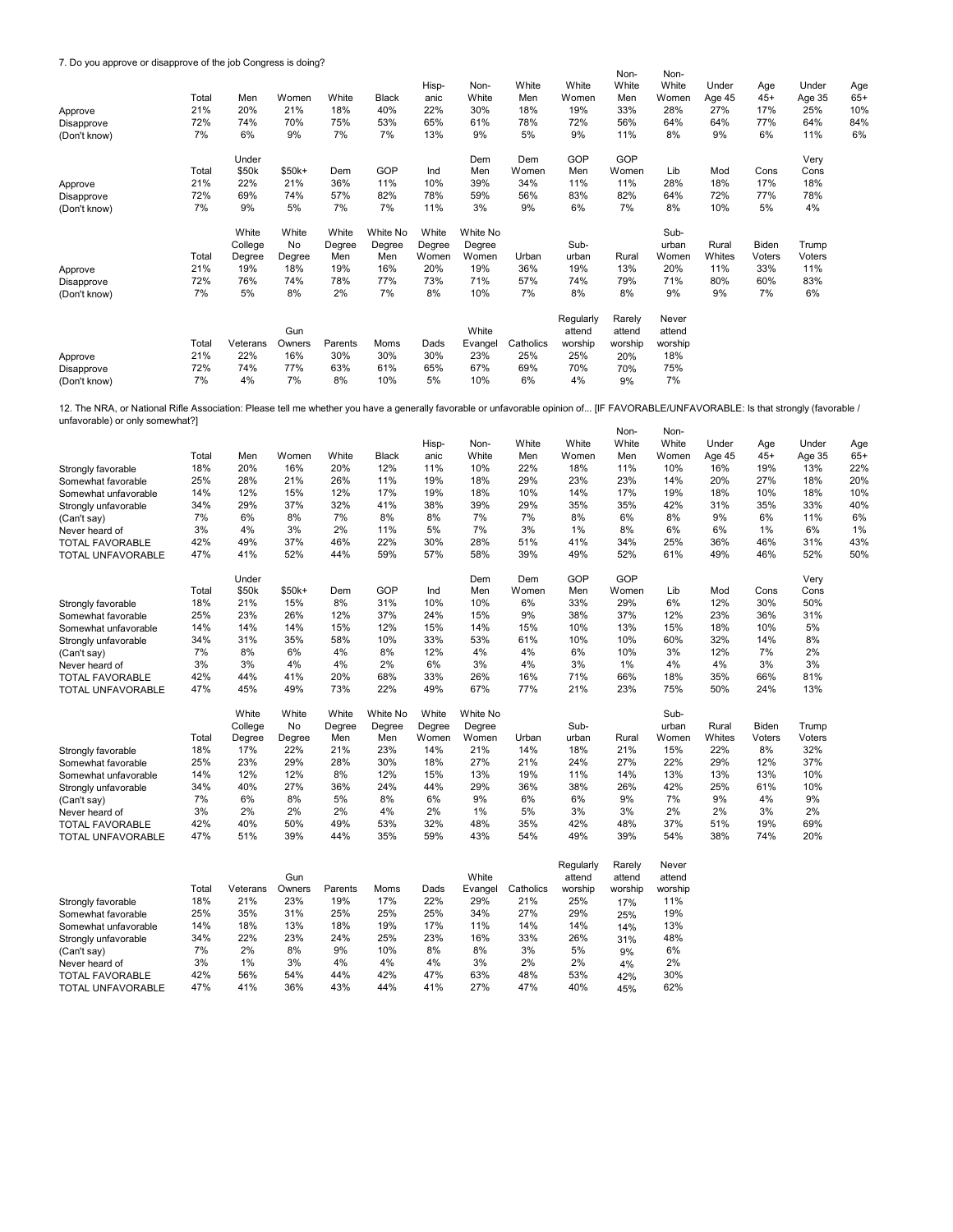14. Compared to previous Congressional elections, are you more enthusiastic about voting this year than usual, less enthusiastic, or about the same as usual?

|                   |       |                   |         |         |              |        |          |           |           | Non-    | Non-    |        |        |        |       |
|-------------------|-------|-------------------|---------|---------|--------------|--------|----------|-----------|-----------|---------|---------|--------|--------|--------|-------|
|                   |       |                   |         |         |              | Hisp-  | Non-     | White     | White     | White   | White   | Under  | Age    | Under  | Age   |
|                   | Total | Men               | Women   | White   | <b>Black</b> | anic   | White    | Men       | Women     | Men     | Women   | Age 45 | $45+$  | Age 35 | $65+$ |
| More enthusiastic | 42%   | 42%               | 41%     | 43%     | 34%          | 38%    | 36%      | 44%       | 43%       | 33%     | 37%     | 33%    | 47%    | 28%    | 47%   |
| Less enthusiastic | 22%   | 22%               | 22%     | 20%     | 30%          | 28%    | 28%      | 19%       | 22%       | 31%     | 26%     | 32%    | 16%    | 37%    | 9%    |
| About the same    | 34%   | 34%               | 35%     | 34%     | 32%          | 33%    | 34%      | 35%       | 34%       | 32%     | 35%     | 33%    | 35%    | 32%    | 43%   |
| (Don't know)      | 2%    | 3%                | 2%      | 2%      | 4%           | 2%     | 2%       | 2%        | 2%        | 4%      | 1%      | 2%     | 2%     | 3%     | 1%    |
|                   |       | Under             |         |         |              |        | Dem      | Dem       | GOP       | GOP     |         |        |        | Very   |       |
|                   | Total | \$50 <sub>k</sub> | $$50k+$ | Dem     | GOP          | Ind    | Men      | Women     | Men       | Women   | Lib     | Mod    | Cons   | Cons   |       |
| More enthusiastic | 42%   | 36%               | 46%     | 44%     | 47%          | 25%    | 44%      | 44%       | 47%       | 47%     | 46%     | 28%    | 47%    | 59%    |       |
| Less enthusiastic | 22%   | 27%               | 18%     | 19%     | 20%          | 33%    | 18%      | 20%       | 19%       | 20%     | 19%     | 30%    | 19%    | 16%    |       |
| About the same    | 34%   | 33%               | 35%     | 35%     | 32%          | 39%    | 35%      | 35%       | 31%       | 32%     | 33%     | 39%    | 33%    | 26%    |       |
| (Don't know)      | 2%    | 3%                | 1%      | 2%      | 2%           | 3%     | 2%       | 2%        | 3%        | 1%      | 2%      | 3%     | 1%     | $\sim$ |       |
|                   |       | White             | White   | White   | White No     | White  | White No |           |           |         | Sub-    |        |        |        |       |
|                   |       | College           | No      | Degree  | Degree       | Degree | Degree   |           | Sub-      |         | urban   | Rural  | Biden  | Trump  |       |
|                   | Total | Degree            | Degree  | Men     | Men          | Women  | Women    | Urban     | urban     | Rural   | Women   | Whites | Voters | Voters |       |
| More enthusiastic | 42%   | 48%               | 40%     | 48%     | 41%          | 48%    | 38%      | 43%       | 39%       | 45%     | 37%     | 47%    | 44%    | 44%    |       |
| Less enthusiastic | 22%   | 15%               | 24%     | 16%     | 21%          | 14%    | 27%      | 18%       | 23%       | 24%     | 24%     | 22%    | 16%    | 24%    |       |
| About the same    | 34%   | 36%               | 33%     | 35%     | 35%          | 36%    | 32%      | 36%       | 36%       | 30%     | 39%     | 30%    | 38%    | 30%    |       |
| (Don't know)      | 2%    | 1%                | 3%      | 1%      | 3%           | 1%     | 3%       | 3%        | 2%        | 2%      | 1%      | 1%     | 2%     | 2%     |       |
|                   |       |                   |         |         |              |        |          |           | Regularly | Rarely  | Never   |        |        |        |       |
|                   |       |                   | Gun     |         |              |        | White    |           | attend    | attend  | attend  |        |        |        |       |
|                   | Total | Veterans          | Owners  | Parents | Moms         | Dads   | Evangel  | Catholics | worship   | worship | worship |        |        |        |       |
| More enthusiastic | 42%   | 52%               | 44%     | 42%     | 42%          | 41%    | 46%      | 49%       | 52%       | 40%     | 32%     |        |        |        |       |
| Less enthusiastic | 22%   | 14%               | 22%     | 28%     | 27%          | 29%    | 19%      | 20%       | 14%       | 24%     | 28%     |        |        |        |       |
| About the same    | 34%   | 34%               | 33%     | 29%     | 31%          | 27%    | 33%      | 32%       | 32%       | 33%     | 38%     |        |        |        |       |
| (Don't know)      | 2%    | $\blacksquare$    | 1%      | 1%      | 0%           | 2%     | 2%       | 0%        | 2%        | 2%      | 3%      |        |        |        |       |
|                   |       |                   |         |         |              |        |          |           |           |         |         |        |        |        |       |

15. If the election for Congress were held today, would you vote for the Democratic candidate in your district or the Republican candidate in your district? [IF UNDECIDED: Well, if you had to vote, which way would you lean?]

|                        |       |          |        |         |              |        |          |           |           | Non-                     | Non-    |        |        |        |       |
|------------------------|-------|----------|--------|---------|--------------|--------|----------|-----------|-----------|--------------------------|---------|--------|--------|--------|-------|
|                        |       |          |        |         |              | Hisp-  | Non-     | White     | White     | White                    | White   | Under  | Age    | Under  | Age   |
|                        | Total | Men      | Women  | White   | <b>Black</b> | anic   | White    | Men       | Women     | Men                      | Women   | Age 45 | $45+$  | Age 35 | $65+$ |
| Vote Democratic        | 44%   | 38%      | 50%    | 39%     | 84%          | 51%    | 63%      | 35%       | 42%       | 51%                      | 72%     | 50%    | 41%    | 50%    | 37%   |
| Vote Republican        | 47%   | 53%      | 42%    | 53%     | 8%           | 39%    | 28%      | 57%       | 49%       | 35%                      | 23%     | 40%    | 52%    | 38%    | 55%   |
| (Other)                | 3%    | 5%       | 2%     | 3%      | 5%           | 4%     | 5%       | 3%        | 2%        | 10%                      | 2%      | 5%     | 2%     | 6%     | 1%    |
| (Undecided/Don't know) | 5%    | 4%       | 6%     | 5%      | 3%           | 5%     | 4%       | 4%        | 6%        | 4%                       | 3%      | 5%     | 5%     | 6%     | 6%    |
|                        |       | Under    |        |         |              |        | Dem      | Dem       | GOP       | GOP                      |         |        |        | Very   |       |
|                        | Total | \$50k    | \$50k+ | Dem     | GOP          | Ind    | Men      | Women     | Men       | Women                    | Lib     | Mod    | Cons   | Cons   |       |
| Vote Democratic        | 44%   | 44%      | 44%    | 91%     | 4%           | 33%    | 91%      | 92%       | 3%        | 6%                       | 80%     | 44%    | 18%    | 16%    |       |
| Vote Republican        | 47%   | 48%      | 47%    | 4%      | 93%          | 38%    | 3%       | 4%        | 94%       | 93%                      | 12%     | 42%    | 78%    | 82%    |       |
| (Other)                | 3%    | 2%       | 4%     | 3%      | 1%           | 10%    | 4%       | 2%        | 2%        | $\overline{\phantom{a}}$ | 5%      | 5%     | 1%     | 1%     |       |
| (Undecided/Don't know) | 5%    | 6%       | 4%     | 2%      | 1%           | 19%    | 2%       | 2%        | 1%        | 1%                       | 4%      | 10%    | 3%     | 1%     |       |
|                        |       | White    | White  | White   | White No     | White  | White No |           |           |                          | Sub-    |        |        |        |       |
|                        |       | College  | No     | Degree  | Degree       | Degree | Degree   |           | Sub-      |                          | urban   | Rural  | Biden  | Trump  |       |
|                        | Total | Degree   | Degree | Men     | Men          | Women  | Women    | Urban     | urban     | Rural                    | Women   | Whites | Voters | Voters |       |
| Vote Democratic        | 44%   | 47%      | 33%    | 45%     | 28%          | 49%    | 37%      | 63%       | 41%       | 36%                      | 46%     | 30%    | 86%    | 5%     |       |
| Vote Republican        | 47%   | 47%      | 57%    | 51%     | 62%          | 44%    | 53%      | 27%       | 51%       | 57%                      | 45%     | 62%    | 8%     | 91%    |       |
| (Other)                | 3%    | 3%       | 3%     | 2%      | 4%           | 4%     | 1%       | 3%        | 4%        | 3%                       | 3%      | 3%     | 3%     | 1%     |       |
| (Undecided/Don't know) | 5%    | 3%       | 7%     | 2%      | 6%           | 4%     | 8%       | 7%        | 4%        | 4%                       | 7%      | 5%     | 4%     | 4%     |       |
|                        |       |          |        |         |              |        |          |           | Regularly | Rarely                   | Never   |        |        |        |       |
|                        |       |          | Gun    |         |              |        | White    |           | attend    | attend                   | attend  |        |        |        |       |
|                        | Total | Veterans | Owners | Parents | Moms         | Dads   | Evangel  | Catholics | worship   | worship                  | worship |        |        |        |       |
| Vote Democratic        | 44%   | 41%      | 35%    | 48%     | 53%          | 42%    | 30%      | 42%       | 38%       | 44%                      | 55%     |        |        |        |       |
| Vote Republican        | 47%   | 54%      | 57%    | 46%     | 41%          | 51%    | 64%      | 53%       | 57%       | 49%                      | 35%     |        |        |        |       |
| (Other)                | 3%    | 3%       | 3%     | 3%      | 1%           | 6%     | 1%       | 1%        | 2%        | 2%                       | 7%      |        |        |        |       |
| (Undecided/Don't know) | 5%    | 2%       | 5%     | 3%      | 5%           | 1%     | 5%       | 4%        | 3%        | 6%                       | 4%      |        |        |        |       |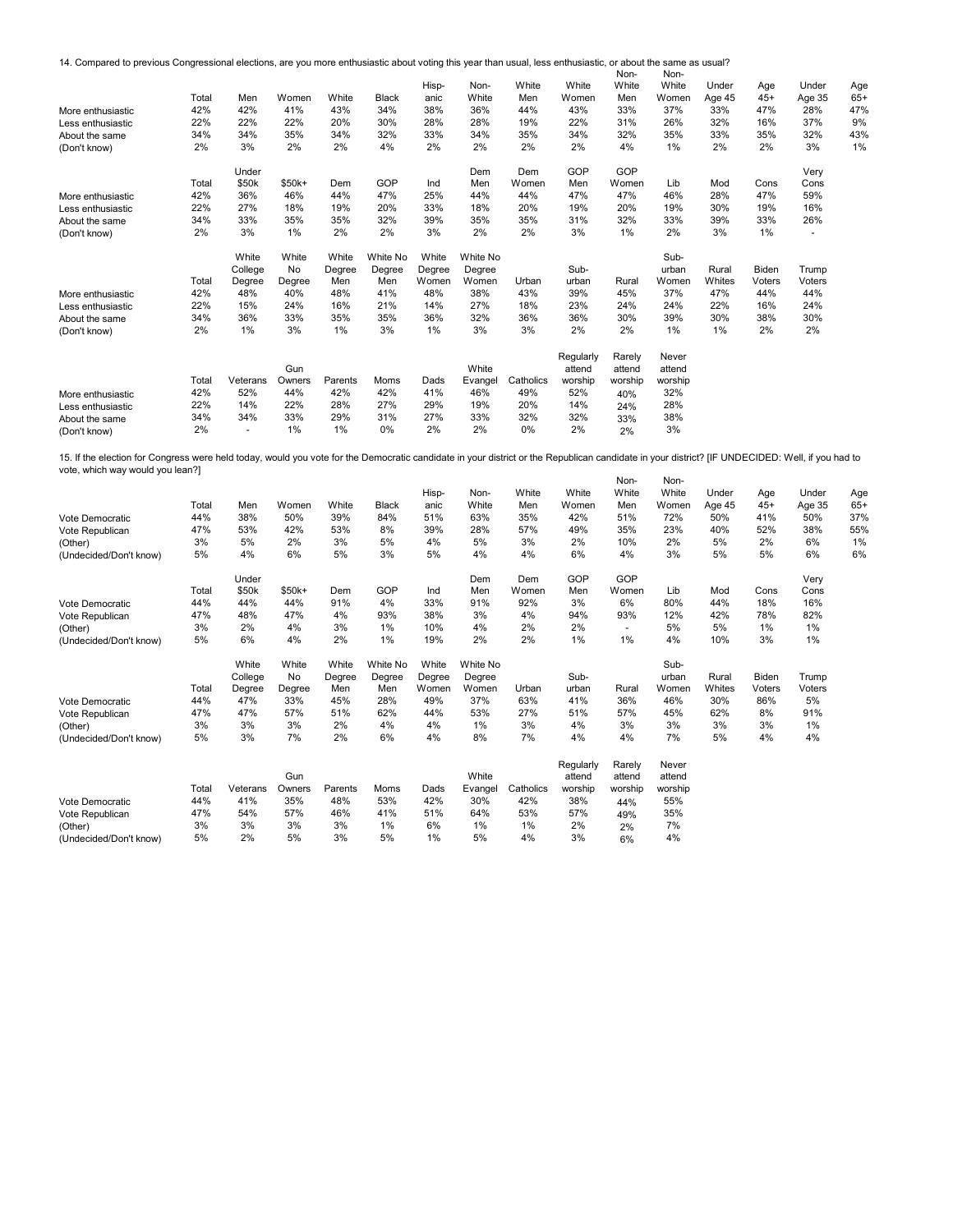16. Which one of the following issues will be MOST important in deciding your vote for Congress?

|                             |          |          |          |          |              |          |          |           |           | Non-     | Non-     |        |        |        |       |
|-----------------------------|----------|----------|----------|----------|--------------|----------|----------|-----------|-----------|----------|----------|--------|--------|--------|-------|
|                             |          |          |          |          |              | Hisp-    | Non-     | White     | White     | White    | White    | Under  | Age    | Under  | Age   |
|                             | Total    | Men      | Women    | White    | <b>Black</b> | anic     | White    | Men       | Women     | Men      | Women    | Age 45 | $45+$  | Age 35 | $65+$ |
| Inflation and higher prices | 41%      | 40%      | 42%      | 43%      | 28%          | 38%      | 35%      | 42%       | 45%       | 36%      | 34%      | 40%    | 42%    | 38%    | 33%   |
| The coronavirus pandemic    | 3%       | 3%       | 4%       | 3%       | 7%           | 4%       | 5%       | 1%        | 4%        | 7%       | 4%       | 3%     | 3%     | 3%     | 3%    |
| Border security             | 7%       | 9%       | 5%       | 8%       | 2%           | 3%       | 4%       | 9%        | 7%        | 9%       | 1%       | 4%     | 9%     | 3%     | 11%   |
|                             | 4%       | 3%       | 4%       | 3%       | 11%          | 2%       | 6%       | 2%        | 3%        | 6%       | 7%       | 3%     | 4%     | 4%     | 8%    |
| Voting rights               | 4%       | 4%       | 4%       | 5%       | 2%           | 1%       | 2%       | 5%        | 5%        | 3%       | 1%       | 2%     | 5%     | 1%     | 5%    |
| Election integrity          |          | 5%       | 4%       | 5%       | 4%           | 6%       | 5%       | 6%        | 4%        |          | 6%       | 7%     | 3%     | 8%     |       |
| Climate change              | 5%       |          |          |          |              |          |          |           |           | 3%       |          |        |        |        | 5%    |
| Crime                       | 5%       | 5%       | 4%       | 5%       | 4%           | 7%       | 6%       | 6%        | 3%        | 5%       | 6%       | 6%     | 4%     | 7%     | 5%    |
| Guns                        | 12%      | 12%      | 12%      | 10%      | 23%          | 15%      | 18%      | 10%       | 10%       | 19%      | 16%      | 13%    | 11%    | 13%    | 12%   |
| Abortion                    | 10%      | 8%       | 11%      | 9%       | 8%           | 15%      | 11%      | 8%        | 10%       | 8%       | 13%      | 12%    | 8%     | 16%    | 8%    |
| Foreign policy              | 1%       | 1%       | $1\%$    | 1%       |              | 1%       | 0%       | 1%        | 2%        |          | 1%       | 1%     | 1%     | 0%     | 2%    |
| (All/Mix)                   | 6%       | 5%       | 6%       | 6%       | 6%           | 7%       | 6%       | 6%        | 5%        | 3%       | 9%       | 6%     | 6%     | 6%     | 6%    |
| (Don't know)                | 3%       | 3%       | 3%       | 3%       | 7%           | ÷,       | 3%       | 3%        | 3%        | 3%       | 3%       | 2%     | 3%     | 1%     | 2%    |
|                             |          |          |          |          |              |          |          |           |           |          |          |        |        |        |       |
|                             |          | Under    |          |          |              |          | Dem      | Dem       | GOP       | GOP      |          |        |        | Very   |       |
|                             | Total    | \$50k    | \$50k+   | Dem      | GOP          | Ind      | Men      | Women     | Men       | Women    | Lib      | Mod    | Cons   | Cons   |       |
| Inflation and higher prices | 41%      | 43%      | 41%      | 27%      | 53%          | 43%      | 29%      | 27%       | 48%       | 59%      | 26%      | 47%    | 49%    | 51%    |       |
|                             |          |          |          |          |              |          |          |           |           |          |          |        |        |        |       |
| The coronavirus pandemic    | 3%       | 4%       | 3%       | 5%       | 2%           | 4%       | 3%       | 6%        | 2%        | 2%       | 4%       | 4%     | 3%     | 2%     |       |
| Border security             | 7%       | 7%       | 8%       | 1%       | 12%          | 8%       | 2%       | 1%        | 14%       | 11%      | 1%       | 5%     | 13%    | 16%    |       |
| Voting rights               | 4%       | 3%       | 4%       | 7%       | 1%           | 2%       | 8%       | 6%        | 1%        | 1%       | 7%       | 3%     | 1%     | 1%     |       |
| Election integrity          | 4%       | 3%       | 5%       | 3%       | 6%           | 2%       | 3%       | 3%        | 6%        | 6%       | 5%       | 3%     | 4%     | 2%     |       |
| Climate change              | 5%       | 4%       | 5%       | 8%       | 2%           | 4%       | 11%      | 7%        | 2%        | 2%       | 8%       | 3%     | 3%     | 5%     |       |
| Crime                       | 5%       | 5%       | 5%       | 5%       | 4%           | 5%       | 5%       | 5%        | 4%        | 4%       | 5%       | 4%     | 5%     | 6%     |       |
| Guns                        | 12%      | 13%      | 11%      | 20%      | 5%           | 10%      | 22%      | 19%       | 6%        | 4%       | 19%      | 10%    | 8%     | 6%     |       |
| Abortion                    | 10%      | 8%       | 11%      | 12%      | 7%           | 10%      | 10%      | 14%       | 7%        | 6%       | 14%      | 9%     | 6%     | 6%     |       |
| Foreign policy              | 1%       | 1%       | 2%       | 2%       | 1%           | 0%       | 0%       | 3%        | 1%        |          | 1%       | 1%     | 1%     | 1%     |       |
|                             | 6%       | 6%       | 6%       | 7%       | 4%           | 8%       | 6%       | 7%        | 4%        | 4%       | 8%       | 7%     | 4%     | 3%     |       |
| (All/Mix)                   |          |          |          |          |              |          |          |           |           |          |          |        |        |        |       |
| (Don't know)                | 3%       | 4%       | 2%       | 2%       | 3%           | 4%       | 1%       | 2%        | 4%        | 2%       | 2%       | 3%     | 3%     | 2%     |       |
|                             |          |          |          |          |              |          |          |           |           |          |          |        |        |        |       |
|                             |          | White    | White    | White    | White No     | White    | White No |           |           |          | Sub-     |        |        |        |       |
|                             |          | College  | No       | Degree   | Degree       | Degree   | Degree   |           | Sub-      |          | urban    | Rural  | Biden  | Trump  |       |
|                             | Total    | Degree   | Degree   | Men      | Men          | Women    | Women    | Urban     | urban     | Rural    | Women    | Whites | Voters | Voters |       |
| Inflation and higher prices | 41%      | 38%      | 47%      | 34%      | 48%          | 41%      | 47%      | 34%       | 42%       | 46%      | 41%      | 49%    | 27%    | 52%    |       |
| The coronavirus pandemic    | 3%       | 3%       | 3%       | 1%       | 2%           | 4%       | 5%       | 4%        | 4%        | 2%       | 5%       | 2%     | 4%     | 2%     |       |
| Border security             | 7%       | 10%      | 6%       | 12%      | 6%           | 8%       | 5%       | 3%        | 10%       | 6%       | 7%       | 6%     | 2%     | 14%    |       |
| Voting rights               | 4%       | 4%       | 2%       | 4%       | 1%           | 5%       | 2%       | 6%        | 3%        | 2%       | 3%       | 1%     | 6%     | 1%     |       |
| <b>Election integrity</b>   | 4%       | 6%       | 3%       | 5%       | 4%           | 7%       | 3%       | 3%        | 4%        | 5%       | 5%       | 6%     | 4%     | 6%     |       |
|                             | 5%       | 7%       | 4%       | 7%       | 6%           | 7%       | 2%       | 7%        | 5%        | 4%       | 4%       | 4%     | 8%     | 3%     |       |
| Climate change              | 5%       |          | 5%       | 6%       | 5%           | 2%       | 4%       | 7%        | 4%        | 5%       | 3%       | 4%     | 6%     | 4%     |       |
| Crime                       |          | 4%       |          |          |              |          |          |           |           |          |          |        |        |        |       |
| Guns                        | 12%      | 10%      | 10%      | 13%      | 8%           | 8%       | 12%      | 14%       | 12%       | 11%      | 12%      | 10%    | 20%    | 5%     |       |
| Abortion                    | 10%      | 9%       | 9%       | 8%       | 9%           | 10%      | 10%      | 12%       | 8%        | 9%       | 9%       | 9%     | 13%    | 6%     |       |
| Foreign policy              | 1%       | 2%       | 1%       | 2%       | 1%           | 3%       | 0%       | 2%        | 1%        | 1%       | 1%       | 1%     | 2%     | 1%     |       |
| (All/Mix)                   | 6%       | 5%       | 6%       | 7%       | 6%           | 4%       | 6%       | 5%        | 6%        | 6%       | 8%       | 5%     | 7%     | 3%     |       |
| (Don't know)                |          |          |          |          |              |          |          |           |           |          |          |        |        |        |       |
|                             | 3%       | 1%       | 4%       | 1%       | 4%           | 1%       | 4%       | 3%        | 2%        | 3%       | 2%       | 3%     | 2%     | 3%     |       |
|                             |          |          |          |          |              |          |          |           |           |          |          |        |        |        |       |
|                             |          |          |          |          |              |          |          |           |           |          |          |        |        |        |       |
|                             |          |          |          |          |              |          |          |           | Regularly | Rarely   | Never    |        |        |        |       |
|                             |          |          | Gun      |          |              |          | White    |           | attend    | attend   | attend   |        |        |        |       |
|                             | Total    | Veterans | Owners   | Parents  | Moms         | Dads     | Evangel  | Catholics | worship   | worship  | worship  |        |        |        |       |
| Inflation and higher prices | 41%      | 35%      | 44%      | 41%      | 47%          | 35%      | 45%      | 44%       | 39%       | 44%      | 40%      |        |        |        |       |
| The coronavirus pandemic    | 3%       | 5%       | 2%       | 4%       | 3%           | 4%       | 4%       | 4%        | 4%        | 5%       | 2%       |        |        |        |       |
| Border security             | 7%       | 16%      | 9%       | 4%       | 3%           | 6%       | 11%      | 8%        | 8%        | 9%       | 3%       |        |        |        |       |
| Voting rights               | 4%       | 5%       | 3%       | 2%       | 1%           | 4%       | 2%       | 3%        | 4%        | 3%       | 4%       |        |        |        |       |
|                             | 4%       | 4%       | 6%       | 4%       | 4%           | 4%       | 4%       | 3%        | 6%        | 3%       | 3%       |        |        |        |       |
| <b>Election integrity</b>   | 5%       | 8%       | 4%       | 7%       | 5%           | 8%       | 5%       | 4%        | 4%        | 4%       | 7%       |        |        |        |       |
| Climate change              |          |          |          |          |              |          |          |           |           |          |          |        |        |        |       |
| Crime                       | 5%       | 5%       | 5%       | 6%       | 5%           | 7%       | 7%       | 6%        | 8%        | 4%       | 1%       |        |        |        |       |
| Guns                        | 12%      | 8%       | 9%       | 11%      | 10%          | 12%      | 6%       | 12%       | 8%        | 12%      | 16%      |        |        |        |       |
| Abortion                    | 10%      | 7%       | 10%      | 9%       | 9%           | 10%      | 7%       | 9%        | 9%        | 7%       | 12%      |        |        |        |       |
| Foreign policy              | 1%       | 2%       | 1%       | 2%       | 2%           | 2%       | 1%       | 1%        | 2%        | 1%       | 1%       |        |        |        |       |
| (All/Mix)<br>(Don't know)   | 6%<br>3% | 4%<br>2% | 5%<br>2% | 7%<br>3% | 9%<br>3%     | 5%<br>3% | 4%<br>3% | 3%<br>2%  | 5%<br>2%  | 5%<br>3% | 7%<br>3% |        |        |        |       |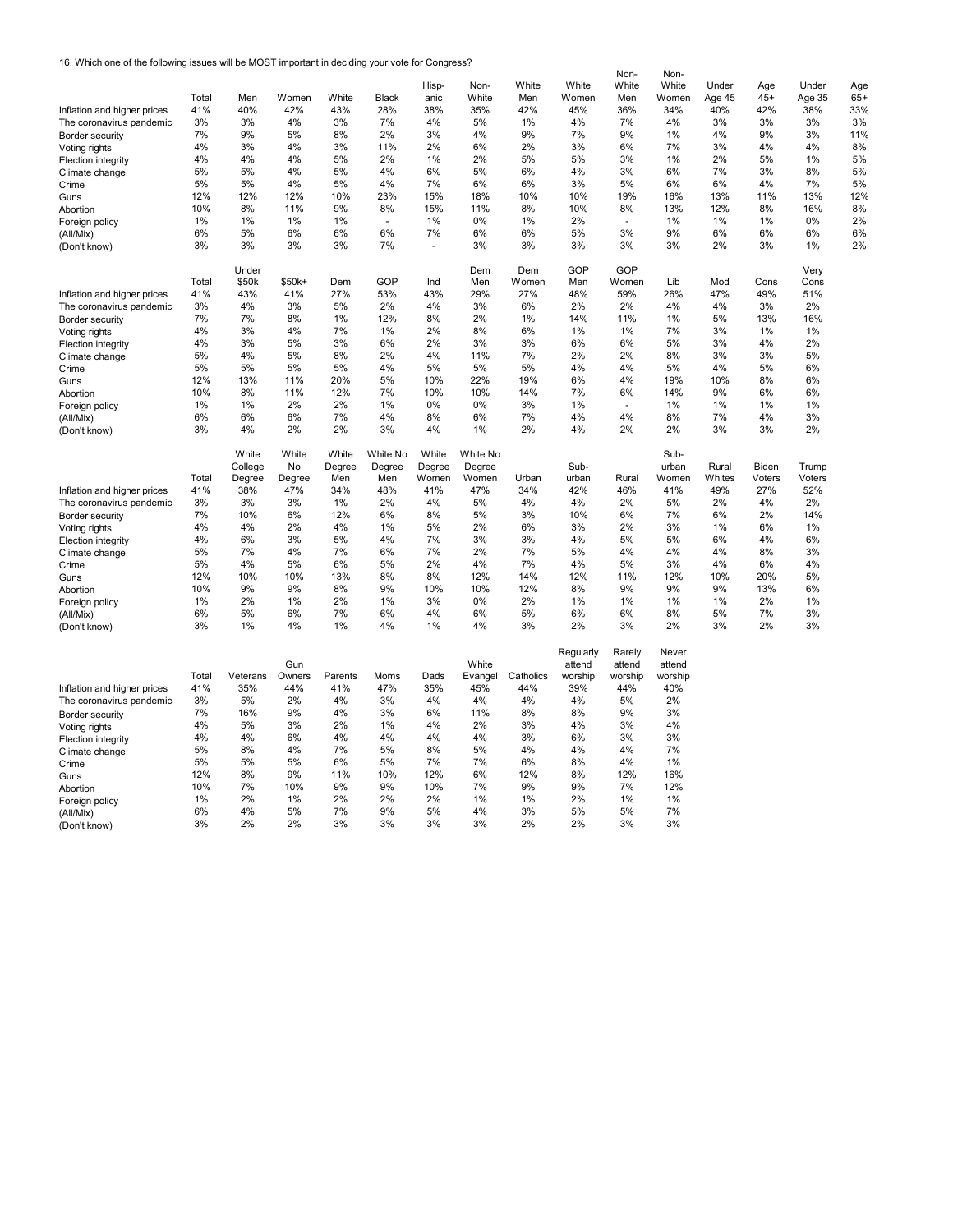17. Inflation and higher prices: Which political party -- the Democrats or the Republicans -- do you think would do a better job on...

|                                                                                                                                  |       |          |        |         |              | Hisp-  | Non-     | White     | White     | Non-<br>White | Non-<br>White | Under  |              | Under  |              |
|----------------------------------------------------------------------------------------------------------------------------------|-------|----------|--------|---------|--------------|--------|----------|-----------|-----------|---------------|---------------|--------|--------------|--------|--------------|
|                                                                                                                                  | Total | Men      | Women  | White   | <b>Black</b> | anic   | White    | Men       | Women     | Men           | Women         | Age 45 | Age<br>$45+$ | Age 35 | Age<br>$65+$ |
| Democrats                                                                                                                        | 36%   | 32%      | 40%    | 32%     | 66%          | 41%    | 51%      | 28%       | 35%       | 47%           | 54%           | 41%    | 33%          | 42%    | 29%          |
| Republicans                                                                                                                      | 55%   | 59%      | 51%    | 59%     | 23%          | 47%    | 39%      | 63%       | 56%       | 43%           | 36%           | 49%    | 59%          | 47%    | 59%          |
| (Equal)                                                                                                                          | 2%    | 3%       | 2%     | 2%      | 2%           | 2%     | 2%       | 3%        | 2%        | 2%            | 1%            | 2%     | 2%           | 2%     | 4%           |
| (Don't know)                                                                                                                     | 7%    | 7%       | 7%     | 7%      | 8%           | 10%    | 9%       | 6%        | 7%        | 8%            | 9%            | 9%     | 6%           | 8%     | 8%           |
|                                                                                                                                  |       |          |        |         |              |        |          |           |           |               |               |        |              |        |              |
|                                                                                                                                  |       | Under    |        |         |              |        | Dem      | Dem       | GOP       | GOP           |               |        |              | Very   |              |
|                                                                                                                                  | Total | \$50k    | \$50k+ | Dem     | GOP          | Ind    | Men      | Women     | Men       | Women         | Lib           | Mod    | Cons         | Cons   |              |
| Democrats                                                                                                                        | 36%   | 36%      | 36%    | 72%     | 6%           | 26%    | 75%      | 71%       | 6%        | 7%            | 67%           | 31%    | 15%          | 16%    |              |
| Republicans                                                                                                                      | 55%   | 55%      | 56%    | 17%     | 90%          | 56%    | 15%      | 19%       | 90%       | 90%           | 22%           | 53%    | 81%          | 83%    |              |
| (Equal)                                                                                                                          | 2%    | 2%       | 2%     | 2%      | 1%           | 5%     | 2%       | 2%        | 2%        | 1%            | 2%            | 5%     | 1%           | 1%     |              |
| (Don't know)                                                                                                                     | 7%    | 7%       | 7%     | 9%      | 3%           | 13%    | 8%       | 9%        | 2%        | 3%            | 8%            | 12%    | 3%           | 1%     |              |
|                                                                                                                                  |       | White    | White  | White   | White No     | White  | White No |           |           |               | Sub-          |        |              |        |              |
|                                                                                                                                  |       | College  | No     | Degree  | Degree       | Degree | Degree   |           | Sub-      |               | urban         | Rural  | Biden        | Trump  |              |
|                                                                                                                                  | Total | Degree   | Degree | Men     | Men          | Women  | Women    | Urban     | urban     | Rural         | Women         | Whites | Voters       | Voters |              |
| Democrats                                                                                                                        | 36%   | 37%      | 28%    | 34%     | 24%          | 40%    | 32%      | 53%       | 31%       | 30%           | 34%           | 25%    | 66%          | 7%     |              |
| Republicans                                                                                                                      | 55%   | 54%      | 63%    | 56%     | 68%          | 51%    | 59%      | 37%       | 59%       | 62%           | 56%           | 67%    | 21%          | 88%    |              |
| (Equal)                                                                                                                          | 2%    | 2%       | 2%     | 3%      | 3%           | 1%     | 2%       | 3%        | 2%        | 2%            | 2%            | 2%     | 3%           | 1%     |              |
| (Don't know)                                                                                                                     | 7%    | 7%       | 6%     | 7%      | 5%           | 7%     | 7%       | 8%        | 8%        | 5%            | 8%            | 5%     | 10%          | 3%     |              |
|                                                                                                                                  |       |          |        |         |              |        |          |           |           |               |               |        |              |        |              |
|                                                                                                                                  |       |          |        |         |              |        |          |           | Regularly | Rarely        | Never         |        |              |        |              |
|                                                                                                                                  |       |          | Gun    |         |              |        | White    |           | attend    | attend        | attend        |        |              |        |              |
|                                                                                                                                  | Total | Veterans | Owners | Parents | Moms         | Dads   | Evangel  | Catholics | worship   | worship       | worship       |        |              |        |              |
| Democrats                                                                                                                        | 36%   | 37%      | 29%    | 36%     | 39%          | 33%    | 26%      | 35%       | 30%       | 33%           | 48%           |        |              |        |              |
| Republicans                                                                                                                      | 55%   | 57%      | 63%    | 55%     | 53%          | 57%    | 67%      | 56%       | 62%       | 58%           | 41%           |        |              |        |              |
| (Equal)                                                                                                                          | 2%    | 2%       | 3%     | 3%      | 2%           | 3%     | 2%       | 3%        | 2%        | 2%            | 3%            |        |              |        |              |
| (Don't know)                                                                                                                     | 7%    | 5%       | 5%     | 6%      | 6%           | 7%     | 5%       | 7%        | 6%        | 7%            | 8%            |        |              |        |              |
| 18. The coronavirus pandemic: Which political party -- the Democrats or the Republicans -- do you think would do a better job on |       |          |        |         |              |        |          |           |           |               |               |        |              |        |              |
|                                                                                                                                  |       |          |        |         |              |        |          |           |           | Non-          | Non-          |        |              |        |              |
|                                                                                                                                  |       |          |        |         |              | Hisp-  | Non-     | White     | White     | White         | White         | Under  | Age          | Under  | Age          |
|                                                                                                                                  | Total | Men      | Women  | White   | <b>Black</b> | anic   | White    | Men       | Women     | Men           | Women         | Age 45 | $45+$        | Age 35 | $65+$        |
| Democrats                                                                                                                        | 47%   | 42%      | 51%    | 43%     | 76%          | 51%    | 60%      | 39%       | 47%       | 54%           | 64%           | 53%    | 43%          | 55%    | 43%          |
| Republicans                                                                                                                      | 44%   | 48%      | 40%    | 47%     | 15%          | 37%    | 29%      | 51%       | 44%       | 35%           | 25%           | 38%    | 47%          | 36%    | 46%          |
| (Equal)                                                                                                                          | 4%    | 5%       | 3%     | 3%      | 4%           | 6%     | 5%       | 5%        | 2%        | 5%            | 4%            | 4%     | 4%           | 4%     | 6%           |
| (Don't know)                                                                                                                     | 6%    | 6%       | 6%     | 6%      | 5%           | 6%     | 6%       | 6%        | 6%        | 6%            | 6%            | 6%     | 6%           | 6%     | 6%           |
|                                                                                                                                  |       | Under    |        |         |              |        | Dem      | Dem       | GOP       | GOP           |               |        |              | Very   |              |
|                                                                                                                                  | Total | \$50k    | \$50k+ | Dem     | GOP          | Ind    | Men      | Women     | Men       | Women         | Lib           | Mod    | Cons         | Cons   |              |
| Democrats                                                                                                                        | 47%   | 46%      | 48%    | 87%     | 11%          | 43%    | 86%      | 87%       | 10%       | 12%           | 80%           | 47%    | 22%          | 16%    |              |
| Republicans                                                                                                                      | 44%   | 44%      | 43%    | 7%      | 80%          | 41%    | 7%       | 7%        | 80%       | 79%           | 14%           | 39%    | 68%          | 76%    |              |
| (Equal)                                                                                                                          | 4%    | 4%       | 3%     | 2%      | 5%           | 5%     | 2%       | 2%        | 6%        | 3%            | 2%            | 4%     | 4%           | 6%     |              |
| (Don't know)                                                                                                                     | 6%    | 6%       | 6%     | 4%      | 5%           | 11%    | 4%       | 4%        | 5%        | 6%            | 4%            | 10%    | 5%           | 3%     |              |
|                                                                                                                                  |       | White    | White  | White   | White No     | White  | White No |           |           |               | Sub-          |        |              |        |              |
|                                                                                                                                  |       | College  | No     | Degree  | Degree       | Degree | Degree   |           | Sub-      |               | urban         | Rural  | Biden        | Trump  |              |
|                                                                                                                                  | Total | Degree   | Degree | Men     | Men          | Women  | Women    | Urban     | urban     | Rural         | Women         | Whites | Voters       | Voters |              |
| Democrats                                                                                                                        | 47%   | 52%      | 37%    | 49%     | 32%          | 54%    | 42%      | 62%       | 44%       | 39%           | 50%           | 35%    | 84%          | 9%     |              |
| Republicans                                                                                                                      | 44%   | 40%      | 53%    | 40%     | 59%          | 39%    | 48%      | 27%       | 47%       | 51%           | 42%           | 56%    | 8%           | 81%    |              |
| (Equal)                                                                                                                          | 4%    | 4%       | 3%     | 6%      | 4%           | 3%     | 2%       | 5%        | 3%        | 5%            | 1%            | 4%     | 3%           | 3%     |              |
| (Don't know)                                                                                                                     | 6%    | 4%       | 7%     | 5%      | 6%           | 4%     | 8%       | 7%        | 6%        | 5%            | 7%            | 6%     | 5%           | 6%     |              |
|                                                                                                                                  |       |          |        |         |              |        |          |           |           |               |               |        |              |        |              |
|                                                                                                                                  |       |          |        |         |              |        |          |           | Regularly | Rarely        | Never         |        |              |        |              |
|                                                                                                                                  |       |          | Gun    |         |              |        | White    |           | attend    | attend        | attend        |        |              |        |              |
|                                                                                                                                  | Total | Veterans | Owners | Parents | Moms         | Dads   | Evangel  | Catholics | worship   | worship       | worship       |        |              |        |              |
| Democrats                                                                                                                        | 47%   | 44%      | 39%    | 48%     | 50%          | 46%    | 36%      | 44%       | 41%       | 46%           | 57%           |        |              |        |              |
| Republicans                                                                                                                      | 44%   | 49%      | 51%    | 44%     | 43%          | 46%    | 56%      | 48%       | 52%       | 44%           | 33%           |        |              |        |              |
| (Equal)                                                                                                                          | 4%    | 4%       | 4%     | 3%      | 3%           | 3%     | 3%       | 5%        | 3%        | 5%            | 3%            |        |              |        |              |
| (Don't know)                                                                                                                     | 6%    | 3%       | 6%     | 5%      | 5%           | 4%     | 5%       | 4%        | 4%        | 5%            | 7%            |        |              |        |              |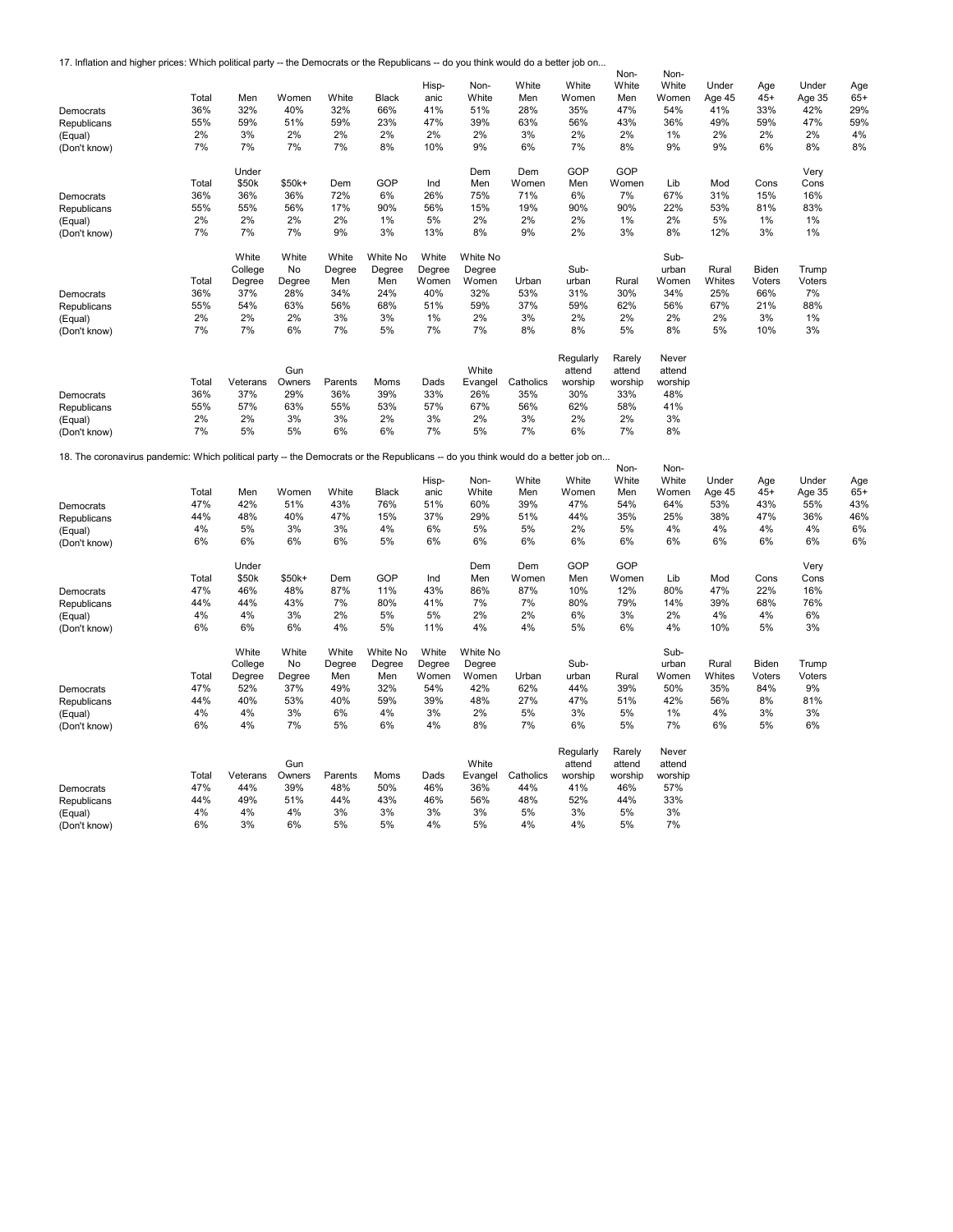19. Border security: Which political party -- the Democrats or the Republicans -- do you think would do a better job on...

|                                                                                                                       |       |          |        |         |              |        |          |           |           | Non-    | Non-    |        |        |        |       |
|-----------------------------------------------------------------------------------------------------------------------|-------|----------|--------|---------|--------------|--------|----------|-----------|-----------|---------|---------|--------|--------|--------|-------|
|                                                                                                                       |       |          |        |         |              | Hisp-  | Non-     | White     | White     | White   | White   | Under  | Age    | Under  | Age   |
|                                                                                                                       | Total | Men      | Women  | White   | <b>Black</b> | anic   | White    | Men       | Women     | Men     | Women   | Age 45 | $45+$  | Age 35 | $65+$ |
| Democrats                                                                                                             | 36%   | 32%      | 40%    | 33%     | 65%          | 38%    | 49%      | 30%       | 36%       | 43%     | 54%     | 44%    | 32%    | 45%    | 31%   |
| Republicans                                                                                                           | 55%   | 61%      | 51%    | 60%     | 25%          | 51%    | 40%      | 64%       | 56%       | 48%     | 35%     | 47%    | 61%    | 45%    | 60%   |
| (Equal)                                                                                                               | 2%    | 3%       | 2%     | 2%      | 4%           | 2%     | 3%       | 2%        | 2%        | 3%      | 2%      | 3%     | 2%     | 4%     | 2%    |
| (Don't know)                                                                                                          | 6%    | 5%       | 7%     | 6%      | 6%           | 8%     | 8%       | 4%        | 7%        | 5%      | 9%      | 7%     | 6%     | 6%     | 7%    |
|                                                                                                                       |       |          |        |         |              |        |          |           |           |         |         |        |        |        |       |
|                                                                                                                       |       | Under    |        |         |              |        | Dem      | Dem       | GOP       | GOP     |         |        |        | Very   |       |
|                                                                                                                       | Total | \$50k    | \$50k+ | Dem     | GOP          | Ind    | Men      | Women     | Men       | Women   | Lib     | Mod    | Cons   | Cons   |       |
| Democrats                                                                                                             | 36%   | 36%      | 36%    | 73%     | 5%           | 28%    | 76%      | 71%       | 5%        | 6%      | 66%     | 33%    | 16%    | 15%    |       |
| Republicans                                                                                                           | 55%   | 55%      | 57%    | 19%     | 92%          | 51%    | 18%      | 20%       | 94%       | 90%     | 27%     | 50%    | 80%    | 83%    |       |
| (Equal)                                                                                                               | 2%    | 3%       | 2%     | 2%      | 1%           | 6%     | 2%       | 2%        | 1%        | 1%      | 2%      | 5%     | 1%     | 1%     |       |
| (Don't know)                                                                                                          | 6%    | 7%       | 5%     | 6%      | 2%           | 15%    | 5%       | 6%        | 1%        | 4%      | 5%      | 13%    | 2%     | 2%     |       |
|                                                                                                                       |       |          |        |         |              |        |          |           |           |         |         |        |        |        |       |
|                                                                                                                       |       | White    | White  | White   | White No     | White  | White No |           |           |         | Sub-    |        |        |        |       |
|                                                                                                                       |       | College  | No     | Degree  | Degree       | Degree | Degree   |           | Sub-      |         | urban   | Rural  | Biden  | Trump  |       |
|                                                                                                                       | Total | Degree   | Degree | Men     | Men          | Women  | Women    | Urban     | urban     | Rural   | Women   | Whites | Voters | Voters |       |
| Democrats                                                                                                             | 36%   | 37%      | 30%    | 35%     | 27%          | 40%    | 33%      | 54%       | 32%       | 29%     | 35%     | 26%    | 67%    | 6%     |       |
| Republicans                                                                                                           | 55%   | 57%      | 62%    | 62%     | 65%          | 52%    | 59%      | 38%       | 58%       | 65%     | 52%     | 69%    | 22%    | 90%    |       |
| (Equal)                                                                                                               | 2%    | 2%       | 2%     | 1%      | 3%           | 3%     | 1%       | 2%        | 3%        | 2%      | 3%      | 1%     | 4%     | 1%     |       |
| (Don't know)                                                                                                          | 6%    | 4%       | 7%     | 2%      | 6%           | 6%     | 8%       | 6%        | 8%        | 4%      | 10%     | 4%     | 7%     | 3%     |       |
|                                                                                                                       |       |          |        |         |              |        |          |           |           |         |         |        |        |        |       |
|                                                                                                                       |       |          |        |         |              |        |          |           | Regularly | Rarely  | Never   |        |        |        |       |
|                                                                                                                       |       |          | Gun    |         |              |        | White    |           | attend    | attend  | attend  |        |        |        |       |
|                                                                                                                       | Total | Veterans | Owners | Parents | Moms         | Dads   | Evangel  | Catholics | worship   | worship | worship |        |        |        |       |
| Democrats                                                                                                             | 36%   | 32%      | 29%    | 38%     | 41%          | 35%    | 30%      | 35%       | 31%       | 36%     | 43%     |        |        |        |       |
| Republicans                                                                                                           | 55%   | 63%      | 64%    | 54%     | 50%          | 60%    | 65%      | 57%       | 64%       | 56%     | 45%     |        |        |        |       |
| (Equal)                                                                                                               | 2%    | 2%       | 3%     | 1%      | 2%           | 1%     | 2%       | 3%        | 1%        | 2%      | 3%      |        |        |        |       |
| (Don't know)                                                                                                          | 6%    | 3%       | 4%     | 6%      | 8%           | 4%     | 3%       | 5%        | 4%        | 5%      | 9%      |        |        |        |       |
|                                                                                                                       |       |          |        |         |              |        |          |           |           |         |         |        |        |        |       |
| 20. Voting rights: Which political party -- the Democrats or the Republicans -- do you think would do a better job on |       |          |        |         |              |        |          |           |           | Non-    | Non-    |        |        |        |       |
|                                                                                                                       |       |          |        |         |              | Hisp-  | Non-     | White     | White     | White   | White   | Under  | Age    | Under  | Age   |
|                                                                                                                       | Total | Men      | Women  | White   | Black        | anic   | White    | Men       | Women     | Men     | Women   | Age 45 | $45+$  | Age 35 | $65+$ |
| Democrats                                                                                                             | 49%   | 42%      | 54%    | 45%     | 83%          | 52%    | 63%      | 40%       | 50%       | 57%     | 67%     | 54%    | 45%    | 54%    | 40%   |
| Republicans                                                                                                           | 43%   | 49%      | 38%    | 48%     | 10%          | 37%    | 26%      | 54%       | 43%       | 31%     | 23%     | 37%    | 48%    | 36%    | 51%   |
| (Equal)                                                                                                               | 3%    | 4%       | 3%     | 3%      | 2%           | 5%     | 5%       | 3%        | 3%        | 9%      | 3%      | 4%     | 3%     | 4%     | 3%    |
| (Don't know)                                                                                                          | 4%    | 4%       | 5%     | 4%      | 5%           | 7%     | 5%       | 3%        | 4%        | 4%      | 7%      | 5%     | 4%     | 5%     | 5%    |
|                                                                                                                       |       |          |        |         |              |        |          |           |           |         |         |        |        |        |       |
|                                                                                                                       |       | Under    |        |         |              |        | Dem      | Dem       | GOP       | GOP     |         |        |        | Very   |       |
|                                                                                                                       | Total | \$50k    | \$50k+ | Dem     | GOP          | Ind    | Men      | Women     | Men       | Women   | Lib     | Mod    | Cons   | Cons   |       |
| Democrats                                                                                                             | 49%   | 47%      | 51%    | 91%     | 10%          | 46%    | 90%      | 91%       | 8%        | 12%     | 81%     | 52%    | 22%    | 15%    |       |
| Republicans                                                                                                           | 43%   | 44%      | 43%    | 6%      | 83%          | 35%    | 6%       | 6%        | 87%       | 80%     | 13%     | 34%    | 72%    | 83%    |       |
| (Equal)                                                                                                               | 3%    | 4%       | 3%     | 1%      | 4%           | 8%     | 2%       | 1%        | 3%        | 5%      | 2%      | 6%     | 3%     | 1%     |       |
| (Don't know)                                                                                                          | 4%    | 5%       | 3%     | 2%      | 3%           | 12%    | 2%       | 2%        | 3%        | 4%      | 4%      | 8%     | 3%     | 1%     |       |
|                                                                                                                       |       |          |        |         |              |        |          |           |           |         |         |        |        |        |       |
|                                                                                                                       |       | White    | White  | White   | White No     | White  | White No |           |           |         | Sub-    |        |        |        |       |
|                                                                                                                       |       | College  | No     | Degree  | Degree       | Degree | Degree   |           | Sub-      |         | urban   | Rural  | Biden  | Trump  |       |
|                                                                                                                       | Total | Degree   | Degree | Men     | Men          | Women  | Women    | Urban     | urban     | Rural   | Women   | Whites | Voters | Voters |       |
| Democrats                                                                                                             | 49%   | 55%      | 38%    | 48%     | 33%          | 62%    | 41%      | 63%       | 47%       | 40%     | 52%     | 36%    | 87%    | 10%    |       |
| Republicans                                                                                                           | 43%   | 40%      | 54%    | 47%     | 59%          | 33%    | 50%      | 26%       | 45%       | 54%     | 40%     | 58%    | 7%     | 81%    |       |
| (Equal)                                                                                                               | 3%    | 2%       | 3%     | 2%      | 4%           | 2%     | 3%       | 4%        | 3%        | 3%      | 3%      | 2%     | 2%     | 4%     |       |
| (Don't know)                                                                                                          | 4%    | 3%       | 5%     | 3%      | 4%           | 3%     | 6%       | 7%        | 4%        | 3%      | 5%      | 4%     | 4%     | 5%     |       |
|                                                                                                                       |       |          |        |         |              |        |          |           |           |         |         |        |        |        |       |
|                                                                                                                       |       |          |        |         |              |        |          |           | Regularly | Rarely  | Never   |        |        |        |       |
|                                                                                                                       |       |          | Gun    |         |              |        | White    |           | attend    | attend  | attend  |        |        |        |       |
|                                                                                                                       | Total | Veterans | Owners | Parents | Moms         | Dads   | Evangel  | Catholics | worship   | worship | worship |        |        |        |       |
| Democrats                                                                                                             | 49%   | 45%      | 39%    | 49%     | 51%          | 46%    | 34%      | 45%       | 42%       | 49%     | 57%     |        |        |        |       |
| Republicans                                                                                                           | 43%   | 50%      | 52%    | 43%     | 40%          | 46%    | 59%      | 48%       | 52%       | 44%     | 32%     |        |        |        |       |
| (Equal)                                                                                                               | 3%    | 2%       | 5%     | 5%      | 6%           | 5%     | 3%       | 3%        | 3%        | 3%      | 5%      |        |        |        |       |
| (Don't know)                                                                                                          | 4%    | 3%       | 4%     | 4%      | 4%           | 3%     | 4%       | 3%        | 2%        | 4%      | 6%      |        |        |        |       |
|                                                                                                                       |       |          |        |         |              |        |          |           |           |         |         |        |        |        |       |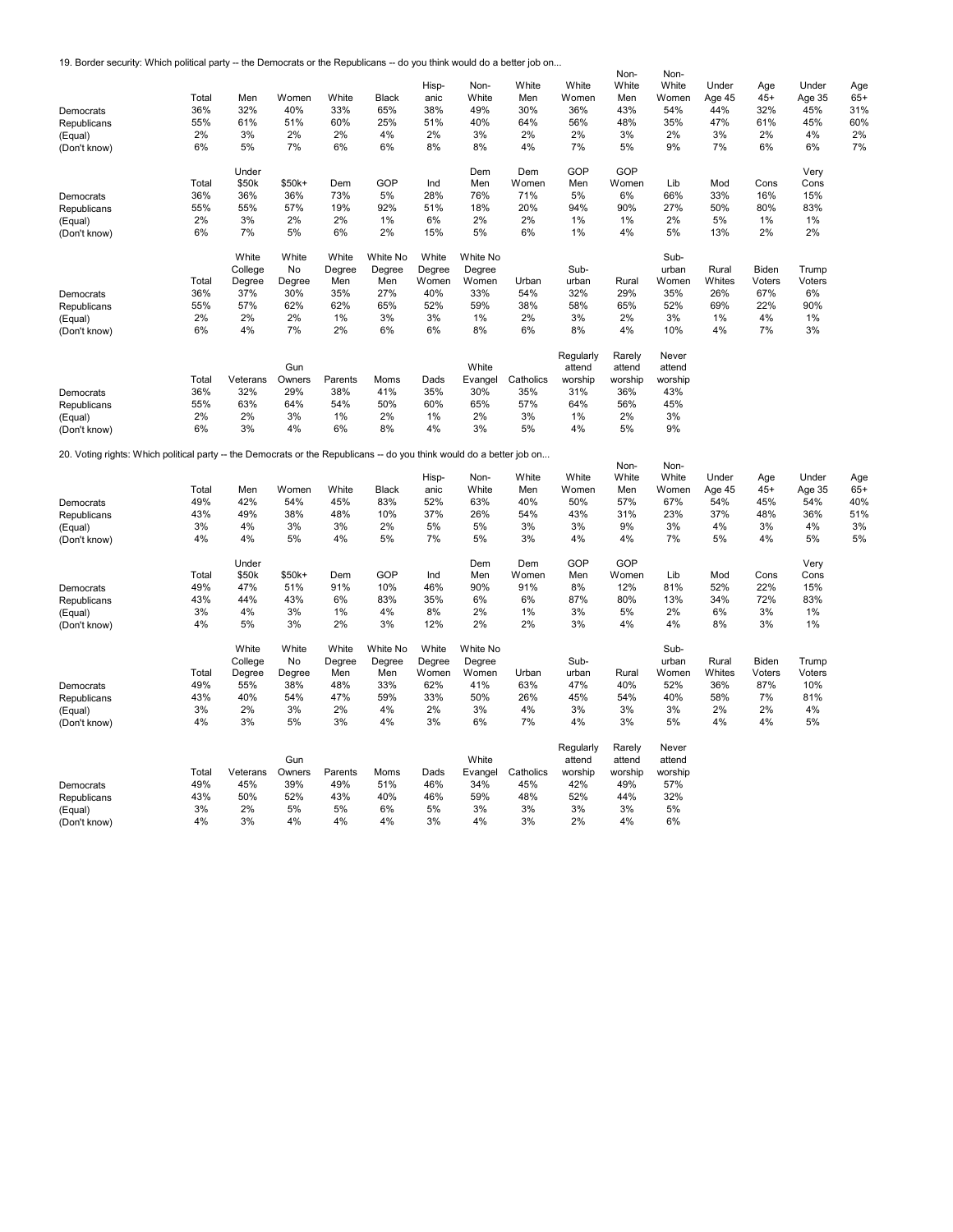21. Election integrity: Which political party -- the Democrats or the Republicans -- do you think would do a better job on...

|                                                                                                                        |          |          |        |         |              |        |          |           |           | Non-     | Non-     |        |        |        |       |
|------------------------------------------------------------------------------------------------------------------------|----------|----------|--------|---------|--------------|--------|----------|-----------|-----------|----------|----------|--------|--------|--------|-------|
|                                                                                                                        |          |          |        |         |              | Hisp-  | Non-     | White     | White     | White    | White    | Under  | Age    | Under  | Age   |
|                                                                                                                        | Total    | Men      | Women  | White   | <b>Black</b> | anic   | White    | Men       | Women     | Men      | Women    | Age 45 | $45+$  | Age 35 | $65+$ |
| Democrats                                                                                                              | 47%      | 42%      | 52%    | 44%     | 78%          | 51%    | 60%      | 41%       | 46%       | 50%      | 67%      | 54%    | 43%    | 51%    | 41%   |
| Republicans                                                                                                            | 44%      | 49%      | 39%    | 48%     | 13%          | 38%    | 30%      | 51%       | 44%       | 39%      | 24%      | 37%    | 48%    | 38%    | 49%   |
|                                                                                                                        |          |          |        |         |              |        |          |           |           |          |          |        | 2%     |        |       |
| (Equal)                                                                                                                | 2%       | 3%       | 2%     | 3%      | 1%           | 3%     | 2%       | 3%        | 2%        | 3%       | 1%       | 3%     |        | 3%     | 4%    |
| (Don't know)                                                                                                           | 7%       | 6%       | 7%     | 6%      | 8%           | 8%     | 8%       | 6%        | 7%        | 8%       | 9%       | 7%     | 7%     | 7%     | 6%    |
|                                                                                                                        |          |          |        |         |              |        |          |           |           |          |          |        |        |        |       |
|                                                                                                                        |          | Under    |        |         |              |        | Dem      | Dem       | GOP       | GOP      |          |        |        | Very   |       |
|                                                                                                                        | Total    | \$50k    | \$50k+ | Dem     | GOP          | Ind    | Men      | Women     | Men       | Women    | Lib      | Mod    | Cons   | Cons   |       |
| Democrats                                                                                                              | 47%      | 46%      | 49%    | 88%     | 8%           | 48%    | 89%      | 87%       | 8%        | 8%       | 78%      | 50%    | 22%    | 17%    |       |
| Republicans                                                                                                            | 44%      | 45%      | 43%    | 6%      | 83%          | 36%    | 6%       | 6%        | 85%       | 81%      | 15%      | 36%    | 70%    | 79%    |       |
| (Equal)                                                                                                                | 2%       | 3%       | 2%     | 1%      | 3%           | 5%     | 1%       | 1%        | 3%        | 3%       | 1%       | 5%     | 2%     | 1%     |       |
|                                                                                                                        | 7%       | 7%       | 7%     | 6%      | 6%           | 11%    | 5%       | 6%        | 5%        | 7%       | 6%       | 10%    | 5%     | 3%     |       |
| (Don't know)                                                                                                           |          |          |        |         |              |        |          |           |           |          |          |        |        |        |       |
|                                                                                                                        |          |          |        |         |              |        |          |           |           |          |          |        |        |        |       |
|                                                                                                                        |          | White    | White  | White   | White No     | White  | White No |           |           |          | Sub-     |        |        |        |       |
|                                                                                                                        |          | College  | No     | Degree  | Degree       | Degree | Degree   |           | Sub-      |          | urban    | Rural  | Biden  | Trump  |       |
|                                                                                                                        | Total    | Degree   | Degree | Men     | Men          | Women  | Women    | Urban     | urban     | Rural    | Women    | Whites | Voters | Voters |       |
| Democrats                                                                                                              | 47%      | 52%      | 37%    | 50%     | 34%          | 54%    | 41%      | 65%       | 43%       | 39%      | 47%      | 36%    | 86%    | 7%     |       |
| Republicans                                                                                                            | 44%      | 41%      | 52%    | 45%     | 55%          | 37%    | 50%      | 27%       | 47%       | 52%      | 43%      | 56%    | 6%     | 85%    |       |
| (Equal)                                                                                                                | 2%       | 3%       | 3%     | 1%      | 4%           | 4%     | 1%       | 1%        | 2%        | 4%       | 2%       | 3%     | 2%     | 2%     |       |
|                                                                                                                        | 7%       | 5%       | 7%     | 4%      | 7%           | 5%     | 8%       | 7%        | 8%        | 5%       | 7%       | 5%     | 5%     | 6%     |       |
| (Don't know)                                                                                                           |          |          |        |         |              |        |          |           |           |          |          |        |        |        |       |
|                                                                                                                        |          |          |        |         |              |        |          |           |           |          |          |        |        |        |       |
|                                                                                                                        |          |          |        |         |              |        |          |           | Regularly | Rarely   | Never    |        |        |        |       |
|                                                                                                                        |          |          | Gun    |         |              |        | White    |           | attend    | attend   | attend   |        |        |        |       |
|                                                                                                                        | Total    | Veterans | Owners | Parents | Moms         | Dads   | Evangel  | Catholics | worship   | worship  | worship  |        |        |        |       |
| Democrats                                                                                                              | 47%      | 44%      | 38%    | 48%     | 53%          | 43%    | 34%      | 47%       | 43%       | 46%      | 55%      |        |        |        |       |
| Republicans                                                                                                            | 44%      | 50%      | 51%    | 43%     | 37%          | 50%    | 58%      | 46%       | 51%       | 46%      | 32%      |        |        |        |       |
|                                                                                                                        | 2%       | 2%       | 3%     | 3%      | 2%           | 3%     | 3%       | 3%        | 3%        | 2%       | 3%       |        |        |        |       |
| (Equal)                                                                                                                | 7%       | 5%       | 8%     | 6%      | 8%           | 4%     | 5%       | 5%        | 4%        | 6%       | 10%      |        |        |        |       |
| (Don't know)                                                                                                           |          |          |        |         |              |        |          |           |           |          |          |        |        |        |       |
|                                                                                                                        |          |          |        |         |              |        |          |           |           |          |          |        |        |        |       |
| 22. Climate change: Which political party -- the Democrats or the Republicans -- do you think would do a better job on |          |          |        |         |              |        |          |           |           |          |          |        |        |        |       |
|                                                                                                                        |          |          |        |         |              |        |          |           |           |          |          |        |        |        |       |
|                                                                                                                        |          |          |        |         |              |        |          |           |           | Non-     | Non-     |        |        |        |       |
|                                                                                                                        |          |          |        |         |              | Hisp-  | Non-     | White     | White     | White    | White    | Under  | Age    | Under  | Age   |
|                                                                                                                        | Total    | Men      | Women  | White   | <b>Black</b> | anic   | White    | Men       | Women     | Men      | Women    | Age 45 | $45+$  | Age 35 | $65+$ |
| Democrats                                                                                                              | 52%      | 46%      | 58%    | 48%     | 75%          | 64%    | 67%      | 44%       | 52%       | 57%      | 74%      | 59%    | 48%    | 62%    | 44%   |
|                                                                                                                        | 37%      | 41%      | 34%    | 41%     | 15%          | 28%    |          |           |           | 34%      |          |        | 41%    | 28%    | 46%   |
| Republicans                                                                                                            |          |          |        |         |              |        | 25%      | 43%       | 39%       |          | 20%      | 32%    |        |        |       |
| (Equal)                                                                                                                | 3%       | 5%       | 1%     | 3%      | 2%           | 3%     | 2%       | 5%        | 1%        | 4%       | 1%       | 2%     | 3%     | 3%     | 3%    |
| (Don't know)                                                                                                           | 7%       | 8%       | 7%     | 8%      | 8%           | 4%     | 5%       | 8%        | 8%        | 5%       | 5%       | 6%     | 8%     | 7%     | 7%    |
|                                                                                                                        |          |          |        |         |              |        |          |           |           |          |          |        |        |        |       |
|                                                                                                                        |          | Under    |        |         |              |        | Dem      | Dem       | GOP       | GOP      |          |        |        | Very   |       |
|                                                                                                                        | Total    | \$50k    | \$50k+ | Dem     | GOP          | Ind    | Men      | Women     | Men       | Women    | Lib      | Mod    | Cons   | Cons   |       |
| Democrats                                                                                                              | 52%      | 49%      | 56%    | 88%     | 18%          | 53%    | 88%      | 89%       | 16%       | 20%      | 83%      | 53%    | 29%    | 17%    |       |
| Republicans                                                                                                            | 37%      | 41%      | 34%    | 6%      | 71%          | 30%    | 7%       | 6%        | 70%       | 73%      | 12%      | 32%    | 60%    | 76%    |       |
|                                                                                                                        | 3%       | 3%       | 3%     | 1%      | 4%           | 4%     | 2%       | 1%        | 6%        | 2%       | 0%       | 4%     | 4%     | 3%     |       |
| (Equal)                                                                                                                |          |          |        |         |              |        | 4%       | 5%        |           |          |          |        |        |        |       |
| (Don't know)                                                                                                           | 7%       | 8%       | 7%     | 5%      | 7%           | 13%    |          |           | 9%        | 6%       | 5%       | 11%    | 7%     | 4%     |       |
|                                                                                                                        |          |          |        |         |              |        |          |           |           |          |          |        |        |        |       |
|                                                                                                                        |          | White    | White  | White   | White No     | White  | White No |           |           |          | Sub-     |        |        |        |       |
|                                                                                                                        |          | College  | No     | Degree  | Degree       | Degree | Degree   |           | Sub-      |          | urban    | Rural  | Biden  | Trump  |       |
|                                                                                                                        | Total    | Degree   | Degree | Men     | Men          | Women  | Women    | Urban     | urban     | Rural    | Women    | Whites | Voters | Voters |       |
| Democrats                                                                                                              | 52%      | 56%      | 43%    | 50%     | 39%          | 62%    | 45%      | 66%       | 52%       | 44%      | 58%      | 40%    | 85%    | 18%    |       |
| Republicans                                                                                                            | 37%      | 35%      | 45%    | 38%     | 47%          | 33%    | 43%      | 25%       | 39%       | 45%      | 34%      | 48%    | 7%     | 71%    |       |
|                                                                                                                        | 3%       | 3%       | 3%     | 5%      | 5%           | 2%     | 1%       | 3%        | 2%        | 4%       | 1%       | 4%     | 2%     | 4%     |       |
| (Equal)                                                                                                                |          |          |        |         |              |        |          |           |           |          |          |        |        |        |       |
| (Don't know)                                                                                                           | 7%       | 5%       | 10%    | 7%      | 9%           | 4%     | 10%      | 7%        | 7%        | 8%       | 7%       | 8%     | 5%     | 8%     |       |
|                                                                                                                        |          |          |        |         |              |        |          |           |           |          |          |        |        |        |       |
|                                                                                                                        |          |          |        |         |              |        |          |           | Regularly | Rarely   | Never    |        |        |        |       |
|                                                                                                                        |          |          | Gun    |         |              |        | White    |           | attend    | attend   | attend   |        |        |        |       |
|                                                                                                                        | Total    | Veterans | Owners | Parents | Moms         | Dads   | Evangel  | Catholics | worship   | worship  | worship  |        |        |        |       |
| Democrats                                                                                                              | 52%      | 48%      | 50%    | 56%     | 61%          | 51%    | 41%      | 54%       | 44%       | 55%      | 63%      |        |        |        |       |
| Republicans                                                                                                            | 37%      | 46%      | 40%    | 35%     | 31%          | 39%    | 49%      | 38%       | 47%       | 38%      | 24%      |        |        |        |       |
|                                                                                                                        |          |          | 4%     | 3%      | 2%           | 4%     | 3%       |           | 3%        |          |          |        |        |        |       |
| (Equal)<br>(Don't know)                                                                                                | 3%<br>7% | 1%<br>5% | 7%     | 6%      | 7%           | 6%     | 7%       | 3%<br>6%  | 6%        | 1%<br>6% | 4%<br>9% |        |        |        |       |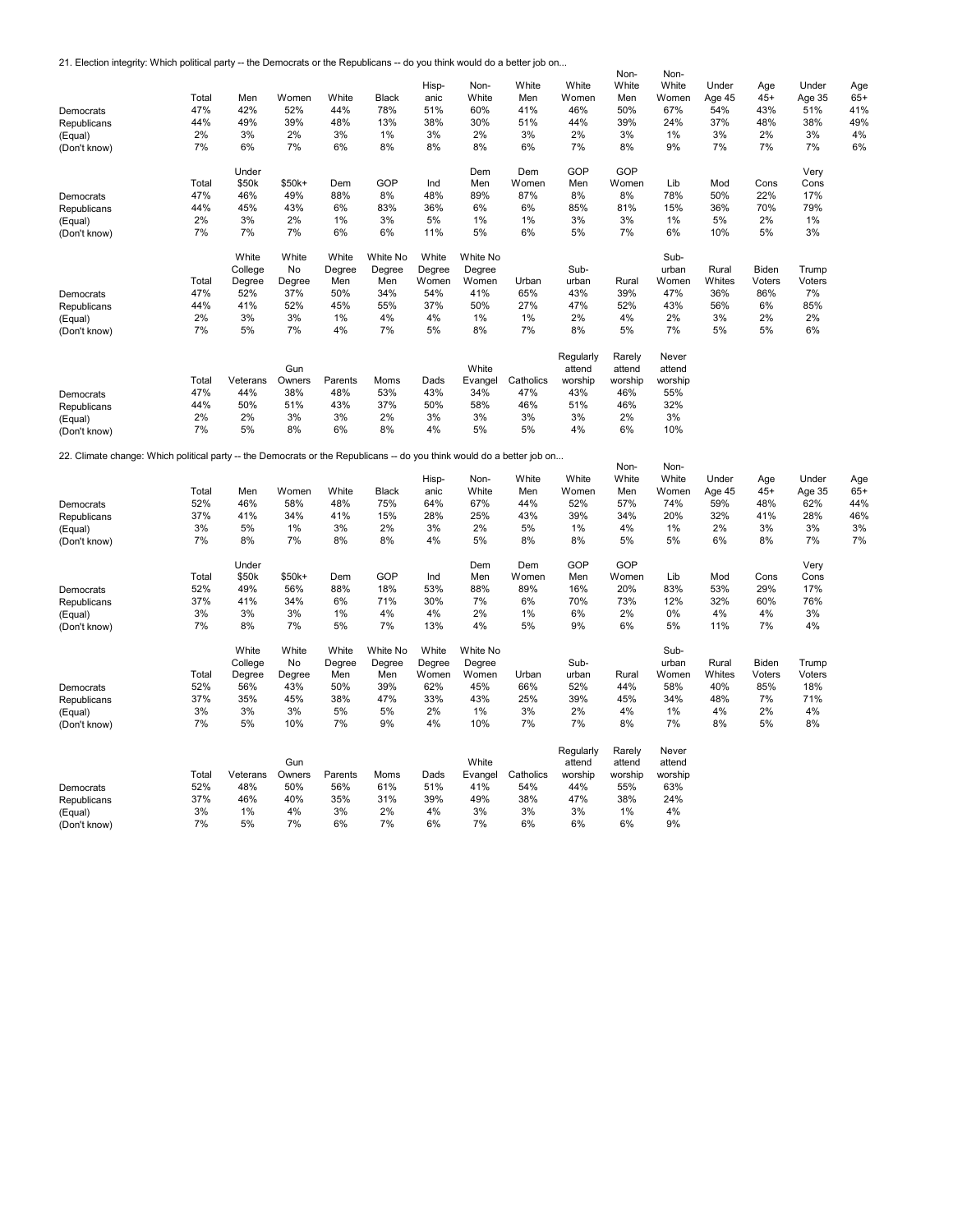23. Crime: Which political party -- the Democrats or the Republicans -- do you think would do a better job on...

|                                                                                                                    |       |          |        |         |              |        |          |           |           | Non-    | Non-    |        |        |        |       |
|--------------------------------------------------------------------------------------------------------------------|-------|----------|--------|---------|--------------|--------|----------|-----------|-----------|---------|---------|--------|--------|--------|-------|
|                                                                                                                    |       |          |        |         |              | Hisp-  | Non-     | White     | White     | White   | White   | Under  | Age    | Under  | Age   |
|                                                                                                                    | Total | Men      | Women  | White   | <b>Black</b> | anic   | White    | Men       | Women     | Men     | Women   | Age 45 | $45+$  | Age 35 | $65+$ |
|                                                                                                                    |       |          |        |         |              |        |          |           |           |         |         |        |        |        |       |
| Democrats                                                                                                          | 39%   | 33%      | 44%    | 33%     | 77%          | 46%    | 58%      | 29%       | 37%       | 50%     | 63%     | 48%    | 33%    | 51%    | 30%   |
| Republicans                                                                                                        | 52%   | 58%      | 46%    | 58%     | 15%          | 41%    | 31%      | 62%       | 54%       | 41%     | 25%     | 43%    | 58%    | 38%    | 61%   |
| (Equal)                                                                                                            | 3%    | 3%       | 3%     | 3%      | 3%           | 3%     | 3%       | 3%        | 3%        | 4%      | 2%      | 3%     | 3%     | 3%     | 4%    |
| (Don't know)                                                                                                       | 6%    | 6%       | 7%     | 6%      | 5%           | 10%    | 8%       | 5%        | 6%        | 5%      | 10%     | 7%     | 6%     | 7%     | 5%    |
|                                                                                                                    |       |          |        |         |              |        |          |           |           |         |         |        |        |        |       |
|                                                                                                                    |       |          |        |         |              |        |          |           | GOP       | GOP     |         |        |        |        |       |
|                                                                                                                    |       | Under    |        |         |              |        | Dem      | Dem       |           |         |         |        |        | Very   |       |
|                                                                                                                    | Total | \$50k    | \$50k+ | Dem     | GOP          | Ind    | Men      | Women     | Men       | Women   | Lib     | Mod    | Cons   | Cons   |       |
| Democrats                                                                                                          | 39%   | 38%      | 40%    | 77%     | 6%           | 30%    | 76%      | 78%       | 5%        | 7%      | 70%     | 35%    | 17%    | 16%    |       |
| Republicans                                                                                                        | 52%   | 50%      | 53%    | 13%     | 91%          | 49%    | 14%      | 13%       | 92%       | 89%     | 21%     | 47%    | 78%    | 81%    |       |
| (Equal)                                                                                                            | 3%    | 5%       | 2%     | 3%      | 2%           | 6%     | 3%       | 3%        | 2%        | 2%      | 3%      | 5%     | 2%     | 2%     |       |
|                                                                                                                    | 6%    | 7%       | 5%     | 6%      | 2%           | 15%    | 6%       | 6%        | 2%        | 3%      | 7%      | 13%    | 2%     | 2%     |       |
| (Don't know)                                                                                                       |       |          |        |         |              |        |          |           |           |         |         |        |        |        |       |
|                                                                                                                    |       |          |        |         |              |        |          |           |           |         |         |        |        |        |       |
|                                                                                                                    |       | White    | White  | White   | White No     | White  | White No |           |           |         | Sub-    |        |        |        |       |
|                                                                                                                    |       | College  | No     | Degree  | Degree       | Degree | Degree   |           | Sub-      |         | urban   | Rural  | Biden  | Trump  |       |
|                                                                                                                    | Total | Degree   | Degree | Men     | Men          | Women  | Women    | Urban     | urban     | Rural   | Women   | Whites | Voters | Voters |       |
| Democrats                                                                                                          | 39%   | 38%      | 29%    | 33%     | 26%          | 44%    | 32%      | 56%       | 36%       | 30%     | 41%     | 24%    | 70%    | 7%     |       |
|                                                                                                                    |       |          |        |         | 64%          |        |          |           |           |         |         |        |        |        |       |
| Republicans                                                                                                        | 52%   | 53%      | 62%    | 60%     |              | 47%    | 59%      | 35%       | 55%       | 60%     | 49%     | 66%    | 18%    | 88%    |       |
| (Equal)                                                                                                            | 3%    | 3%       | 3%     | 2%      | 4%           | 4%     | 2%       | 2%        | 3%        | 4%      | 3%      | 3%     | 4%     | 1%     |       |
| (Don't know)                                                                                                       | 6%    | 5%       | 6%     | 5%      | 6%           | 6%     | 7%       | 7%        | 6%        | 6%      | 7%      | 6%     | 8%     | 4%     |       |
|                                                                                                                    |       |          |        |         |              |        |          |           |           |         |         |        |        |        |       |
|                                                                                                                    |       |          |        |         |              |        |          |           | Regularly | Rarely  | Never   |        |        |        |       |
|                                                                                                                    |       |          |        |         |              |        |          |           |           |         |         |        |        |        |       |
|                                                                                                                    |       |          | Gun    |         |              |        | White    |           | attend    | attend  | attend  |        |        |        |       |
|                                                                                                                    | Total | Veterans | Owners | Parents | Moms         | Dads   | Evangel  | Catholics | worship   | worship | worship |        |        |        |       |
| Democrats                                                                                                          | 39%   | 35%      | 31%    | 43%     | 47%          | 39%    | 26%      | 34%       | 33%       | 37%     | 49%     |        |        |        |       |
| Republicans                                                                                                        | 52%   | 58%      | 61%    | 49%     | 45%          | 54%    | 66%      | 57%       | 61%       | 54%     | 39%     |        |        |        |       |
| (Equal)                                                                                                            | 3%    | 3%       | 4%     | 3%      | 4%           | 3%     | 3%       | 4%        | 3%        | 3%      | 4%      |        |        |        |       |
|                                                                                                                    | 6%    | 4%       | 5%     | 5%      | 5%           | 5%     | 4%       | 5%        | 4%        | 7%      | 8%      |        |        |        |       |
| (Don't know)                                                                                                       |       |          |        |         |              |        |          |           |           |         |         |        |        |        |       |
|                                                                                                                    |       |          |        |         |              |        |          |           |           |         |         |        |        |        |       |
| 24. Gun policy: Which political party -- the Democrats or the Republicans -- do you think would do a better job on |       |          |        |         |              |        |          |           |           |         |         |        |        |        |       |
|                                                                                                                    |       |          |        |         |              |        |          |           |           | Non-    | Non-    |        |        |        |       |
|                                                                                                                    |       |          |        |         |              | Hisp-  | Non-     | White     | White     | White   | White   | Under  | Age    | Under  | Age   |
|                                                                                                                    | Total | Men      | Women  | White   | <b>Black</b> | anic   | White    | Men       | Women     | Men     | Women   | Age 45 | $45+$  | Age 35 | $65+$ |
| Democrats                                                                                                          | 47%   | 41%      | 53%    | 44%     | 72%          | 56%    | 61%      | 40%       | 47%       | 51%     | 67%     | 53%    | 44%    | 53%    | 44%   |
|                                                                                                                    |       |          |        |         |              |        |          |           |           |         |         |        |        |        |       |
| Republicans                                                                                                        | 47%   | 52%      | 43%    | 51%     | 21%          | 39%    | 33%      | 54%       | 48%       | 41%     | 27%     | 41%    | 51%    | 39%    | 51%   |
| (Equal)                                                                                                            | 2%    | 3%       | 1%     | 1%      | 2%           | 2%     | 2%       | 2%        | 1%        | 5%      | 1%      | 2%     | 1%     | 3%     | 2%    |
| (Don't know)                                                                                                       | 4%    | 4%       | 4%     | 4%      | 6%           | 4%     | 4%       | 4%        | 4%        | 4%      | 5%      | 4%     | 4%     | 4%     | 4%    |
|                                                                                                                    |       |          |        |         |              |        |          |           |           |         |         |        |        |        |       |
|                                                                                                                    |       | Under    |        |         |              |        | Dem      | Dem       | GOP       | GOP     |         |        |        | Very   |       |
|                                                                                                                    | Total | \$50k    | \$50k+ | Dem     | GOP          | Ind    | Men      | Women     | Men       | Women   | Lib     | Mod    | Cons   | Cons   |       |
|                                                                                                                    |       |          |        |         |              |        |          |           |           |         |         |        |        |        |       |
| Democrats                                                                                                          | 47%   | 45%      | 49%    | 89%     | 10%          | 42%    | 87%      | 90%       | 7%        | 13%     | 79%     | 48%    | 22%    | 17%    |       |
| Republicans                                                                                                        | 47%   | 47%      | 47%    | 7%      | 86%          | 45%    | 8%       | 7%        | 88%       | 84%     | 17%     | 42%    | 73%    | 80%    |       |
| (Equal)                                                                                                            | 2%    | 2%       | 1%     | 1%      | 1%           | 4%     | 2%       | ÷.        | 1%        | $0\%$   | 1%      | 3%     | 1%     | 1%     |       |
| (Don't know)                                                                                                       | 4%    | 5%       | 4%     | 3%      | 3%           | 9%     | 3%       | 3%        | 3%        | 3%      | 4%      | 7%     | 3%     | 2%     |       |
|                                                                                                                    |       |          |        |         |              |        |          |           |           |         |         |        |        |        |       |
|                                                                                                                    |       | White    | White  | White   | White No     | White  | White No |           |           |         | Sub-    |        |        |        |       |
|                                                                                                                    |       |          |        |         |              |        |          |           |           |         |         |        |        |        |       |
|                                                                                                                    |       | College  | No     | Degree  | Degree       | Degree | Degree   |           | Sub-      |         | urban   | Rural  | Biden  | Trump  |       |
|                                                                                                                    | Total | Degree   | Degree | Men     | Men          | Women  | Women    | Urban     | urban     | Rural   | Women   | Whites | Voters | Voters |       |
| Democrats                                                                                                          | 47%   | 52%      | 37%    | 49%     | 33%          | 56%    | 41%      | 66%       | 44%       | 38%     | 49%     | 34%    | 85%    | 9%     |       |
| Republicans                                                                                                        | 47%   | 44%      | 56%    | 46%     | 60%          | 42%    | 53%      | 27%       | 51%       | 56%     | 47%     | 60%    | 10%    | 86%    |       |
|                                                                                                                    | 2%    | $1\%$    | 2%     |         | 2%           | $\sim$ | 1%       | $1\%$     | 2%        |         | 1%      | 1%     | 1%     | 2%     |       |
| (Equal)                                                                                                            |       |          |        | 1%      |              |        |          |           |           | 1%      |         |        |        |        |       |
| (Don't know)                                                                                                       | 4%    | 3%       | 5%     | 4%      | 4%           | 3%     | 5%       | 5%        | 4%        | 5%      | 3%      | 5%     | 4%     | 4%     |       |
|                                                                                                                    |       |          |        |         |              |        |          |           |           |         |         |        |        |        |       |
|                                                                                                                    |       |          |        |         |              |        |          |           | Regularly | Rarely  | Never   |        |        |        |       |
|                                                                                                                    |       |          | Gun    |         |              |        | White    |           | attend    | attend  | attend  |        |        |        |       |
|                                                                                                                    | Total | Veterans | Owners | Parents | Moms         | Dads   | Evangel  | Catholics | worship   | worship | worship |        |        |        |       |
|                                                                                                                    |       |          |        |         |              |        |          |           |           |         |         |        |        |        |       |
| Democrats                                                                                                          | 47%   | 40%      | 36%    | 49%     | 52%          | 45%    | 35%      | 46%       | 42%       | 45%     | 58%     |        |        |        |       |
| Republicans                                                                                                        | 47%   | 53%      | 58%    | 47%     | 43%          | 51%    | 60%      | 49%       | 54%       | 48%     | 36%     |        |        |        |       |
| (Equal)                                                                                                            | 2%    | 1%       | 2%     | 2%      | 1%           | 2%     | 1%       | 2%        | 1%        | 3%      | 1%      |        |        |        |       |
| (Don't know)                                                                                                       | 4%    | 6%       | 4%     | 3%      | 3%           | 2%     | 4%       | 3%        | 3%        | 4%      | 5%      |        |        |        |       |
|                                                                                                                    |       |          |        |         |              |        |          |           |           |         |         |        |        |        |       |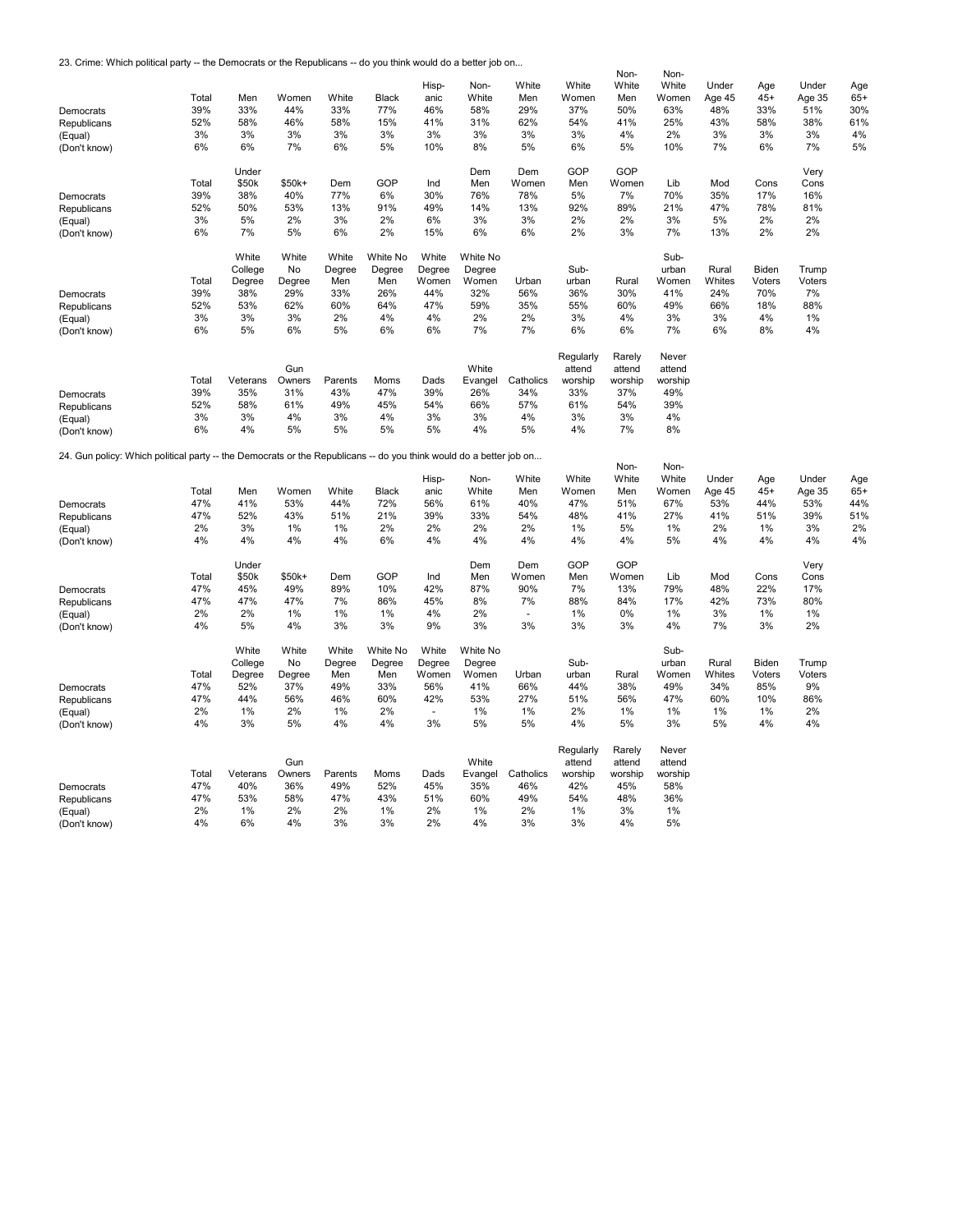25. Abortion: Which political party -- the Democrats or the Republicans -- do you think would do a better job on...

|                                                                                                                                            |          |          |          |          |              |          |          |           |           | Non-     | Non-     |        |        |        |       |
|--------------------------------------------------------------------------------------------------------------------------------------------|----------|----------|----------|----------|--------------|----------|----------|-----------|-----------|----------|----------|--------|--------|--------|-------|
|                                                                                                                                            |          |          |          |          |              | Hisp-    | Non-     | White     | White     | White    | White    | Under  | Age    | Under  | Age   |
|                                                                                                                                            | Total    | Men      | Women    | White    | <b>Black</b> | anic     | White    | Men       | Women     | Men      | Women    | Age 45 | $45+$  | Age 35 | $65+$ |
| Democrats                                                                                                                                  | 50%      | 43%      | 56%      | 46%      | 77%          | 58%      | 64%      | 39%       | 52%       | 59%      | 67%      | 57%    | 45%    | 61%    | 40%   |
|                                                                                                                                            | 42%      | 48%      | 37%      | 46%      | 14%          | 34%      | 29%      | 52%       | 41%       | 33%      | 26%      | 36%    | 46%    | 32%    | 50%   |
| Republicans                                                                                                                                |          |          |          |          |              |          |          |           |           |          |          |        |        |        |       |
| (Equal)                                                                                                                                    | 2%       | 2%       | 2%       | 2%       | 1%           | 2%       | 2%       | 2%        | 2%        | 3%       | 1%       | 2%     | 2%     | 2%     | 2%    |
| (Don't know)                                                                                                                               | 6%       | 7%       | 6%       | 6%       | 8%           | 5%       | 6%       | 7%        | 5%        | 5%       | 6%       | 5%     | 7%     | 5%     | 8%    |
|                                                                                                                                            |          |          |          |          |              |          |          |           |           |          |          |        |        |        |       |
|                                                                                                                                            |          | Under    |          |          |              |          | Dem      | Dem       | GOP       | GOP      |          |        |        | Very   |       |
|                                                                                                                                            | Total    | \$50k    | \$50k+   | Dem      | GOP          | Ind      | Men      | Women     | Men       | Women    | Lib      | Mod    | Cons   | Cons   |       |
| Democrats                                                                                                                                  | 50%      | 49%      | 50%      | 87%      | 15%          | 49%      | 83%      | 89%       | 12%       | 18%      | 81%      | 52%    | 25%    | 15%    |       |
| Republicans                                                                                                                                | 42%      | 43%      | 42%      | 8%       | 77%          | 36%      | 12%      | 6%        | 80%       | 74%      | 14%      | 36%    | 67%    | 81%    |       |
| (Equal)                                                                                                                                    | 2%       | 3%       | 1%       | 1%       | 2%           | 3%       | 1%       | 1%        | 2%        | 2%       | 1%       | 4%     | 2%     | 1%     |       |
| (Don't know)                                                                                                                               | 6%       | 5%       | 7%       | 4%       | 6%           | 12%      | 4%       | 3%        | 6%        | 6%       | 4%       | 8%     | 6%     | 3%     |       |
|                                                                                                                                            |          |          |          |          |              |          |          |           |           |          |          |        |        |        |       |
|                                                                                                                                            |          | White    | White    | White    | White No     | White    | White No |           |           |          | Sub-     |        |        |        |       |
|                                                                                                                                            |          | College  |          |          | Degree       |          |          |           | Sub-      |          | urban    |        |        |        |       |
|                                                                                                                                            |          |          | No       | Degree   |              | Degree   | Degree   |           |           |          |          | Rural  | Biden  | Trump  |       |
|                                                                                                                                            | Total    | Degree   | Degree   | Men      | Men          | Women    | Women    | Urban     | urban     | Rural    | Women    | Whites | Voters | Voters |       |
| Democrats                                                                                                                                  | 50%      | 51%      | 41%      | 43%      | 36%          | 59%      | 46%      | 63%       | 49%       | 42%      | 56%      | 37%    | 83%    | 16%    |       |
| Republicans                                                                                                                                | 42%      | 43%      | 49%      | 50%      | 55%          | 37%      | 44%      | 28%       | 44%       | 50%      | 38%      | 55%    | 11%    | 76%    |       |
| (Equal)                                                                                                                                    | 2%       | 1%       | 3%       | 1%       | 3%           | 1%       | 2%       | 2%        | 1%        | 3%       | ÷,       | 2%     | 2%     | 1%     |       |
| (Don't know)                                                                                                                               | 6%       | 4%       | 7%       | 6%       | 7%           | 3%       | 7%       | 7%        | 5%        | 6%       | 6%       | 7%     | 4%     | 7%     |       |
|                                                                                                                                            |          |          |          |          |              |          |          |           |           |          |          |        |        |        |       |
|                                                                                                                                            |          |          |          |          |              |          |          |           | Regularly | Rarely   | Never    |        |        |        |       |
|                                                                                                                                            |          |          | Gun      |          |              |          | White    |           | attend    | attend   | attend   |        |        |        |       |
|                                                                                                                                            | Total    | Veterans | Owners   | Parents  | Moms         | Dads     |          | Catholics | worship   | worship  | worship  |        |        |        |       |
|                                                                                                                                            |          |          |          |          |              |          | Evangel  |           |           |          |          |        |        |        |       |
| Democrats                                                                                                                                  | 50%      | 44%      | 43%      | 51%      | 56%          | 46%      | 35%      | 45%       | 38%       | 53%      | 62%      |        |        |        |       |
| Republicans                                                                                                                                | 42%      | 49%      | 48%      | 42%      | 38%          | 48%      | 57%      | 48%       | 56%       | 40%      | 28%      |        |        |        |       |
| (Equal)                                                                                                                                    | 2%       | 2%       | 2%       | 1%       | 2%           | 1%       | 3%       | 2%        | 2%        | 2%       | 2%       |        |        |        |       |
| (Don't know)                                                                                                                               | 6%       | 5%       | 7%       | 5%       | 5%           | 5%       | 6%       | 5%        | 4%        | 6%       | 7%       |        |        |        |       |
|                                                                                                                                            |          |          |          |          |              |          |          |           |           |          |          |        |        |        |       |
| 26. Preservation of American democracy: Which political party -- the Democrats or the Republicans -- do you think would do a better job on |          |          |          |          |              |          |          |           |           |          |          |        |        |        |       |
|                                                                                                                                            |          |          |          |          |              |          |          |           |           | Non-     | Non-     |        |        |        |       |
|                                                                                                                                            |          |          |          |          |              | Hisp-    | Non-     | White     | White     | White    | White    | Under  | Age    | Under  | Age   |
|                                                                                                                                            | Total    | Men      | Women    | White    | <b>Black</b> | anic     | White    | Men       | Women     | Men      | Women    | Age 45 | $45+$  | Age 35 | $65+$ |
| Democrats                                                                                                                                  | 45%      | 41%      | 48%      | 42%      | 70%          | 49%      | 55%      | 39%       | 45%       | 52%      | 58%      | 49%    | 42%    | 45%    | 42%   |
| Republicans                                                                                                                                | 46%      | 50%      | 43%      | 50%      | 18%          | 42%      | 33%      | 53%       | 47%       | 38%      | 30%      | 41%    | 50%    | 43%    | 51%   |
|                                                                                                                                            | 3%       | 4%       | 2%       | 3%       | 4%           | 2%       | 4%       | 4%        | 2%        | 4%       | 3%       | 3%     | 3%     | 3%     | 3%    |
| (Equal)                                                                                                                                    |          |          |          |          |              |          |          |           |           |          |          |        |        |        |       |
| (Don't know)                                                                                                                               | 6%       | 5%       | 7%       | 5%       | 8%           | 7%       | 8%       | 4%        | 6%        | 6%       | 9%       | 8%     | 4%     | 8%     | 3%    |
|                                                                                                                                            |          |          |          |          |              |          |          |           |           |          |          |        |        |        |       |
|                                                                                                                                            |          | Under    |          |          |              |          | Dem      | Dem       | GOP       | GOP      |          |        |        | Very   |       |
|                                                                                                                                            | Total    | \$50k    | \$50k+   | Dem      | GOP          | Ind      | Men      | Women     | Men       | Women    | Lib      | Mod    | Cons   | Cons   |       |
| Democrats                                                                                                                                  | 45%      | 41%      | 48%      | 86%      | 8%           | 40%      | 90%      | 83%       | 8%        | 7%       | 78%      | 44%    | 20%    | 17%    |       |
| Republicans                                                                                                                                | 46%      | 49%      | 44%      | 8%       | 85%          | 39%      | 6%       | 10%       | 86%       | 85%      | 15%      | 39%    | 74%    | 80%    |       |
| (Equal)                                                                                                                                    | 3%       | 3%       | 4%       | 2%       | 3%           | 4%       | 3%       | 2%        | 4%        | 3%       | 2%       | 6%     | 2%     | 3%     |       |
| (Don't know)                                                                                                                               | 6%       | 7%       | 5%       | 4%       | 3%           | 16%      | 2%       | 5%        | 2%        | 5%       | 5%       | 12%    | 3%     | 1%     |       |
|                                                                                                                                            |          |          |          |          |              |          |          |           |           |          |          |        |        |        |       |
|                                                                                                                                            |          | White    | White    | White    | White No     | White    | White No |           |           |          | Sub-     |        |        |        |       |
|                                                                                                                                            |          | College  | No       | Degree   | Degree       | Degree   | Degree   |           | Sub-      |          | urban    | Rural  | Biden  | Trump  |       |
|                                                                                                                                            | Total    | Degree   | Degree   | Men      | Men          | Women    | Women    | Urban     | urban     | Rural    | Women    | Whites | Voters | Voters |       |
|                                                                                                                                            | 45%      | 51%      | 35%      | 46%      | 34%          | 57%      | 37%      | 63%       | 43%       | 34%      | 47%      | 30%    | 84%    | 6%     |       |
| Democrats                                                                                                                                  |          |          |          |          |              |          |          |           |           |          |          |        |        |        |       |
| Republicans                                                                                                                                | 46%      | 44%      | 54%      | 49%      | 56%          | 40%      | 52%      | 28%       | 49%       | 56%      | 44%      | 61%    | 8%     | 86%    |       |
| (Equal)                                                                                                                                    | 3%       | 2%       | 4%       | 3%       | 5%           | 1%       | 2%       | 4%        | 2%        | 5%       | 1%       | 4%     | 3%     | 3%     |       |
| (Don't know)                                                                                                                               | 6%       | 2%       | 7%       | 2%       | 5%           | 2%       | 9%       | 5%        | 6%        | 5%       | 8%       | 5%     | 5%     | 6%     |       |
|                                                                                                                                            |          |          |          |          |              |          |          |           |           |          |          |        |        |        |       |
|                                                                                                                                            |          |          |          |          |              |          |          |           | Regularly | Rarely   | Never    |        |        |        |       |
|                                                                                                                                            |          |          | Gun      |          |              |          | White    |           | attend    | attend   | attend   |        |        |        |       |
|                                                                                                                                            | Total    | Veterans | Owners   | Parents  | Moms         | Dads     | Evangel  | Catholics | worship   | worship  | worship  |        |        |        |       |
| Democrats                                                                                                                                  | 45%      | 43%      | 37%      | 45%      | 46%          | 44%      | 34%      | 42%       | 40%       | 43%      | 56%      |        |        |        |       |
|                                                                                                                                            | 46%      | 51%      | 55%      | 45%      | 41%          | 49%      | 60%      | 48%       | 54%       | 48%      | 33%      |        |        |        |       |
| Republicans                                                                                                                                |          |          |          |          |              |          |          |           |           |          |          |        |        |        |       |
|                                                                                                                                            |          |          |          |          |              |          |          |           |           |          |          |        |        |        |       |
| (Equal)<br>(Don't know)                                                                                                                    | 3%<br>6% | 2%<br>4% | 3%<br>6% | 5%<br>6% | 5%<br>9%     | 5%<br>2% | 1%<br>4% | 5%<br>4%  | 3%<br>3%  | 3%<br>6% | 3%<br>8% |        |        |        |       |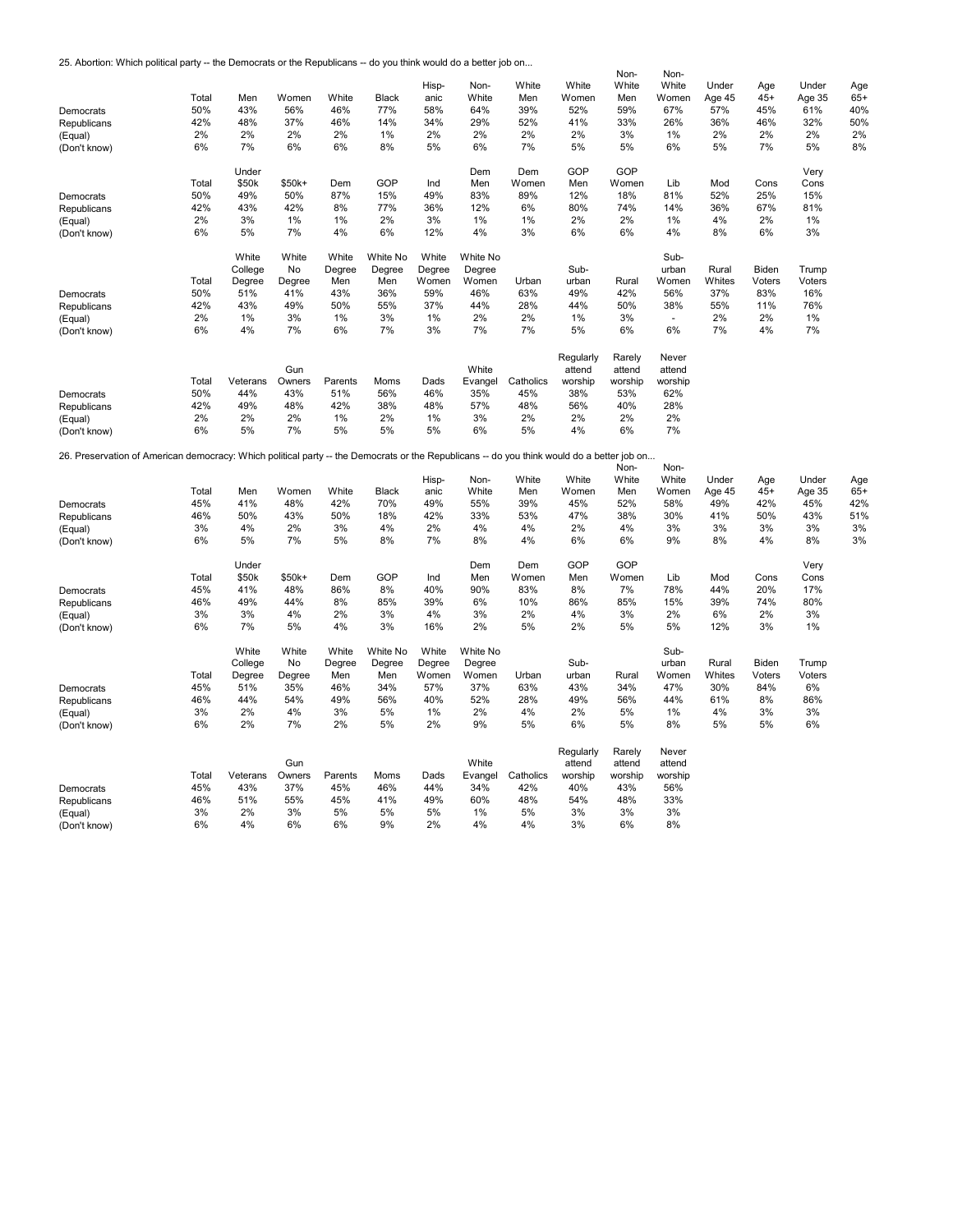27. Foreign policy: Which political party -- the Democrats or the Republicans -- do you think would do a better job on...

|                                                                                                                                                                           |       |           |           |           |              |        |           |           |           | Non-      | Non-      |        |        |        |       |
|---------------------------------------------------------------------------------------------------------------------------------------------------------------------------|-------|-----------|-----------|-----------|--------------|--------|-----------|-----------|-----------|-----------|-----------|--------|--------|--------|-------|
|                                                                                                                                                                           |       |           |           |           |              | Hisp-  | Non-      | White     | White     | White     | White     | Under  | Age    | Under  | Age   |
|                                                                                                                                                                           | Total | Men       | Women     | White     | Black        | anic   | White     | Men       | Women     | Men       | Women     | Age 45 | $45+$  | Age 35 | $65+$ |
|                                                                                                                                                                           |       |           |           |           |              |        |           |           |           |           |           |        |        |        |       |
| Democrats                                                                                                                                                                 | 41%   | 35%       | 46%       | 38%       | 68%          | 42%    | 52%       | 33%       | 42%       | 48%       | 55%       | 47%    | 37%    | 49%    | 36%   |
| Republicans                                                                                                                                                               | 49%   | 54%       | 45%       | 53%       | 20%          | 47%    | 37%       | 57%       | 48%       | 41%       | 34%       | 43%    | 53%    | 40%    | 53%   |
| (Equal)                                                                                                                                                                   | 2%    | 3%        | 2%        | 2%        | 2%           | 2%     | 2%        | 3%        | 2%        | 3%        | 1%        | 3%     | 2%     | 4%     | 2%    |
|                                                                                                                                                                           | 7%    | 7%        | 8%        | 7%        | 11%          | 9%     | 9%        | 7%        | 7%        | 8%        | 10%       | 7%     | 8%     | 7%     | 8%    |
| (Don't know)                                                                                                                                                              |       |           |           |           |              |        |           |           |           |           |           |        |        |        |       |
|                                                                                                                                                                           |       |           |           |           |              |        |           |           |           |           |           |        |        |        |       |
|                                                                                                                                                                           |       | Under     |           |           |              |        | Dem       | Dem       | GOP       | GOP       |           |        |        | Very   |       |
|                                                                                                                                                                           | Total | \$50k     | \$50k+    | Dem       | GOP          | Ind    | Men       | Women     | Men       | Women     | Lib       | Mod    | Cons   | Cons   |       |
|                                                                                                                                                                           |       |           |           |           |              |        |           |           |           |           |           |        |        |        |       |
| Democrats                                                                                                                                                                 | 41%   | 40%       | 41%       | 79%       | 7%           | 35%    | 78%       | 80%       | 6%        | 8%        | 71%       | 40%    | 19%    | 15%    |       |
| Republicans                                                                                                                                                               | 49%   | 49%       | 50%       | 12%       | 87%          | 44%    | 11%       | 13%       | 89%       | 86%       | 20%       | 43%    | 76%    | 83%    |       |
| (Equal)                                                                                                                                                                   | 2%    | 3%        | 2%        | 2%        | 2%           | 5%     | 3%        | 2%        | 2%        | 1%        | 2%        | 4%     | 1%     | 1%     |       |
|                                                                                                                                                                           | 7%    | 8%        | 7%        | 7%        | 4%           | 17%    | 8%        | 6%        | 3%        | 5%        | 7%        | 13%    | 4%     | 2%     |       |
| (Don't know)                                                                                                                                                              |       |           |           |           |              |        |           |           |           |           |           |        |        |        |       |
|                                                                                                                                                                           |       |           |           |           |              |        |           |           |           |           |           |        |        |        |       |
|                                                                                                                                                                           |       | White     | White     | White     | White No     | White  | White No  |           |           |           | Sub-      |        |        |        |       |
|                                                                                                                                                                           |       | College   | No        | Degree    | Degree       | Degree | Degree    |           | Sub-      |           | urban     | Rural  | Biden  | Trump  |       |
|                                                                                                                                                                           | Total | Degree    | Degree    | Men       | Men          | Women  | Women     | Urban     | urban     | Rural     | Women     | Whites | Voters | Voters |       |
|                                                                                                                                                                           |       |           |           |           |              |        |           |           |           |           |           |        |        |        |       |
| Democrats                                                                                                                                                                 | 41%   | 44%       | 34%       | 39%       | 29%          | 48%    | 38%       | 55%       | 38%       | 34%       | 44%       | 30%    | 74%    | 8%     |       |
| Republicans                                                                                                                                                               | 49%   | 48%       | 56%       | 54%       | 60%          | 43%    | 52%       | 34%       | 52%       | 56%       | 46%       | 59%    | 15%    | 86%    |       |
| (Equal)                                                                                                                                                                   | 2%    | 2%        | 2%        | 2%        | 3%           | 2%     | 2%        | 2%        | 3%        | 2%        | 3%        | 2%     | 3%     | 2%     |       |
|                                                                                                                                                                           |       |           |           |           |              |        |           |           |           |           |           |        |        |        |       |
| (Don't know)                                                                                                                                                              | 7%    | 6%        | 8%        | 5%        | 8%           | 6%     | 8%        | 8%        | 7%        | 8%        | 8%        | 9%     | 8%     | 5%     |       |
|                                                                                                                                                                           |       |           |           |           |              |        |           |           |           |           |           |        |        |        |       |
|                                                                                                                                                                           |       |           |           |           |              |        |           |           |           |           |           |        |        |        |       |
|                                                                                                                                                                           |       |           |           |           |              |        |           |           | Regularly | Rarely    | Never     |        |        |        |       |
|                                                                                                                                                                           |       |           | Gun       |           |              |        | White     |           | attend    | attend    | attend    |        |        |        |       |
|                                                                                                                                                                           | Total | Veterans  | Owners    | Parents   | Moms         | Dads   | Evangel   | Catholics | worship   | worship   | worship   |        |        |        |       |
| Democrats                                                                                                                                                                 | 41%   | 41%       | 34%       | 45%       | 47%          | 42%    | 33%       | 38%       | 35%       | 41%       | 49%       |        |        |        |       |
|                                                                                                                                                                           |       |           |           |           |              |        |           |           |           |           |           |        |        |        |       |
| Republicans                                                                                                                                                               | 49%   | 54%       | 57%       | 47%       | 44%          | 51%    | 59%       | 54%       | 57%       | 52%       | 36%       |        |        |        |       |
| (Equal)                                                                                                                                                                   | 2%    | 1%        | 2%        | 3%        | 2%           | 3%     | 2%        | 4%        | 2%        | 1%        | 4%        |        |        |        |       |
| (Don't know)                                                                                                                                                              | 7%    | 5%        | 7%        | 5%        | 6%           | 4%     | 7%        | 4%        | 5%        | 6%        | 12%       |        |        |        |       |
|                                                                                                                                                                           |       |           |           |           |              |        |           |           |           |           |           |        |        |        |       |
|                                                                                                                                                                           |       |           |           |           |              |        |           |           |           |           |           |        |        |        |       |
| 28. To what extent is the current increase of migrants attempting to enter the United States on the southern border due to the fact that Joe Biden was elected president? |       |           |           |           |              |        |           |           |           |           |           |        |        |        |       |
|                                                                                                                                                                           |       |           |           |           |              |        |           |           |           | Non-      | Non-      |        |        |        |       |
|                                                                                                                                                                           |       |           |           |           |              |        |           |           |           |           |           |        |        |        |       |
|                                                                                                                                                                           |       |           |           |           |              |        |           |           |           |           |           |        |        |        |       |
|                                                                                                                                                                           |       |           |           |           |              | Hisp-  | Non-      | White     | White     | White     | White     | Under  | Age    | Under  | Age   |
|                                                                                                                                                                           | Total | Men       | Women     | White     | <b>Black</b> | anic   | White     | Men       | Women     | Men       | Women     | Age 45 | $45+$  | Age 35 | $65+$ |
| Completely                                                                                                                                                                | 31%   | 34%       | 28%       | 34%       | 19%          | 24%    | 23%       | 36%       | 31%       | 27%       | 20%       | 23%    | 36%    | 19%    | 37%   |
|                                                                                                                                                                           | 22%   | 22%       | 22%       | 21%       | 24%          | 27%    | 26%       | 21%       | 21%       | 27%       |           | 23%    | 21%    | 22%    | 21%   |
| Mostly                                                                                                                                                                    |       |           |           |           |              |        |           |           |           |           | 25%       |        |        |        |       |
| A little                                                                                                                                                                  | 20%   | 18%       | 22%       | 20%       | 22%          | 23%    | 22%       | 19%       | 20%       | 18%       | 25%       | 25%    | 17%    | 27%    | 18%   |
| Not at all                                                                                                                                                                | 21%   | 21%       | 20%       | 21%       | 23%          | 17%    | 20%       | 21%       | 20%       | 19%       | 21%       | 21%    | 20%    | 22%    | 19%   |
| (Don't know)                                                                                                                                                              | 6%    | 4%        | 7%        | 5%        | 12%          | 8%     | 9%        | 3%        | 7%        | 10%       | 9%        | 8%     | 5%     | 11%    | 4%    |
|                                                                                                                                                                           |       |           |           |           |              |        |           |           |           |           |           |        |        |        |       |
|                                                                                                                                                                           |       |           |           |           |              |        |           |           |           |           |           |        |        |        |       |
|                                                                                                                                                                           |       | Under     |           |           |              |        | Dem       | Dem       | GOP       | GOP       |           |        |        | Very   |       |
|                                                                                                                                                                           | Total | \$50k     | \$50k+    | Dem       | GOP          | Ind    | Men       | Women     | Men       | Women     | Lib       | Mod    | Cons   | Cons   |       |
|                                                                                                                                                                           | 31%   | 29%       | 33%       | 14%       | 49%          | 26%    | 15%       | 14%       | 50%       | 49%       | 13%       | 25%    | 49%    | 63%    |       |
| Completely                                                                                                                                                                |       |           |           |           |              |        |           |           |           |           |           |        |        |        |       |
| Mostly                                                                                                                                                                    | 22%   | 23%       | 21%       | 18%       | 28%          | 18%    | 16%       | 20%       | 30%       | 25%       | 17%       | 18%    | 28%    | 24%    |       |
| A little                                                                                                                                                                  | 20%   | 20%       | 21%       | 26%       | 13%          | 24%    | 24%       | 28%       | 11%       | 15%       | 27%       | 26%    | 12%    | 5%     |       |
| Not at all                                                                                                                                                                | 21%   | 22%       | 18%       | 34%       | 7%           | 22%    | 40%       | 31%       | 6%        | 8%        | 36%       | 22%    | 8%     | 6%     |       |
|                                                                                                                                                                           |       | 6%        | 6%        | 7%        | 4%           | 10%    | 5%        | 8%        | 4%        | 3%        | 7%        | 9%     | 3%     | 2%     |       |
| (Don't know)                                                                                                                                                              | 6%    |           |           |           |              |        |           |           |           |           |           |        |        |        |       |
|                                                                                                                                                                           |       |           |           |           |              |        |           |           |           |           |           |        |        |        |       |
|                                                                                                                                                                           |       | White     | White     | White     | White No     | White  | White No  |           |           |           | Sub-      |        |        |        |       |
|                                                                                                                                                                           |       | College   | No        | Degree    | Degree       | Degree | Degree    |           | Sub-      |           | urban     | Rural  | Biden  | Trump  |       |
|                                                                                                                                                                           |       |           |           |           |              |        |           |           |           |           |           |        |        |        |       |
|                                                                                                                                                                           | Total | Degree    | Degree    | Men       | Men          | Women  | Women     | Urban     | urban     | Rural     | Women     | Whites | Voters | Voters |       |
| Completely                                                                                                                                                                | 31%   | 29%       | 37%       | 32%       | 39%          | 26%    | 35%       | 23%       | 30%       | 38%       | 25%       | 39%    | 13%    | 54%    |       |
| Mostly                                                                                                                                                                    | 22%   | 22%       | 21%       | 25%       | 19%          | 19%    | 23%       | 22%       | 22%       | 23%       | 22%       | 23%    | 17%    | 25%    |       |
|                                                                                                                                                                           |       | 20%       |           | 15%       | 22%          | 24%    | 18%       | 26%       | 19%       | 18%       |           | 19%    | 27%    | 11%    |       |
| A little                                                                                                                                                                  | 20%   |           | 20%       |           |              |        |           |           |           |           | 20%       |        |        |        |       |
| Not at all                                                                                                                                                                | 21%   | 26%       | 17%       | 27%       | 16%          | 24%    | 17%       | 22%       | 23%       | 16%       | 25%       | 15%    | 36%    | 6%     |       |
| (Don't know)                                                                                                                                                              | 6%    | 4%        | 6%        | 1%        | 5%           | 7%     | 7%        | 7%        | 6%        | 5%        | 8%        | 5%     | 7%     | 4%     |       |
|                                                                                                                                                                           |       |           |           |           |              |        |           |           |           |           |           |        |        |        |       |
|                                                                                                                                                                           |       |           |           |           |              |        |           |           |           |           |           |        |        |        |       |
|                                                                                                                                                                           |       |           |           |           |              |        |           |           | Regularly | Rarely    | Never     |        |        |        |       |
|                                                                                                                                                                           |       |           | Gun       |           |              |        | White     |           | attend    | attend    | attend    |        |        |        |       |
|                                                                                                                                                                           | Total | Veterans  | Owners    | Parents   | Moms         | Dads   | Evangel   | Catholics | worship   | worship   | worship   |        |        |        |       |
|                                                                                                                                                                           |       |           |           |           |              |        |           |           |           |           |           |        |        |        |       |
| Completely                                                                                                                                                                | 31%   | 40%       | 36%       | 31%       | 26%          | 38%    | 43%       | 36%       | 37%       | 32%       | 21%       |        |        |        |       |
| Mostly                                                                                                                                                                    | 22%   | 29%       | 23%       | 24%       | 25%          | 22%    | 27%       | 25%       | 28%       | 22%       | 17%       |        |        |        |       |
| A little                                                                                                                                                                  | 20%   | 9%        | 19%       | 20%       | 23%          | 16%    | 13%       | 19%       | 16%       | 20%       | 25%       |        |        |        |       |
|                                                                                                                                                                           | 21%   |           |           |           |              | 18%    |           |           |           |           |           |        |        |        |       |
| Not at all<br>(Don't know)                                                                                                                                                | 6%    | 18%<br>4% | 18%<br>4% | 18%<br>6% | 19%<br>6%    | 7%     | 11%<br>5% | 18%<br>2% | 13%<br>6% | 19%<br>6% | 31%<br>6% |        |        |        |       |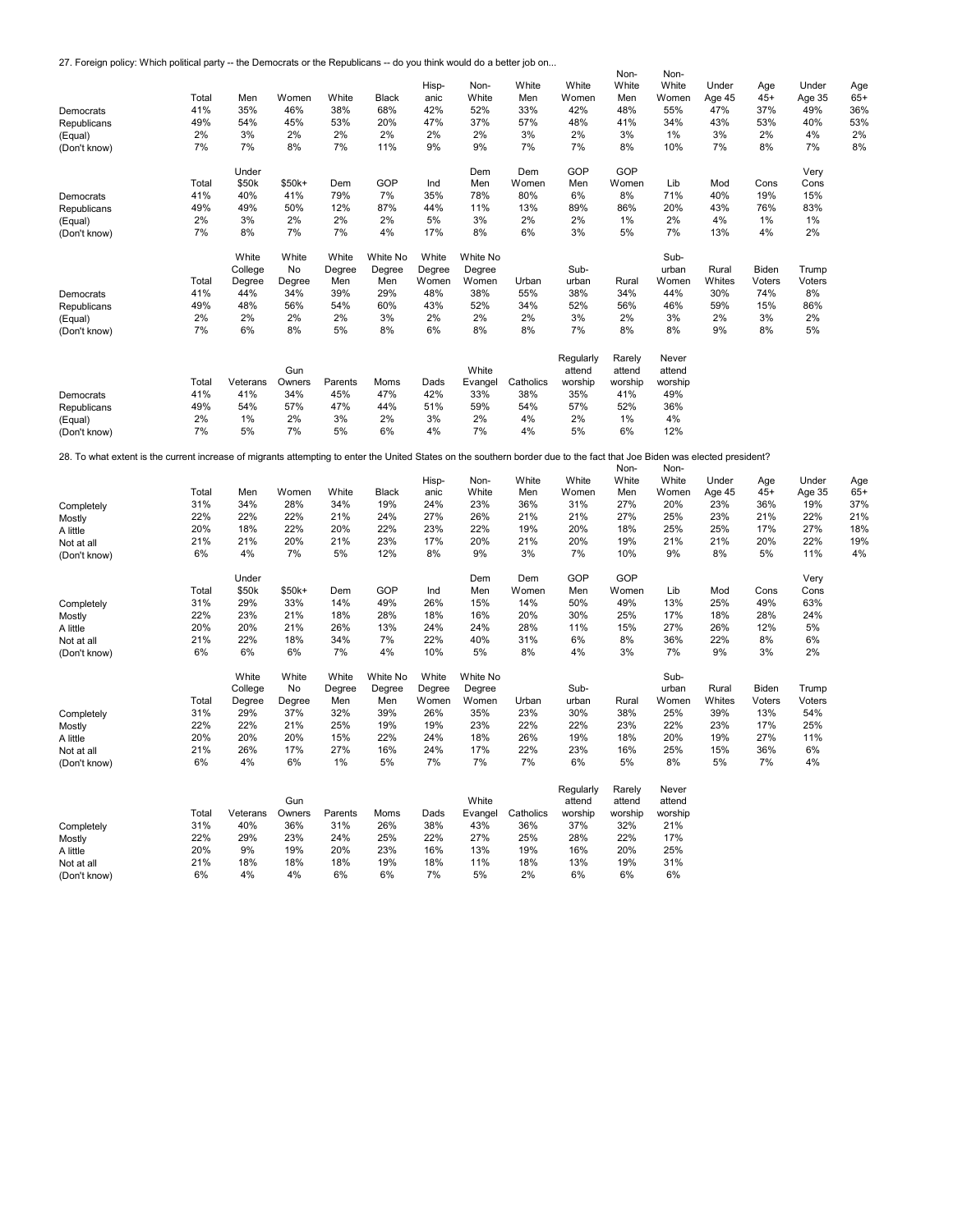29. On a scale of excellent, good, only fair, and poor, how would you rate economic conditions today?

|                                                                                                                                                           |       |                      |        |         |          |                          |          |           |                          | Non-    | Non-    |        |        |        |                |
|-----------------------------------------------------------------------------------------------------------------------------------------------------------|-------|----------------------|--------|---------|----------|--------------------------|----------|-----------|--------------------------|---------|---------|--------|--------|--------|----------------|
|                                                                                                                                                           |       |                      |        |         |          | Hisp-                    | Non-     | White     | White                    | White   | White   | Under  | Age    | Under  | Age            |
|                                                                                                                                                           | Total | Men                  | Women  | White   | Black    | anic                     | White    | Men       | Women                    | Men     | Women   | Age 45 | $45+$  | Age 35 | $65+$          |
| Excellent                                                                                                                                                 | 5%    | 4%                   | 5%     | 3%      | 12%      | 9%                       | 9%       | 3%        | 4%                       | 9%      | 10%     | 9%     | 2%     | 7%     | $\blacksquare$ |
| Good                                                                                                                                                      | 13%   | 15%                  | 11%    | 12%     | 16%      | 11%                      | 15%      | 13%       | 12%                      | 22%     | 10%     | 16%    | 11%    | 16%    | 10%            |
| Only fair                                                                                                                                                 | 25%   | 22%                  | 27%    | 24%     | 35%      | 27%                      | 28%      | 21%       | 26%                      | 26%     | 29%     | 24%    | 25%    | 24%    | 28%            |
| Poor                                                                                                                                                      | 57%   | 58%                  | 56%    | 60%     | 34%      | 51%                      | 46%      | 61%       | 58%                      | 41%     | 49%     | 50%    | 61%    | 51%    | 61%            |
|                                                                                                                                                           | 1%    | $1\%$                | 1%     | 1%      | 3%       | 2%                       | 2%       | 1%        | 0%                       | 2%      | 2%      | 2%     | 1%     | 2%     | 1%             |
| (Don't know)                                                                                                                                              |       |                      |        |         |          |                          |          |           |                          |         |         |        |        |        |                |
|                                                                                                                                                           |       |                      |        |         |          |                          |          |           |                          |         |         |        |        |        |                |
|                                                                                                                                                           |       | Under                |        |         |          |                          | Dem      | Dem       | GOP                      | GOP     |         |        |        | Very   |                |
|                                                                                                                                                           | Total | \$50k                | \$50k+ | Dem     | GOP      | Ind                      | Men      | Women     | Men                      | Women   | Lib     | Mod    | Cons   | Cons   |                |
| Excellent                                                                                                                                                 | 5%    | 4%                   | 5%     | 9%      | 2%       | 3%                       | 10%      | 8%        | 1%                       | 2%      | 6%      | 2%     | 5%     | 11%    |                |
| Good                                                                                                                                                      | 13%   | 12%                  | 13%    | 20%     | 6%       | 10%                      | 27%      | 16%       | 8%                       | 5%      | 19%     | 12%    | 8%     | 8%     |                |
| Only fair                                                                                                                                                 | 25%   | 25%                  | 25%    | 33%     | 17%      | 25%                      | 28%      | 37%       | 14%                      | 19%     | 33%     | 25%    | 19%    | 12%    |                |
| Poor                                                                                                                                                      | 57%   | 57%                  | 56%    | 36%     | 75%      | 59%                      | 33%      | 39%       | 76%                      | 74%     | 41%     | 58%    | 68%    | 68%    |                |
| (Don't know)                                                                                                                                              | 1%    | $1\%$                | 1%     | 1%      | 0%       | 3%                       | 1%       | 0%        | $\overline{\phantom{a}}$ | 0%      | 1%      | 3%     | 0%     | 1%     |                |
|                                                                                                                                                           |       |                      |        |         |          |                          |          |           |                          |         |         |        |        |        |                |
|                                                                                                                                                           |       | White                | White  | White   | White No | White                    | White No |           |                          |         | Sub-    |        |        |        |                |
|                                                                                                                                                           |       | College              | No     | Degree  | Degree   | Degree                   | Degree   |           | Sub-                     |         | urban   | Rural  | Biden  | Trump  |                |
|                                                                                                                                                           | Total | Degree               | Degree | Men     | Men      | Women                    | Women    | Urban     | urban                    | Rural   | Women   | Whites | Voters | Voters |                |
| Excellent                                                                                                                                                 | 5%    | 5%                   | 2%     | 6%      | 1%       | 5%                       | 3%       | 10%       | 3%                       | 3%      | 4%      | 1%     | 9%     | 1%     |                |
| Good                                                                                                                                                      | 13%   | 17%                  | 9%     | 18%     | 9%       | 16%                      | 9%       | 19%       | 12%                      | 8%      | 11%     | 7%     | 20%    | 6%     |                |
|                                                                                                                                                           | 25%   | 24%                  | 24%    | 20%     | 23%      | 27%                      | 25%      | 27%       | 27%                      | 21%     | 30%     | 21%    | 32%    | 16%    |                |
| Only fair                                                                                                                                                 |       |                      |        |         |          |                          |          |           |                          |         |         |        |        |        |                |
| Poor                                                                                                                                                      | 57%   | 54%                  | 64%    | 56%     | 65%      | 52%                      | 62%      | 42%       | 56%                      | 68%     | 54%     | 71%    | 38%    | 75%    |                |
| (Don't know)                                                                                                                                              | 1%    |                      | 1%     |         | 2%       |                          | 1%       | 2%        | 1%                       | 0%      | 2%      | 0%     | 1%     | 1%     |                |
|                                                                                                                                                           |       |                      |        |         |          |                          |          |           |                          |         |         |        |        |        |                |
|                                                                                                                                                           |       |                      |        |         |          |                          |          |           | Regularly                | Rarely  | Never   |        |        |        |                |
|                                                                                                                                                           |       |                      | Gun    |         |          |                          | White    |           | attend                   | attend  | attend  |        |        |        |                |
|                                                                                                                                                           | Total | Veterans             | Owners | Parents | Moms     | Dads                     | Evangel  | Catholics | worship                  | worship | worship |        |        |        |                |
| Excellent                                                                                                                                                 | 5%    | 7%                   | 4%     | 9%      | 9%       | 10%                      | 7%       | 7%        | 10%                      | 4%      | $0\%$   |        |        |        |                |
| Good                                                                                                                                                      | 13%   | 14%                  | 8%     | 14%     | 9%       | 20%                      | 12%      | 14%       | 14%                      | 12%     | 12%     |        |        |        |                |
| Only fair                                                                                                                                                 | 25%   | 17%                  | 22%    | 21%     | 26%      | 15%                      | 17%      | 25%       | 25%                      | 25%     | 27%     |        |        |        |                |
| Poor                                                                                                                                                      | 57%   | 61%                  | 66%    | 55%     | 56%      | 55%                      | 62%      | 55%       | 50%                      | 59%     | 58%     |        |        |        |                |
| (Don't know)                                                                                                                                              | 1%    | $\ddot{\phantom{1}}$ | 0%     | 0%      | $1\%$    | $\overline{\phantom{a}}$ | 1%       | $\sim$    | 1%                       | 0%      | 2%      |        |        |        |                |
|                                                                                                                                                           |       |                      |        |         |          |                          |          |           |                          |         |         |        |        |        |                |
|                                                                                                                                                           |       |                      |        |         |          |                          |          |           |                          |         |         |        |        |        |                |
| 30. Would you say you feel optimistic or pessimistic about the U.S. economy right now? [IF OPTIMISTIC OR PESSIMISTIC: Is that strongly or only somewhat?] |       |                      |        |         |          |                          |          |           |                          |         |         |        |        |        |                |
|                                                                                                                                                           |       |                      |        |         |          |                          |          |           |                          | Non-    | Non-    |        |        |        |                |
|                                                                                                                                                           |       |                      |        |         |          | Hisp-                    | Non-     | White     | White                    | White   | White   | Under  | Age    | Under  | Age            |
|                                                                                                                                                           | Total | Men                  | Women  | White   | Black    | anic                     | White    | Men       | Women                    | Men     | Women   | Age 45 | $45+$  | Age 35 | $65+$          |
| Strongly optimistic                                                                                                                                       | 11%   | 11%                  | 10%    | 10%     | 19%      | 9%                       | 13%      | 10%       | 10%                      | 14%     | 12%     | 12%    | 9%     | 9%     | 11%            |
| Somewhat optimistic                                                                                                                                       | 22%   | 22%                  | 21%    | 21%     | 36%      | 20%                      | 26%      | 21%       | 21%                      | 28%     | 24%     | 21%    | 22%    | 19%    | 23%            |
| Somewhat pessimistic                                                                                                                                      | 30%   | 28%                  | 31%    | 28%     | 26%      | 36%                      | 32%      | 26%       | 30%                      | 33%     | 32%     | 33%    | 27%    | 39%    | 25%            |
| Strongly pessimistic                                                                                                                                      | 35%   | 37%                  | 34%    | 38%     | 15%      | 29%                      | 24%      | 41%       | 36%                      | 20%     | 28%     | 29%    | 39%    | 28%    | 38%            |
| (Don't know)                                                                                                                                              | 3%    | 3%                   | 3%     | 3%      | 4%       | 6%                       | 5%       | 2%        | 3%                       | 5%      | 4%      | 4%     | 2%     | 4%     | 3%             |
| <b>TOTAL OPTIMISTIC</b>                                                                                                                                   | 32%   | 32%                  | 32%    | 31%     | 56%      | 29%                      | 39%      | 31%       | 31%                      | 42%     | 37%     | 34%    | 31%    | 28%    | 34%            |
| <b>TOTAL PESSIMISTIC</b>                                                                                                                                  | 65%   | 65%                  | 65%    | 67%     | 41%      | 65%                      | 57%      | 67%       | 66%                      | 53%     | 60%     | 62%    | 67%    | 67%    | 63%            |
|                                                                                                                                                           |       |                      |        |         |          |                          |          |           |                          |         |         |        |        |        |                |
|                                                                                                                                                           |       | Under                |        |         |          |                          | Dem      | Dem       | GOP                      | GOP     |         |        |        | Very   |                |
|                                                                                                                                                           | Total | \$50k                | \$50k+ | Dem     | GOP      | Ind                      | Men      | Women     | Men                      | Women   | Lib     | Mod    | Cons   | Cons   |                |
| Strongly optimistic                                                                                                                                       | 11%   | 11%                  | 11%    | 18%     | 6%       | 4%                       | 20%      | 17%       | 7%                       | 6%      | 16%     | 7%     | 9%     | 14%    |                |
|                                                                                                                                                           | 22%   | 22%                  |        | 34%     | 12%      | 17%                      | 34%      | 34%       |                          | 9%      | 29%     | 21%    | 17%    |        |                |
| Somewhat optimistic                                                                                                                                       |       |                      | 21%    |         |          |                          |          |           | 15%                      |         |         |        |        | 14%    |                |
| Somewhat pessimistic                                                                                                                                      | 30%   | 31%                  | 29%    | 32%     | 25%      | 34%                      | 32%      | 32%       | 22%                      | 29%     | 35%     | 32%    | 24%    | 20%    |                |
| Strongly pessimistic                                                                                                                                      | 35%   | 33%                  | 37%    | 14%     | 54%      | 39%                      | 11%      | 16%       | 55%                      | 53%     | 18%     | 35%    | 49%    | 52%    |                |
| (Don't know)                                                                                                                                              | 3%    | 3%                   | 2%     | 3%      | 2%       | 6%                       | 4%       | 2%        | 1%                       | 2%      | 3%      | 5%     | 1%     | 1%     |                |
| <b>TOTAL OPTIMISTIC</b>                                                                                                                                   | 32%   | 33%                  | 31%    | 51%     | 19%      | 21%                      | 54%      | 50%       | 22%                      | 16%     | 44%     | 28%    | 26%    | 27%    |                |
| <b>TOTAL PESSIMISTIC</b>                                                                                                                                  | 65%   | 64%                  | 66%    | 46%     | 79%      | 73%                      | 43%      | 48%       | 77%                      | 82%     | 53%     | 67%    | 73%    | 72%    |                |
|                                                                                                                                                           |       |                      |        |         |          |                          |          |           |                          |         |         |        |        |        |                |
|                                                                                                                                                           |       | White                | White  | White   | White No | White                    | White No |           |                          |         | Sub-    |        |        |        |                |
|                                                                                                                                                           |       | College              | No     | Degree  | Degree   | Degree                   | Degree   |           | Sub-                     |         | urban   | Rural  | Biden  | Trump  |                |
|                                                                                                                                                           | Total | Degree               | Degree | Men     | Men      | Women                    | Women    | Urban     | urban                    | Rural   | Women   | Whites | Voters | Voters |                |
| Strongly optimistic                                                                                                                                       | 11%   | 13%                  | 8%     | 13%     | 8%       | 12%                      | 8%       | 18%       | 9%                       | 8%      | 9%      | 6%     | 18%    | 5%     |                |
| Somewhat optimistic                                                                                                                                       | 22%   | 23%                  | 19%    | 23%     | 19%      | 24%                      | 19%      | 31%       | 19%                      | 18%     | 19%     | 17%    | 33%    | 11%    |                |
| Somewhat pessimistic                                                                                                                                      | 30%   | 26%                  | 30%    | 24%     | 28%      | 28%                      | 32%      | 24%       | 32%                      | 31%     | 31%     | 32%    | 32%    | 26%    |                |
|                                                                                                                                                           |       | 37%                  | 39%    | 39%     | 42%      | 35%                      | 37%      |           | 38%                      | 41%     | 37%     | 42%    | 14%    | 55%    |                |
| Strongly pessimistic                                                                                                                                      | 35%   |                      |        |         |          |                          |          | 24%       |                          |         |         |        |        |        |                |
| (Don't know)                                                                                                                                              | 3%    | 1%                   | 4%     | 1%      | 3%       | 2%                       | 4%       | 3%        | 3%                       | 3%      | 4%      | 3%     | 3%     | 2%     |                |
| <b>TOTAL OPTIMISTIC</b>                                                                                                                                   | 32%   | 36%                  | 27%    | 36%     | 27%      | 36%                      | 27%      | 49%       | 28%                      | 26%     | 28%     | 23%    | 51%    | 17%    |                |
| <b>TOTAL PESSIMISTIC</b>                                                                                                                                  | 65%   | 63%                  | 69%    | 63%     | 70%      | 63%                      | 69%      | 48%       | 69%                      | 72%     | 68%     | 74%    | 46%    | 81%    |                |
|                                                                                                                                                           |       |                      |        |         |          |                          |          |           |                          |         |         |        |        |        |                |
|                                                                                                                                                           |       |                      |        |         |          |                          |          |           | Regularly                | Rarely  | Never   |        |        |        |                |
|                                                                                                                                                           |       |                      | Gun    |         |          |                          | White    |           | attend                   | attend  | attend  |        |        |        |                |
|                                                                                                                                                           | Total | Veterans             | Owners | Parents | Moms     | Dads                     | Evangel  | Catholics | worship                  | worship | worship |        |        |        |                |
|                                                                                                                                                           | 11%   | 17%                  | 11%    | 14%     | 13%      | 15%                      | 12%      | 14%       | 15%                      | 10%     | 6%      |        |        |        |                |
| Strongly optimistic                                                                                                                                       | 22%   | 17%                  | 16%    | 22%     | 19%      | 25%                      | 21%      |           |                          | 22%     | 20%     |        |        |        |                |
| Somewhat optimistic                                                                                                                                       |       |                      |        |         |          |                          |          | 23%       | 23%                      |         |         |        |        |        |                |
| Somewhat pessimistic                                                                                                                                      | 30%   | 22%                  | 29%    | 29%     | 32%      | 26%                      | 24%      | 28%       | 23%                      | 31%     | 35%     |        |        |        |                |
| Strongly pessimistic                                                                                                                                      | 35%   | 43%                  | 43%    | 33%     | 34%      | 32%                      | 40%      | 32%       | 37%                      | 34%     | 35%     |        |        |        |                |
| (Don't know)                                                                                                                                              | 3%    | $1\%$                | 2%     | 2%      | 3%       | 1%                       | 2%       | 2%        | 2%                       | 3%      | 4%      |        |        |        |                |
| <b>TOTAL OPTIMISTIC</b>                                                                                                                                   | 32%   | 35%                  | 26%    | 35%     | 31%      | 40%                      | 34%      | 37%       | 38%                      | 32%     | 25%     |        |        |        |                |
| <b>TOTAL PESSIMISTIC</b>                                                                                                                                  | 65%   | 65%                  | 72%    | 63%     | 66%      | 59%                      | 64%      | 61%       | 60%                      | 65%     | 70%     |        |        |        |                |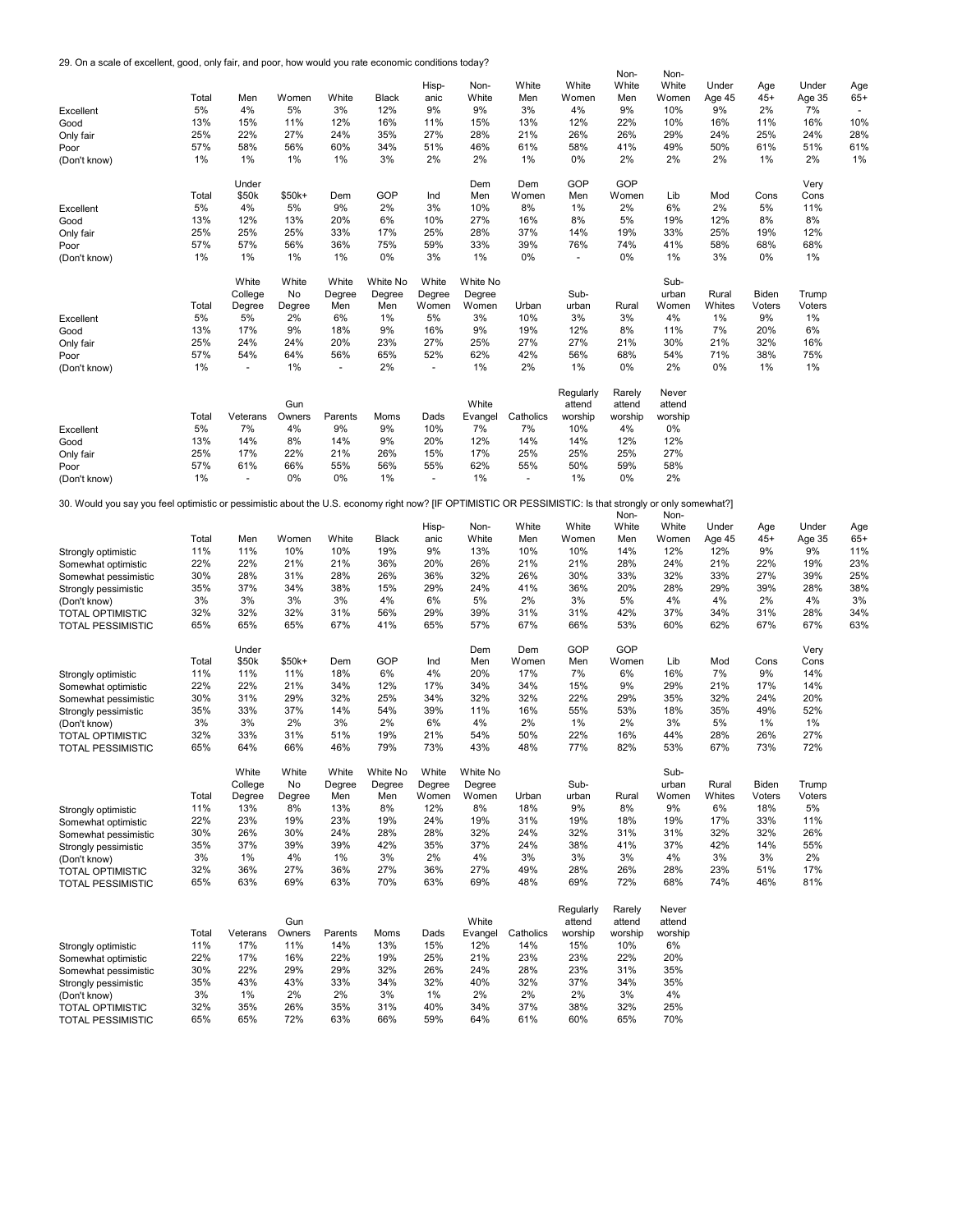31. Thinking about your personal financial situation, do you feel like you are getting ahead financially, holding steady, or falling behind?

| Getting ahead<br>Holding steady<br>Falling behind<br>(Don't know)<br>Getting ahead | Total<br>10%<br>42%<br>47%<br>1%<br>Total<br>10% | Men<br>10%<br>40%<br>49%<br>$1\%$<br>Under<br>\$50k<br>5% | Women<br>10%<br>43%<br>46%<br>1%<br>\$50k+<br>15% | White<br>9%<br>40%<br>50%<br>1%<br>Dem<br>16% | <b>Black</b><br>15%<br>58%<br>27%<br>GOP<br>6% | Hisp-<br>anic<br>15%<br>44%<br>39%<br>2%<br>Ind<br>7% | Non-<br>White<br>14%<br>48%<br>36%<br>1%<br>Dem<br>Men<br>15% | White<br>Men<br>9%<br>39%<br>51%<br>1%<br>Dem<br>Women<br>16% | White<br>Women<br>9%<br>41%<br>49%<br>1%<br>GOP<br>Men<br>6% | Non-<br>White<br>Men<br>15%<br>49%<br>37%<br>GOP<br>Women<br>6% | Non-<br>White<br>Women<br>14%<br>48%<br>36%<br>1%<br>Lib<br>12% | Under<br>Age 45<br>14%<br>40%<br>45%<br>1%<br>Mod<br>7% | Age<br>$45+$<br>7%<br>43%<br>49%<br>1%<br>Cons<br>10% | Under<br>Age 35<br>9%<br>42%<br>49%<br>0%<br>Very<br>Cons<br>14% | Age<br>$65+$<br>6%<br>48%<br>46% |
|------------------------------------------------------------------------------------|--------------------------------------------------|-----------------------------------------------------------|---------------------------------------------------|-----------------------------------------------|------------------------------------------------|-------------------------------------------------------|---------------------------------------------------------------|---------------------------------------------------------------|--------------------------------------------------------------|-----------------------------------------------------------------|-----------------------------------------------------------------|---------------------------------------------------------|-------------------------------------------------------|------------------------------------------------------------------|----------------------------------|
| Holding steady                                                                     | 42%                                              | 39%                                                       | 43%                                               | 54%                                           | 32%                                            | 37%                                                   | 57%                                                           | 52%                                                           | 32%                                                          | 32%                                                             | 51%                                                             | 37%                                                     | 37%                                                   | 27%                                                              |                                  |
| Falling behind                                                                     | 47%                                              | 55%                                                       | 41%                                               | 29%                                           | 61%                                            | 56%                                                   | 28%                                                           | 30%                                                           | 61%                                                          | 61%                                                             | 35%                                                             | 54%                                                     | 52%                                                   | 58%                                                              |                                  |
| (Don't know)                                                                       | 1%                                               | 1%                                                        | 0%                                                | 1%                                            | 1%                                             | 0%                                                    | 1%                                                            | 1%                                                            | 1%                                                           | 1%                                                              | 1%                                                              | 2%                                                      | 1%                                                    | 1%                                                               |                                  |
| Getting ahead                                                                      | Total<br>10%                                     | White<br>College<br>Degree<br>14%                         | White<br>No<br>Degree<br>5%                       | White<br>Degree<br>Men<br>13%                 | White No<br>Degree<br>Men<br>5%                | White<br>Degree<br>Women<br>15%                       | White No<br>Degree<br>Women<br>5%                             | Urban<br>18%                                                  | Sub-<br>urban<br>8%                                          | Rural<br>7%                                                     | Sub-<br>urban<br>Women<br>8%                                    | Rural<br>Whites<br>5%                                   | Biden<br>Voters<br>17%                                | Trump<br>Voters<br>5%                                            |                                  |
| Holding steady                                                                     | 42%                                              | 46%                                                       | 36%                                               | 44%                                           | 36%                                            | 47%                                                   | 36%                                                           | 43%                                                           | 44%                                                          | 38%                                                             | 44%                                                             | 37%                                                     | 51%                                                   | 32%                                                              |                                  |
| Falling behind                                                                     | 47%                                              | 40%                                                       | 58%                                               | 43%                                           | 57%                                            | 37%                                                   | 58%                                                           | 39%                                                           | 47%                                                          | 53%                                                             | 46%                                                             | 57%                                                     | 31%                                                   | 61%                                                              |                                  |
| (Don't know)                                                                       | 1%                                               | 0%                                                        | 2%                                                |                                               | 2%                                             | 1%                                                    | 1%                                                            | 0%                                                            | 1%                                                           | 1%                                                              | 1%                                                              | 1%                                                      | 1%                                                    | 1%                                                               |                                  |
|                                                                                    | Total                                            | Veterans                                                  | Gun<br>Owners                                     | Parents                                       | Moms                                           | Dads                                                  | White<br>Evangel                                              | Catholics                                                     | Regularly<br>attend<br>worship                               | Rarely<br>attend<br>worship                                     | Never<br>attend<br>worship                                      |                                                         |                                                       |                                                                  |                                  |
| Getting ahead                                                                      | 10%                                              | 15%                                                       | 9%                                                | 16%                                           | 15%                                            | 16%                                                   | 10%                                                           | 14%                                                           | 16%                                                          | 7%                                                              | 6%                                                              |                                                         |                                                       |                                                                  |                                  |
| Holding steady                                                                     | 42%                                              | 44%                                                       | 38%                                               | 35%                                           | 31%                                            | 40%                                                   | 35%                                                           | 45%                                                           | 42%                                                          | 45%                                                             | 39%                                                             |                                                         |                                                       |                                                                  |                                  |
| Falling behind                                                                     | 47%                                              | 41%                                                       | 53%                                               | 48%                                           | 52%                                            | 43%                                                   | 54%                                                           | 41%                                                           | 42%                                                          | 47%                                                             | 53%                                                             |                                                         |                                                       |                                                                  |                                  |
| (Don't know)                                                                       | 1%                                               | ٠                                                         | 0%                                                | 2%                                            | 2%                                             | 1%                                                    | 1%                                                            | 1%                                                            | 0%                                                           | 1%                                                              | 2%                                                              |                                                         |                                                       |                                                                  |                                  |
| 32. How much of a problem are current grocery prices for you and your family?      |                                                  |                                                           |                                                   |                                               |                                                |                                                       |                                                               |                                                               |                                                              | Non-                                                            | Non-                                                            |                                                         |                                                       |                                                                  |                                  |
|                                                                                    |                                                  |                                                           |                                                   |                                               |                                                | Hisp-                                                 | Non-                                                          | White                                                         | White                                                        | White                                                           | White                                                           | Under                                                   | Age                                                   | Under                                                            | Age                              |
|                                                                                    | Total                                            | Men                                                       | Women                                             | White                                         | <b>Black</b>                                   | anic                                                  | White                                                         | Men                                                           | Women                                                        | Men                                                             | Women                                                           | Age 45                                                  | $45+$                                                 | Age 35                                                           | $65+$                            |
| Major problem                                                                      | 55%                                              | 53%                                                       | 56%                                               | 54%                                           | 55%                                            | 54%                                                   | 55%                                                           | 53%                                                           | 56%                                                          | 53%                                                             | 57%                                                             | 52%                                                     | 56%                                                   | 49%                                                              | 49%                              |
| Minor problem                                                                      | 33%                                              | 33%                                                       | 34%                                               | 33%                                           | 34%                                            | 35%                                                   | 35%                                                           | 33%                                                           | 34%                                                          | 37%                                                             | 33%                                                             | 36%                                                     | 32%                                                   | 39%                                                              | 35%                              |
| Not a problem                                                                      | 12%                                              | 13%                                                       | 10%<br>0%                                         | 12%                                           | 11%                                            | 9%                                                    | 9%                                                            | 14%                                                           | 11%                                                          | 9%                                                              | 9%                                                              | 11%                                                     | 12%                                                   | 11%                                                              | 16%                              |
| (Don't know)                                                                       | 0%                                               | 0%                                                        |                                                   | 0%                                            | $\blacksquare$                                 | 1%                                                    | 1%                                                            | 0%                                                            | $\blacksquare$                                               | 1%                                                              | 1%                                                              | 1%                                                      | ÷,                                                    | 1%                                                               |                                  |
|                                                                                    | Total                                            | Under<br>\$50k                                            | \$50k+                                            | Dem                                           | GOP                                            | Ind                                                   | Dem<br>Men                                                    | Dem<br>Women                                                  | GOP<br>Men                                                   | GOP<br>Women                                                    | Lib                                                             | Mod                                                     | Cons                                                  | Very<br>Cons                                                     |                                  |
| Major problem                                                                      | 55%                                              | 60%                                                       | 49%                                               | 42%                                           | 65%                                            | 58%                                                   | 38%                                                           | 45%                                                           | 63%                                                          | 66%                                                             | 41%                                                             | 61%                                                     | 60%                                                   | 66%                                                              |                                  |
| Minor problem                                                                      | 33%                                              | 30%                                                       | 37%                                               | 43%                                           | 25%                                            | 33%                                                   | 47%                                                           | 40%                                                           | 24%                                                          | 26%                                                             | 43%                                                             | 30%                                                     | 28%                                                   | 22%                                                              |                                  |
| Not a problem                                                                      | 12%                                              | 9%                                                        | 14%                                               | 15%                                           | 10%                                            | 9%                                                    | 14%                                                           | 15%                                                           | 13%                                                          | 7%                                                              | 15%                                                             | 8%                                                      | 12%                                                   | 13%                                                              |                                  |
| (Don't know)                                                                       | 0%                                               | 0%                                                        | ٠                                                 | 0%                                            | 0%                                             | 0%                                                    | 0%                                                            | 0%                                                            | 0%                                                           | $\overline{\phantom{a}}$                                        | 0%                                                              | 1%                                                      | 0%                                                    | $\sim$                                                           |                                  |
|                                                                                    | Total                                            | White<br>College<br>Degree                                | White<br>No<br>Degree                             | White<br>Degree<br>Men                        | White No<br>Degree<br>Men                      | White<br>Degree<br>Women                              | White No<br>Degree<br>Women                                   | Urban                                                         | Sub-<br>urban                                                | Rural                                                           | Sub-<br>urban<br>Women                                          | Rural<br>Whites                                         | Biden<br>Voters                                       | Trump<br>Voters                                                  |                                  |
| Major problem                                                                      | 55%                                              | 44%                                                       | 61%                                               | 41%                                           | 62%                                            | 48%                                                   | 61%                                                           | 51%                                                           | 52%                                                          | 61%                                                             | 53%                                                             | 60%                                                     | 42%                                                   | 64%                                                              |                                  |
| Minor problem                                                                      | 33%                                              | 39%                                                       | 29%                                               | 42%                                           | 25%                                            | 37%                                                   | 32%                                                           | 32%                                                           | 37%                                                          | 30%                                                             | 38%                                                             | 30%                                                     | 43%                                                   | 27%                                                              |                                  |
| Not a problem                                                                      | 12%                                              | 16%                                                       | 10%                                               | 17%                                           | 12%                                            | 15%                                                   | 7%                                                            | 16%                                                           | 11%                                                          | 10%                                                             | 9%                                                              | 9%                                                      | 15%                                                   | 10%                                                              |                                  |
| (Don't know)                                                                       | 0%                                               | ä,                                                        | 0%                                                | $\blacksquare$                                | 1%                                             |                                                       | ÷.                                                            | 1%                                                            | 0%                                                           | 0%                                                              | $\sim$                                                          | 0%                                                      | 0%                                                    | ä,                                                               |                                  |
|                                                                                    | Total                                            | Veterans                                                  | Gun<br>Owners                                     | Parents                                       | Moms                                           | Dads                                                  | White<br>Evangel                                              | Catholics                                                     | Regularly<br>attend<br>worship                               | Rarely<br>attend<br>worship                                     | Never<br>attend<br>worship                                      |                                                         |                                                       |                                                                  |                                  |
| Major problem                                                                      | 55%                                              | 50%                                                       | 59%                                               | 58%                                           | 63%                                            | 51%                                                   | 62%                                                           | 52%                                                           | 53%                                                          | 58%                                                             | 50%                                                             |                                                         |                                                       |                                                                  |                                  |
| Minor problem                                                                      | 33%                                              | 35%                                                       | 29%                                               | 32%                                           | 28%                                            | 37%                                                   | 26%                                                           | 33%                                                           | 33%                                                          | 32%                                                             | 38%                                                             |                                                         |                                                       |                                                                  |                                  |
| Not a problem                                                                      | 12%                                              | 15%                                                       | 12%                                               | 10%                                           | 9%                                             | 12%                                                   | 11%                                                           | 14%                                                           | 13%                                                          | 10%                                                             | 11%                                                             |                                                         |                                                       |                                                                  |                                  |
| (Don't know)                                                                       | 0%                                               | ÷.                                                        | 0%                                                | $\sim$                                        | $\ddot{\phantom{1}}$                           |                                                       | 0%                                                            | $\ddot{\phantom{1}}$                                          | 0%                                                           | 0%                                                              | 0%                                                              |                                                         |                                                       |                                                                  |                                  |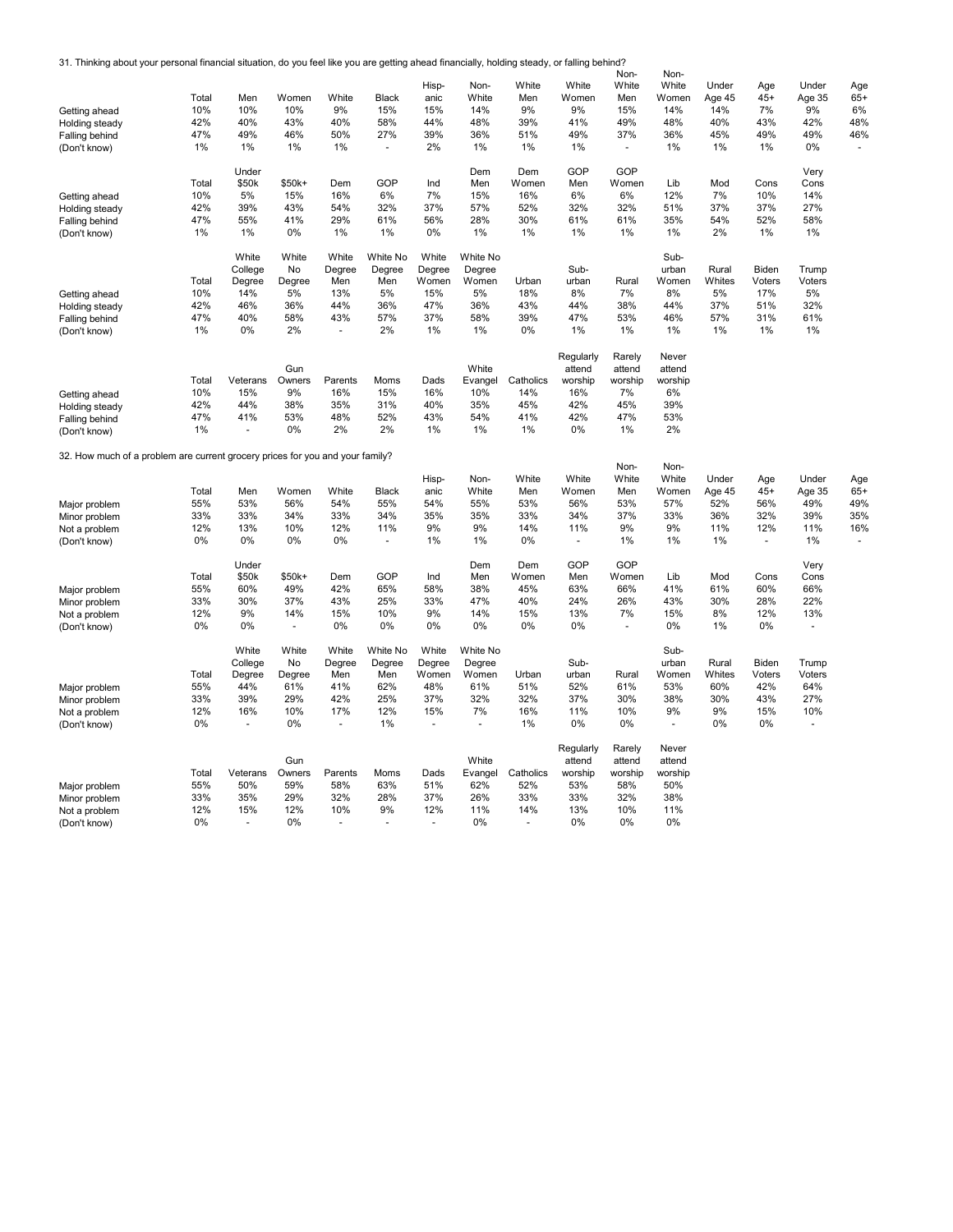33. How much of a problem are current utility costs for you and your family?

|                                                                                  |       |                          |        |                |              |        |          |           |           | Non-    | Non-    |        |        |        |                |
|----------------------------------------------------------------------------------|-------|--------------------------|--------|----------------|--------------|--------|----------|-----------|-----------|---------|---------|--------|--------|--------|----------------|
|                                                                                  |       |                          |        |                |              | Hisp-  | Non-     | White     | White     | White   | White   | Under  | Age    | Under  | Age            |
|                                                                                  | Total | Men                      | Women  | White          | <b>Black</b> | anic   | White    | Men       | Women     | Men     | Women   | Age 45 | $45+$  | Age 35 | $65+$          |
|                                                                                  | 40%   | 37%                      | 43%    | 40%            | 35%          | 46%    | 42%      | 37%       | 43%       | 36%     | 45%     | 46%    | 37%    | 41%    | 29%            |
| Major problem                                                                    |       |                          |        |                |              |        |          |           |           |         |         |        |        |        |                |
| Minor problem                                                                    | 41%   | 43%                      | 40%    | 41%            | 47%          | 39%    | 42%      | 42%       | 39%       | 47%     | 40%     | 38%    | 43%    | 41%    | 44%            |
| Not a problem                                                                    | 17%   | 19%                      | 16%    | 18%            | 17%          | 13%    | 14%      | 21%       | 16%       | 14%     | 14%     | 14%    | 19%    | 15%    | 26%            |
| (Don't know)                                                                     | 1%    | $1\%$                    | 2%     | 1%             | 1%           | 2%     | 2%       | 1%        | 2%        | 3%      | 1%      | 2%     | 1%     | 3%     | $\blacksquare$ |
|                                                                                  |       |                          |        |                |              |        |          |           |           |         |         |        |        |        |                |
|                                                                                  |       | Under                    |        |                |              |        | Dem      | Dem       | GOP       | GOP     |         |        |        | Very   |                |
|                                                                                  | Total | \$50k                    | \$50k+ | Dem            | GOP          | Ind    | Men      | Women     | Men       | Women   | Lib     | Mod    | Cons   | Cons   |                |
| Major problem                                                                    | 40%   | 45%                      | 36%    | 30%            | 45%          | 51%    | 26%      | 33%       | 39%       | 51%     | 32%     | 50%    | 41%    | 47%    |                |
|                                                                                  | 41%   | 37%                      | 46%    | 49%            | 37%          | 34%    | 52%      | 47%       | 43%       | 32%     | 46%     | 38%    | 40%    | 35%    |                |
| Minor problem                                                                    |       |                          |        |                |              |        |          |           |           |         |         |        |        |        |                |
| Not a problem                                                                    | 17%   | 16%                      | 18%    | 20%            | 16%          | 14%    | 21%      | 19%       | 18%       | 15%     | 21%     | 11%    | 18%    | 17%    |                |
| (Don't know)                                                                     | 1%    | 2%                       | 0%     | 2%             | 1%           | 1%     | 1%       | 2%        | 1%        | 1%      | 2%      | 1%     | 1%     | 1%     |                |
|                                                                                  |       |                          |        |                |              |        |          |           |           |         |         |        |        |        |                |
|                                                                                  |       | White                    | White  | White          | White No     | White  | White No |           |           |         | Sub-    |        |        |        |                |
|                                                                                  |       | College                  | No     | Degree         | Degree       | Degree | Degree   |           | Sub-      |         | urban   | Rural  | Biden  | Trump  |                |
|                                                                                  | Total | Degree                   | Degree | Men            | Men          | Women  | Women    | Urban     | urban     | Rural   | Women   | Whites | Voters | Voters |                |
| Major problem                                                                    | 40%   | 33%                      | 45%    | 28%            | 43%          | 38%    | 47%      | 37%       | 38%       | 45%     | 41%     | 46%    | 31%    | 47%    |                |
|                                                                                  | 41%   | 45%                      | 37%    | 50%            | 36%          | 39%    | 39%      | 43%       | 41%       | 40%     | 41%     | 39%    | 48%    | 35%    |                |
| Minor problem                                                                    |       |                          |        |                |              |        |          |           |           |         |         |        |        |        |                |
| Not a problem                                                                    | 17%   | 22%                      | 15%    | 22%            | 20%          | 22%    | 12%      | 18%       | 19%       | 14%     | 17%     | 14%    | 20%    | 17%    |                |
| (Don't know)                                                                     | 1%    | $0\%$                    | 2%     | $\sim$         | 1%           | 1%     | 3%       | 2%        | 1%        | 1%      | 1%      | 1%     | 1%     | 1%     |                |
|                                                                                  |       |                          |        |                |              |        |          |           |           |         |         |        |        |        |                |
|                                                                                  |       |                          |        |                |              |        |          |           | Regularly | Rarely  | Never   |        |        |        |                |
|                                                                                  |       |                          | Gun    |                |              |        | White    |           | attend    | attend  | attend  |        |        |        |                |
|                                                                                  | Total | Veterans                 | Owners | Parents        | Moms         | Dads   | Evangel  | Catholics | worship   | worship | worship |        |        |        |                |
| Major problem                                                                    | 40%   | 36%                      | 41%    | 51%            | 58%          | 42%    | 47%      | 38%       | 38%       | 42%     | 39%     |        |        |        |                |
| Minor problem                                                                    | 41%   | 41%                      | 41%    | 37%            | 32%          | 42%    | 37%      | 42%       | 42%       | 42%     | 40%     |        |        |        |                |
|                                                                                  | 17%   | 24%                      | 17%    | 11%            | 9%           | 14%    | 15%      | 18%       | 19%       | 15%     | 18%     |        |        |        |                |
| Not a problem                                                                    |       |                          |        |                |              |        |          |           |           |         |         |        |        |        |                |
| (Don't know)                                                                     | 1%    | $\overline{\phantom{a}}$ | 1%     | 2%             | 2%           | 1%     | 1%       | 1%        | 1%        | 1%      | 2%      |        |        |        |                |
|                                                                                  |       |                          |        |                |              |        |          |           |           |         |         |        |        |        |                |
| 34. How much of a problem are current health care costs for you and your family? |       |                          |        |                |              |        |          |           |           |         |         |        |        |        |                |
|                                                                                  |       |                          |        |                |              |        |          |           |           | Non-    | Non-    |        |        |        |                |
|                                                                                  |       |                          |        |                |              | Hisp-  | Non-     | White     | White     | White   | White   | Under  | Age    | Under  | Age            |
|                                                                                  | Total | Men                      | Women  | White          | <b>Black</b> | anic   | White    | Men       | Women     | Men     | Women   | Age 45 | $45+$  | Age 35 | $65+$          |
| Major problem                                                                    | 38%   | 36%                      | 39%    | 36%            | 41%          | 42%    | 43%      | 34%       | 38%       | 43%     | 43%     | 40%    | 36%    | 39%    | 28%            |
| Minor problem                                                                    | 31%   | 31%                      | 32%    | 31%            | 29%          | 31%    | 30%      | 31%       | 31%       | 31%     | 30%     | 34%    | 29%    | 33%    | 31%            |
| Not a problem                                                                    | 30%   | 31%                      | 28%    | 32%            | 28%          | 26%    | 25%      | 33%       | 30%       | 24%     | 26%     | 24%    | 33%    | 26%    | 40%            |
| (Don't know)                                                                     | 2%    | 2%                       | 1%     | 2%             | 3%           | 1%     | 1%       | 2%        | 1%        | 3%      | 1%      | 2%     | 1%     | 2%     |                |
|                                                                                  |       |                          |        |                |              |        |          |           |           |         |         |        |        |        |                |
|                                                                                  |       | Under                    |        |                |              |        | Dem      | Dem       | GOP       | GOP     |         |        |        | Very   |                |
|                                                                                  | Total | \$50k                    | \$50k+ | Dem            | GOP          | Ind    | Men      | Women     | Men       | Women   | Lib     | Mod    | Cons   | Cons   |                |
|                                                                                  |       | 39%                      | 36%    | 36%            | 38%          | 42%    |          |           |           |         |         | 42%    |        | 39%    |                |
| Major problem                                                                    | 38%   |                          |        |                |              |        | 36%      | 35%       | 34%       | 41%     | 34%     |        | 38%    |        |                |
| Minor problem                                                                    | 31%   | 28%                      | 34%    | 34%            | 29%          | 29%    | 35%      | 34%       | 29%       | 29%     | 35%     | 31%    | 28%    | 28%    |                |
| Not a problem                                                                    | 30%   | 30%                      | 29%    | 29%            | 31%          | 27%    | 28%      | 30%       | 35%       | 27%     | 29%     | 26%    | 32%    | 31%    |                |
| (Don't know)                                                                     | 2%    | 2%                       | 1%     | 1%             | 2%           | 1%     | 2%       | 1%        | 3%        | 2%      | 2%      | 1%     | 2%     | 2%     |                |
|                                                                                  |       |                          |        |                |              |        |          |           |           |         |         |        |        |        |                |
|                                                                                  |       | White                    | White  | White          | White No     | White  | White No |           |           |         | Sub-    |        |        |        |                |
|                                                                                  |       | College                  | No     | Degree         | Degree       | Degree | Degree   |           | Sub-      |         | urban   | Rural  | Biden  | Trump  |                |
|                                                                                  | Total | Degree                   | Degree | Men            | Men          | Women  | Women    | Urban     | urban     | Rural   | Women   | Whites | Voters | Voters |                |
| Major problem                                                                    | 38%   | 34%                      | 37%    | 33%            | 34%          | 35%    | 40%      | 40%       | 35%       | 39%     | 36%     | 38%    | 34%    | 40%    |                |
|                                                                                  | 31%   | 32%                      | 30%    | 32%            | 30%          | 31%    | 31%      | 33%       | 31%       | 31%     | 32%     | 29%    | 35%    | 28%    |                |
| Minor problem                                                                    |       |                          |        |                |              |        |          |           |           |         |         |        |        |        |                |
| Not a problem                                                                    | 30%   | 34%                      | 30%    | 34%            | 32%          | 33%    | 28%      | 26%       | 32%       | 29%     | 31%     | 31%    | 29%    | 31%    |                |
| (Don't know)                                                                     | 2%    | 1%                       | 2%     | $\blacksquare$ | 3%           | 1%     | 1%       | 1%        | 2%        | 2%      | 1%      | 2%     | 1%     | 2%     |                |
|                                                                                  |       |                          |        |                |              |        |          |           |           |         |         |        |        |        |                |
|                                                                                  |       |                          |        |                |              |        |          |           | Regularly | Rarely  | Never   |        |        |        |                |
|                                                                                  |       |                          | Gun    |                |              |        | White    |           | attend    | attend  | attend  |        |        |        |                |
|                                                                                  | Total | Veterans                 | Owners | Parents        | Moms         | Dads   | Evangel  | Catholics | worship   | worship | worship |        |        |        |                |
| Major problem                                                                    | 38%   | 36%                      | 36%    | 36%            | 40%          | 32%    | 42%      | 33%       | 37%       | 35%     | 40%     |        |        |        |                |
| Minor problem                                                                    | 31%   | 29%                      | 34%    | 40%            | 40%          | 40%    | 27%      | 34%       | 32%       | 33%     | 28%     |        |        |        |                |
|                                                                                  | 30%   | 34%                      | 29%    | 22%            | 19%          | 26%    | 30%      | 32%       | 29%       | 30%     | 30%     |        |        |        |                |
| Not a problem                                                                    |       |                          |        |                |              |        |          |           |           |         |         |        |        |        |                |
| (Don't know)                                                                     | 2%    | 1%                       | 1%     | 2%             | 1%           | 2%     | 1%       | 2%        | 1%        | 2%      | 2%      |        |        |        |                |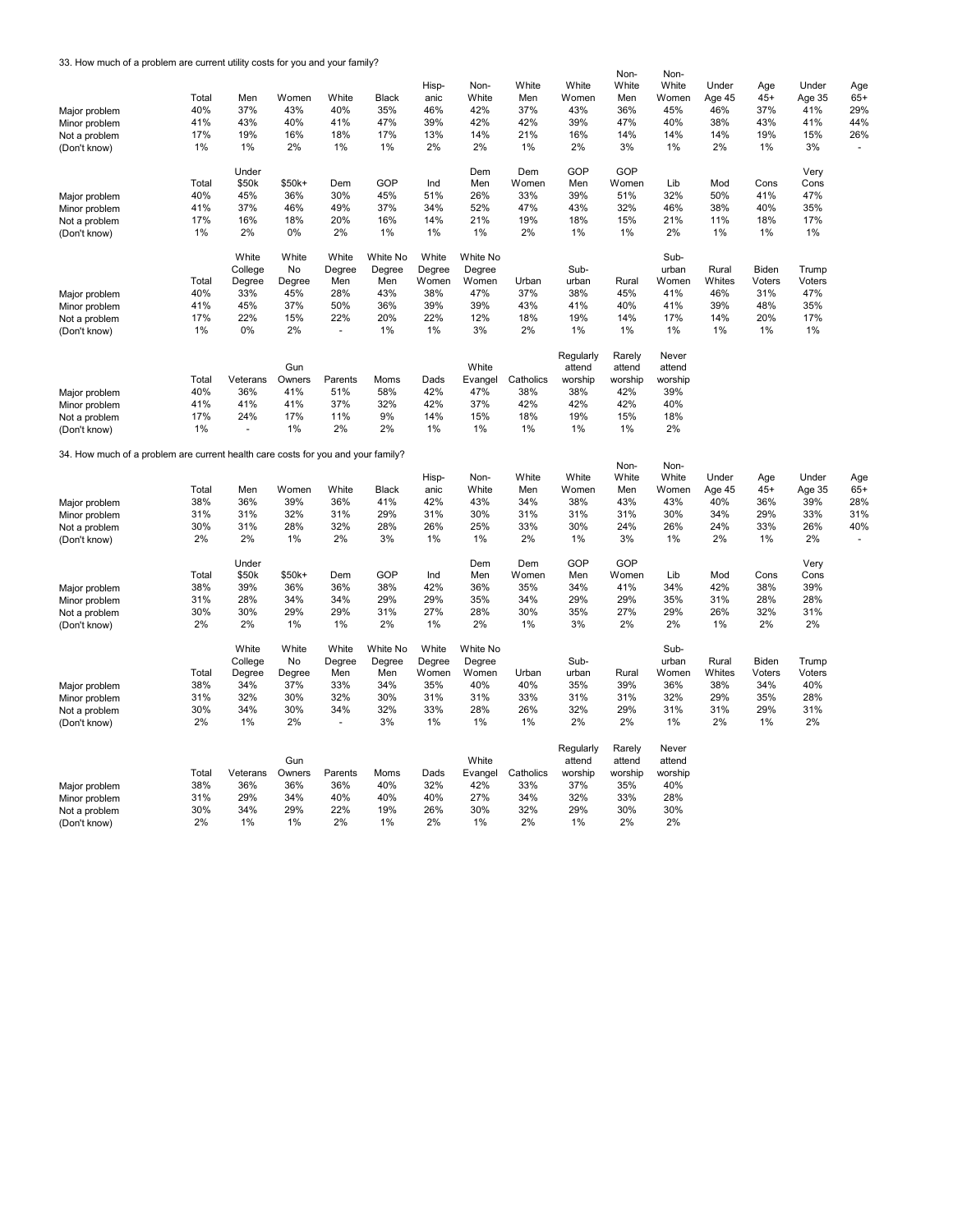35. How much of a problem are current gas prices for you and your family?

|                                                                                                                                                                   |       |          |        |         |              |        |                |                      |           | Non-    | Non-    |        |        |        |       |
|-------------------------------------------------------------------------------------------------------------------------------------------------------------------|-------|----------|--------|---------|--------------|--------|----------------|----------------------|-----------|---------|---------|--------|--------|--------|-------|
|                                                                                                                                                                   |       |          |        |         |              | Hisp-  | Non-           | White                | White     | White   | White   | Under  | Age    | Under  | Age   |
|                                                                                                                                                                   | Total | Men      | Women  | White   | <b>Black</b> | anic   | White          | Men                  | Women     | Men     | Women   | Age 45 | $45+$  | Age 35 | $65+$ |
| Major problem                                                                                                                                                     | 67%   | 64%      | 69%    | 66%     | 65%          | 71%    | 68%            | 64%                  | 69%       | 63%     | 71%     | 69%    | 65%    | 65%    | 57%   |
| Minor problem                                                                                                                                                     | 23%   | 24%      | 23%    | 24%     | 26%          | 16%    | 21%            | 25%                  | 24%       | 25%     | 18%     | 24%    | 23%    | 27%    | 29%   |
| Not a problem                                                                                                                                                     | 9%    | 11%      | 8%     | 9%      | 8%           | 12%    | 11%            | 11%                  | 7%        | 11%     | 11%     | 7%     | 11%    | 8%     | 14%   |
| (Don't know)                                                                                                                                                      | 0%    | 1%       | 0%     | 0%      | 1%           | 1%     | 1%             | 1%                   | 0%        | 1%      | 1%      | 1%     | 0%     | 1%     | ä,    |
|                                                                                                                                                                   |       |          |        |         |              |        |                |                      |           |         |         |        |        |        |       |
|                                                                                                                                                                   |       | Under    |        |         |              |        | Dem            | Dem                  | GOP       | GOP     |         |        |        | Very   |       |
|                                                                                                                                                                   | Total | \$50k    | \$50k+ | Dem     | GOP          | Ind    | Men            | Women                | Men       | Women   | Lib     | Mod    | Cons   | Cons   |       |
|                                                                                                                                                                   |       |          | 62%    | 54%     |              | 70%    |                | 60%                  |           | 78%     |         | 73%    | 70%    | 76%    |       |
| Major problem                                                                                                                                                     | 67%   | 72%      |        |         | 77%          |        | 46%            |                      | 76%       |         | 57%     |        |        |        |       |
| Minor problem                                                                                                                                                     | 23%   | 16%      | 30%    | 33%     | 14%          | 23%    | 39%            | 29%                  | 13%       | 16%     | 32%     | 19%    | 20%    | 11%    |       |
| Not a problem                                                                                                                                                     | 9%    | 10%      | 8%     | 12%     | 8%           | 7%     | 14%            | 11%                  | 11%       | 5%      | 11%     | 7%     | 10%    | 12%    |       |
| (Don't know)                                                                                                                                                      | 0%    | 1%       | $0\%$  | $0\%$   | 1%           | $\sim$ | 1%             | 0%                   | 1%        | $0\%$   | 1%      | 1%     | 0%     | $\sim$ |       |
|                                                                                                                                                                   |       |          |        |         |              |        |                |                      |           |         |         |        |        |        |       |
|                                                                                                                                                                   |       | White    | White  | White   | White No     | White  | White No       |                      |           |         | Sub-    |        |        |        |       |
|                                                                                                                                                                   |       | College  | No     | Degree  | Degree       | Degree | Degree         |                      | Sub-      |         | urban   | Rural  | Biden  | Trump  |       |
|                                                                                                                                                                   | Total | Degree   | Degree | Men     | Men          | Women  | Women          | Urban                | urban     | Rural   | Women   | Whites | Voters | Voters |       |
| Major problem                                                                                                                                                     | 67%   | 58%      | 73%    | 58%     | 68%          | 58%    | 77%            | 60%                  | 65%       | 73%     | 69%     | 74%    | 56%    | 76%    |       |
| Minor problem                                                                                                                                                     | 23%   | 33%      | 18%    | 33%     | 19%          | 34%    | 17%            | 24%                  | 26%       | 20%     | 25%     | 19%    | 32%    | 16%    |       |
| Not a problem                                                                                                                                                     | 9%    | 9%       | 9%     | 9%      | 13%          | 9%     | 6%             | 15%                  | 8%        | 7%      | 6%      | 6%     | 11%    | 7%     |       |
| (Don't know)                                                                                                                                                      | 0%    | ÷.       | 1%     | $\sim$  | 1%           | $\sim$ | 0%             | 0%                   | 1%        | 0%      | $\sim$  | 0%     | 0%     | 0%     |       |
|                                                                                                                                                                   |       |          |        |         |              |        |                |                      |           |         |         |        |        |        |       |
|                                                                                                                                                                   |       |          |        |         |              |        |                |                      |           |         |         |        |        |        |       |
|                                                                                                                                                                   |       |          |        |         |              |        |                |                      | Regularly | Rarely  | Never   |        |        |        |       |
|                                                                                                                                                                   |       |          | Gun    |         |              |        | White          |                      | attend    | attend  | attend  |        |        |        |       |
|                                                                                                                                                                   | Total | Veterans | Owners | Parents | Moms         | Dads   | Evangel        | Catholics            | worship   | worship | worship |        |        |        |       |
| Major problem                                                                                                                                                     | 67%   | 64%      | 71%    | 74%     | 79%          | 68%    | 75%            | 65%                  | 68%       | 67%     | 63%     |        |        |        |       |
| Minor problem                                                                                                                                                     | 23%   | 21%      | 21%    | 20%     | 16%          | 25%    | 17%            | 22%                  | 25%       | 23%     | 25%     |        |        |        |       |
| Not a problem                                                                                                                                                     | 9%    | 15%      | 7%     | 5%      | 5%           | 6%     | 7%             | 13%                  | 7%        | 10%     | 11%     |        |        |        |       |
| (Don't know)                                                                                                                                                      | 0%    | $\sim$   | 1%     | 1%      | 1%           | 1%     | $\overline{a}$ | $\ddot{\phantom{1}}$ |           | 1%      | 0%      |        |        |        |       |
|                                                                                                                                                                   |       |          |        |         |              |        |                |                      |           |         |         |        |        |        |       |
| 36. Which do you think is contributing more to current gas prices -- the effects of the war between Russia and Ukraine or the policies of the federal government? |       |          |        |         |              |        |                |                      |           |         |         |        |        |        |       |
|                                                                                                                                                                   |       |          |        |         |              |        |                |                      |           | Non-    | Non-    |        |        |        |       |
|                                                                                                                                                                   |       |          |        |         |              | Hisp-  | Non-           | White                | White     | White   | White   | Under  | Age    | Under  | Age   |
|                                                                                                                                                                   | Total | Men      | Women  | White   | Black        | anic   | White          | Men                  | Women     | Men     | Women   | Age 45 | $45+$  | Age 35 | $65+$ |
| Effects of war                                                                                                                                                    | 32%   | 28%      | 36%    | 31%     | 46%          | 35%    | 38%            | 26%                  | 35%       | 37%     | 39%     | 34%    | 32%    | 35%    | 32%   |
| Policies of the government                                                                                                                                        | 50%   | 57%      | 44%    | 53%     | 32%          | 42%    | 39%            | 60%                  | 47%       | 42%     | 37%     | 44%    | 54%    | 44%    | 55%   |
| (Both)                                                                                                                                                            | 13%   | 11%      | 15%    | 11%     | 18%          | 18%    | 19%            | 10%                  | 12%       | 17%     | 20%     | 18%    | 10%    | 18%    | 7%    |
| (Don't know)                                                                                                                                                      | 5%    | 5%       | 5%     | 5%      | 4%           | 4%     | 4%             | 5%                   | 5%        | 4%      | 3%      | 4%     | 5%     | 4%     | 5%    |
|                                                                                                                                                                   |       |          |        |         |              |        |                |                      |           |         |         |        |        |        |       |
|                                                                                                                                                                   |       | Under    |        |         |              |        | Dem            | Dem                  | GOP       | GOP     |         |        |        | Very   |       |
|                                                                                                                                                                   | Total | \$50k    | \$50k+ | Dem     | GOP          | Ind    | Men            | Women                | Men       | Women   | Lib     | Mod    | Cons   | Cons   |       |
| Effects of war                                                                                                                                                    | 32%   | 34%      | 31%    | 52%     | 16%          | 27%    | 50%            | 54%                  | 13%       | 18%     | 51%     | 32%    | 19%    | 12%    |       |
| Policies of the government                                                                                                                                        | 50%   | 47%      | 53%    | 28%     | 69%          | 53%    | 31%            | 27%                  | 77%       | 62%     | 32%     | 45%    | 67%    | 75%    |       |
|                                                                                                                                                                   | 13%   | 15%      | 12%    | 14%     | 11%          | 14%    | 16%            | 14%                  | 7%        | 16%     | 12%     | 19%    | 11%    | 10%    |       |
| (Both)                                                                                                                                                            |       |          |        |         |              |        |                |                      |           |         |         |        |        |        |       |
| (Don't know)                                                                                                                                                      | 5%    | 4%       | 5%     | 5%      | 3%           | 6%     | 4%             | 6%                   | 3%        | 4%      | 6%      | 5%     | 4%     | 3%     |       |
|                                                                                                                                                                   |       |          |        |         |              |        |                |                      |           |         |         |        |        |        |       |
|                                                                                                                                                                   |       | White    | White  | White   | White No     | White  | White No       |                      |           |         | Sub-    |        |        |        |       |
|                                                                                                                                                                   |       | College  | No     | Degree  | Degree       | Degree | Degree         |                      | Sub-      |         | urban   | Rural  | Biden  | Trump  |       |
|                                                                                                                                                                   | Total | Degree   | Degree | Men     | Men          | Women  | Women          | Urban                | urban     | Rural   | Women   | Whites | Voters | Voters |       |
| Effects of war                                                                                                                                                    | 32%   | 33%      | 29%    | 29%     | 23%          | 38%    | 33%            | 45%                  | 31%       | 25%     | 33%     | 25%    | 52%    | 14%    |       |
| Policies of the government                                                                                                                                        | 50%   | 50%      | 55%    | 59%     | 60%          | 43%    | 51%            | 40%                  | 51%       | 57%     | 46%     | 59%    | 28%    | 72%    |       |
| (Both)                                                                                                                                                            | 13%   | 10%      | 12%    | 8%      | 11%          | 11%    | 13%            | 12%                  | 13%       | 13%     | 15%     | 10%    | 15%    | 11%    |       |
| (Don't know)                                                                                                                                                      | 5%    | 6%       | 4%     | 5%      | 5%           | 8%     | 3%             | 3%                   | 5%        | 5%      | 6%      | 5%     | 5%     | 4%     |       |
|                                                                                                                                                                   |       |          |        |         |              |        |                |                      |           |         |         |        |        |        |       |
|                                                                                                                                                                   |       |          |        |         |              |        |                |                      |           | Rarely  | Never   |        |        |        |       |
|                                                                                                                                                                   |       |          | Gun    |         |              |        | White          |                      | Regularly | attend  | attend  |        |        |        |       |
|                                                                                                                                                                   |       |          |        |         |              |        |                |                      | attend    |         |         |        |        |        |       |
|                                                                                                                                                                   | Total | Veterans | Owners | Parents | Moms         | Dads   | Evangel        | Catholics            | worship   | worship | worship |        |        |        |       |
| Effects of war                                                                                                                                                    |       | 21%      | 28%    | 31%     | 30%          | 31%    | 26%            | 28%                  | 30%       | 32%     | 36%     |        |        |        |       |
|                                                                                                                                                                   | 32%   |          |        |         |              |        |                |                      |           |         |         |        |        |        |       |
| Policies of the government                                                                                                                                        | 50%   | 66%      | 56%    | 48%     | 45%          | 51%    | 60%            | 56%                  | 54%       | 51%     | 44%     |        |        |        |       |
| (Both)                                                                                                                                                            | 13%   | 8%       | 13%    | 19%     | 22%          | 14%    | 11%            | 10%                  | 12%       | 13%     | 15%     |        |        |        |       |
| (Don't know)                                                                                                                                                      | 5%    | 5%       | 3%     | 3%      | 2%           | 4%     | 3%             | 6%                   | 4%        | 3%      | 6%      |        |        |        |       |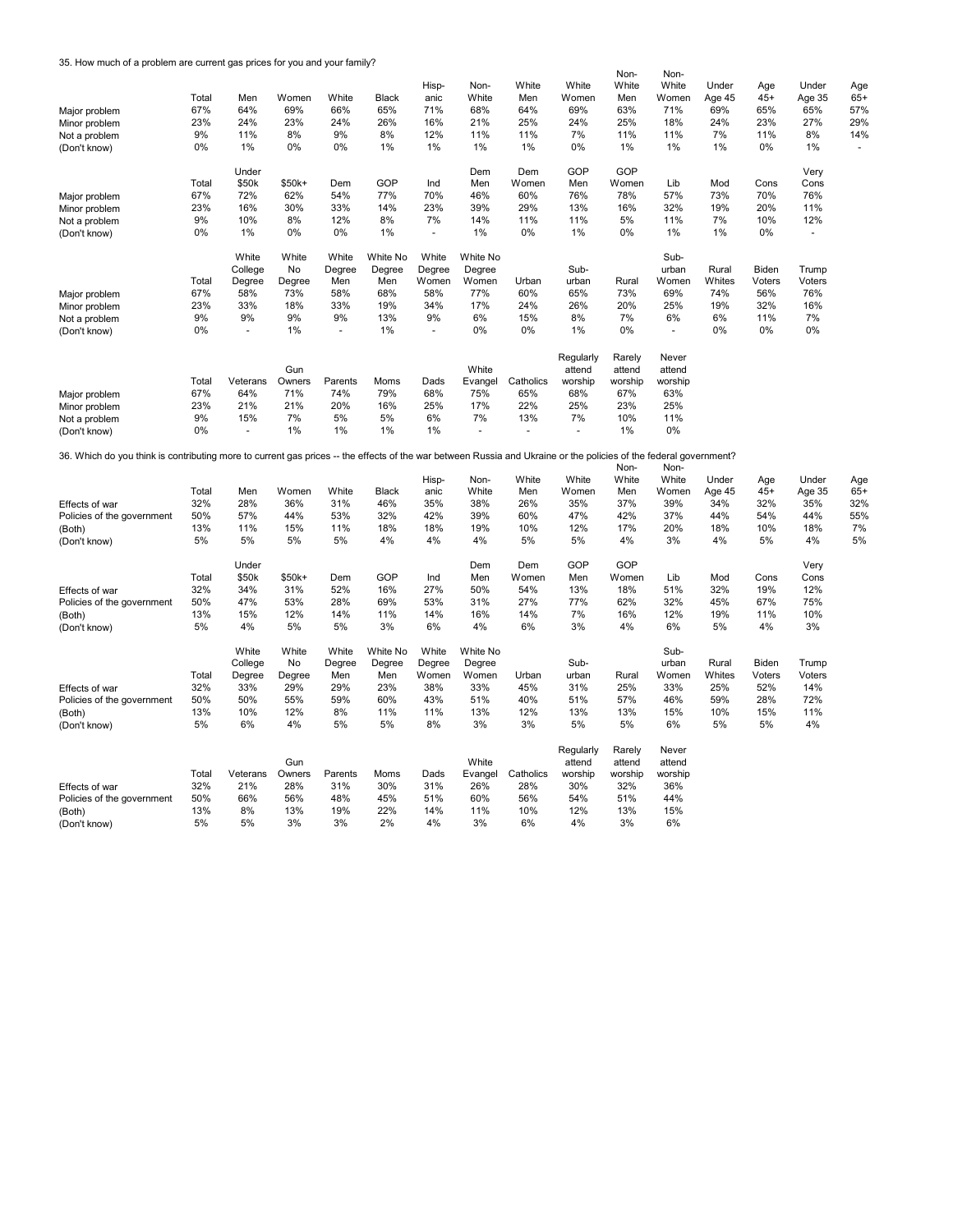## 37. Which is more important?

|                                                                             | Total     | Men                        | Women                 | White                  | <b>Black</b>              | Hisp-<br>anic            | Non-<br>White               | White<br>Men | White<br>Women                 | Non-<br>White<br>Men        | Non-<br>White<br>Women     | Under<br>Age 45 | Age<br>$45+$    | Under<br>Age 35 | Age<br>$65+$ |
|-----------------------------------------------------------------------------|-----------|----------------------------|-----------------------|------------------------|---------------------------|--------------------------|-----------------------------|--------------|--------------------------------|-----------------------------|----------------------------|-----------------|-----------------|-----------------|--------------|
| Protecting the right of<br>citizens to own guns<br>Protecting citizens from | 38%       | 43%                        | 34%                   | 41%                    | 15%                       | 33%                      | 26%                         | 46%          | 37%                            | 30%                         | 23%                        | 34%             | 41%             | 32%             | 40%          |
| gun violence<br>(Don't know)                                                | 58%<br>4% | 53%<br>4%                  | 62%<br>4%             | 54%<br>5%              | 83%<br>2%                 | 66%<br>1%                | 73%<br>1%                   | 49%<br>5%    | 58%<br>4%                      | 69%<br>1%                   | 76%<br>1%                  | 63%<br>3%       | 55%<br>5%       | 65%<br>3%       | 55%<br>5%    |
| Protecting the right of                                                     | Total     | Under<br>\$50k             | \$50k+                | Dem                    | GOP                       | Ind                      | Dem<br>Men                  | Dem<br>Women | GOP<br>Men                     | GOP<br>Women                | Lib                        | Mod             | Cons            | Very<br>Cons    |              |
| citizens to own guns<br>Protecting citizens from                            | 38%       | 38%                        | 38%                   | 12%                    | 65%                       | 34%                      | 14%                         | 11%          | 67%                            | 63%                         | 15%                        | 33%             | 59%             | 71%             |              |
| gun violence<br>(Don't know)                                                | 58%<br>4% | 57%<br>5%                  | 59%<br>3%             | 86%<br>2%              | 30%<br>5%                 | 59%<br>6%                | 84%<br>2%                   | 87%<br>2%    | 28%<br>5%                      | 33%<br>4%                   | 82%<br>2%                  | 61%<br>6%       | 37%<br>4%       | 26%<br>3%       |              |
|                                                                             | Total     | White<br>College<br>Degree | White<br>No<br>Degree | White<br>Degree<br>Men | White No<br>Degree<br>Men | White<br>Degree<br>Women | White No<br>Degree<br>Women | Urban        | Sub-<br>urban                  | Rural                       | Sub-<br>urban<br>Women     | Rural<br>Whites | Biden<br>Voters | Trump<br>Voters |              |
| Protecting the right of<br>citizens to own guns<br>Protecting citizens from | 38%       | 38%                        | 44%                   | 42%                    | 49%                       | 33%                      | 40%                         | 28%          | 41%                            | 43%                         | 37%                        | 46%             | 13%             | 66%             |              |
| qun violence<br>(Don't know)                                                | 58%<br>4% | 60%<br>3%                  | 49%<br>6%             | 54%<br>4%              | 45%<br>6%                 | 65%<br>2%                | 53%<br>6%                   | 69%<br>3%    | 57%<br>3%                      | 51%<br>7%                   | 60%<br>3%                  | 47%<br>7%       | 86%<br>1%       | 28%<br>5%       |              |
|                                                                             | Total     | Veterans                   | Gun<br>Owners         | Parents                | Moms                      | Dads                     | White<br>Evangel            | Catholics    | Regularly<br>attend<br>worship | Rarely<br>attend<br>worship | Never<br>attend<br>worship |                 |                 |                 |              |
| Protecting the right of<br>citizens to own guns<br>Protecting citizens from | 38%       | 50%                        | 47%                   | 38%                    | 34%                       | 42%                      | 51%                         | 41%          | 43%                            | 42%                         | 28%                        |                 |                 |                 |              |
| gun violence<br>(Don't know)                                                | 58%<br>4% | 46%<br>4%                  | 48%<br>5%             | 58%<br>5%              | 62%<br>4%                 | 53%<br>5%                | 44%<br>6%                   | 58%<br>1%    | 54%<br>4%                      | 53%<br>5%                   | 70%<br>2%                  |                 |                 |                 |              |
|                                                                             |           |                            |                       |                        |                           |                          |                             |              |                                |                             |                            |                 |                 |                 |              |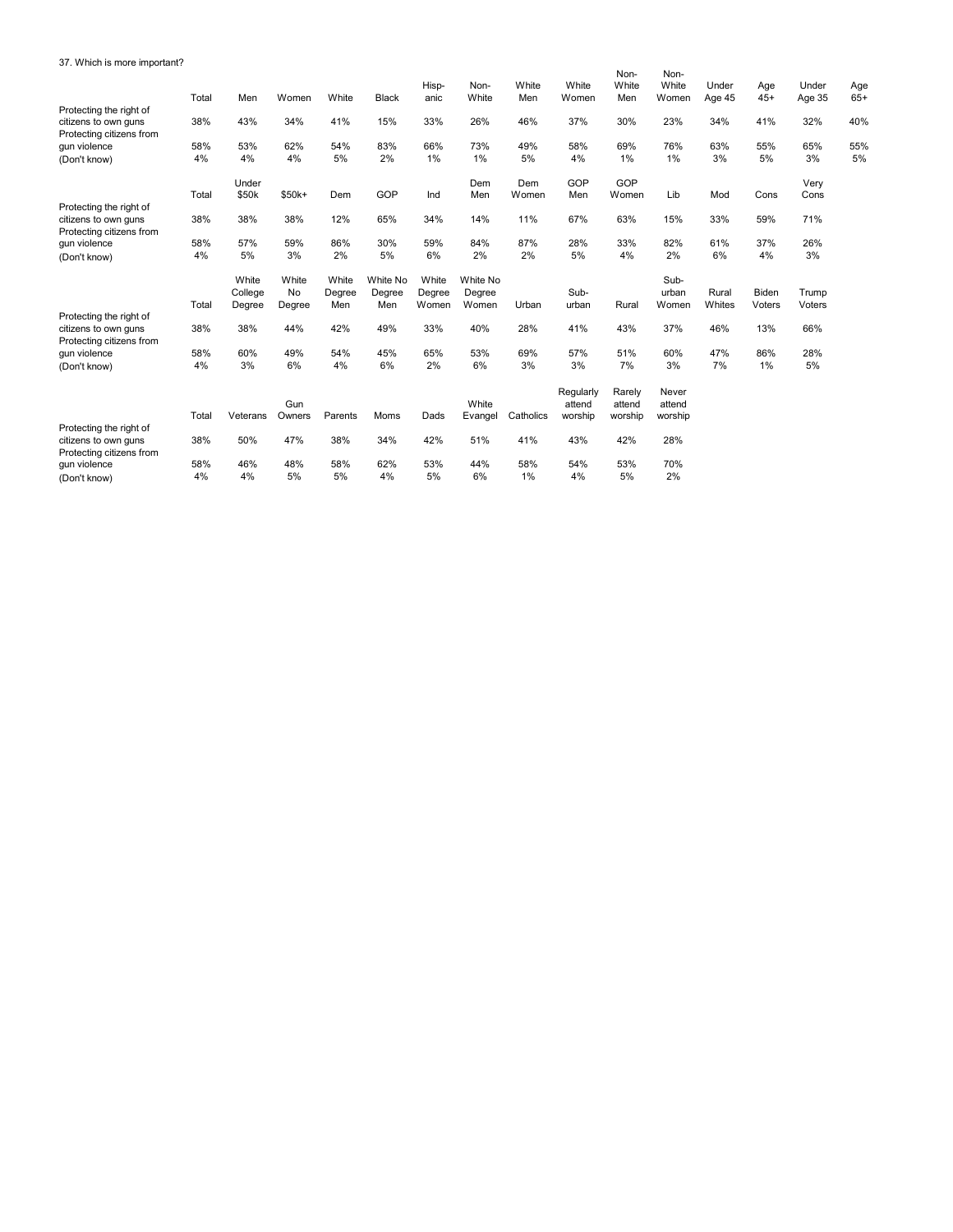38. In a few words, please tell me why you think mass shootings happen more often in the United States than other countries.

| 38. In a few words, piease teil me wny you tnink mass shootings nappen more often in the United States than other countries. |             |                |              |                          |                                    |                          |                            |                          |                            | Non-                           | Non-                     |                          |                                |                                |                      |
|------------------------------------------------------------------------------------------------------------------------------|-------------|----------------|--------------|--------------------------|------------------------------------|--------------------------|----------------------------|--------------------------|----------------------------|--------------------------------|--------------------------|--------------------------|--------------------------------|--------------------------------|----------------------|
|                                                                                                                              | Total       | Men            | Women        | White                    | Black                              | Hisp-<br>anic            | Non-<br>White              | White<br>Men             | White<br>Women             | White<br>Men                   | White<br>Women           | Under<br>Age 45          | Age<br>$45+$                   | Under<br>Age 35                | Age<br>$65+$         |
| (Lack of gun laws/access<br>to guns)                                                                                         | 36%         | 33%            | 38%          | 34%                      | 44%                                | 42%                      | 42%                        | 32%                      | 36%                        | 40%                            | 43%                      | 38%                      | 35%                            | 39%                            | 36%                  |
| (Mental health issues/ lack<br>of treatment)                                                                                 | 15%         | 16%            | 14%          | 16%                      | 8%                                 | 14%                      | 12%                        | 17%                      | 16%                        | 14%                            | 11%                      | 14%                      | 16%                            | 14%                            | 13%                  |
| (Rhetoric from<br>Republicans/the right)<br>(Assault weapons/                                                                | 0%          | 0%             | 1%           | 1%                       | $\overline{\phantom{a}}$           | $\overline{\phantom{a}}$ | $\overline{a}$             | 0%                       | 1%                         | $\overline{\phantom{a}}$       | $\blacksquare$           | 0%                       | 1%                             | 1%                             | 0%                   |
| weapons of war)                                                                                                              | 5%          | 3%             | 7%           | 6%                       | 2%                                 | 3%                       | 2%                         | 3%                       | 9%                         | 1%                             | 3%                       | 3%                       | 6%                             | 4%                             | 7%                   |
| (Media amplification of<br>shooters/copycats)<br>(Hate/anger/division/                                                       | 2%          | 2%             | 3%           | 3%                       | 2%                                 | 1%                       | 1%                         | 2%                       | 3%                         | $\overline{a}$                 | 2%                       | 2%                       | 2%                             | 1%                             | 2%                   |
| polarization)<br>(Broad cultural problems)                                                                                   | 3%<br>4%    | 4%<br>4%       | 2%<br>4%     | 3%<br>4%                 | 2%<br>3%                           | 3%<br>5%                 | 3%<br>4%                   | 3%<br>4%                 | 2%<br>3%                   | 6%<br>2%                       | 1%<br>5%                 | 4%<br>4%                 | 2%<br>4%                       | 4%<br>5%                       | 2%<br>2%             |
| (Parenting/inability to<br>discipline children)<br>(Racism/white nationalism)                                                | 5%<br>1%    | 6%<br>$1\%$    | 5%<br>1%     | 5%<br>0%                 | 3%<br>2%                           | 6%<br>2%                 | 4%<br>2%                   | 7%<br>ä,                 | 4%<br>1%                   | 1%<br>3%                       | 7%<br>1%                 | 4%<br>2%                 | 6%<br>$\overline{\phantom{a}}$ | 3%<br>2%                       | 6%                   |
| (Lack of God/lack of<br>morality)                                                                                            | 2%          | 3%             | 2%           | 2%                       | 1%                                 | 2%                       | 1%                         | 3%                       | 2%                         | 2%                             | 1%                       | 2%                       | 2%                             | 1%                             | 3%                   |
| (Don't believe happen<br>more often in U.S.)                                                                                 | 2%          | 2%             | 2%           | 1%                       | $\sim$                             | 4%                       | 2%                         | 2%                       | 1%                         | 2%                             | 2%                       | 2%                       | 1%                             | 1%                             | 1%                   |
| (Overly soft criminal                                                                                                        |             |                |              |                          |                                    |                          |                            |                          |                            |                                |                          |                          |                                |                                |                      |
| punishments for violence)<br>(Violent video games/                                                                           | 4%<br>1%    | 5%<br>$1\%$    | 3%<br>1%     | 4%<br>1%                 | 3%<br>$\sim$                       | 2%<br>$\sim$             | 2%<br>$\blacksquare$       | 5%<br>2%                 | 4%<br>1%                   | 5%<br>$\sim$                   | 1%                       | 2%<br>0%                 | 5%<br>1%                       | 1%<br>1%                       | 7%<br>2%             |
| movies/TV)<br>(Rhetoric from Biden/                                                                                          |             |                |              |                          |                                    |                          |                            |                          |                            |                                | $\overline{\phantom{a}}$ |                          |                                |                                |                      |
| Democrats/the left)<br>(Social media)                                                                                        | 2%<br>0%    | 3%<br>$1\%$    | 2%<br>$\sim$ | 2%<br>0%                 | $\sim$<br>$\overline{\phantom{a}}$ | 3%<br>$\sim$             | 2%<br>$\ddot{\phantom{1}}$ | 3%<br>1%                 | 1%<br>$\ddot{\phantom{1}}$ | 2%<br>$\overline{\phantom{a}}$ | 2%<br>$\sim$             | 2%<br>0%                 | 2%<br>0%                       | 2%<br>0%                       | 2%<br>$\blacksquare$ |
| (U.S. has more freedoms<br>than elsewhere)                                                                                   | $1\%$       | 1%             | 1%           | 2%                       | 1%                                 | $\sim$                   | 0%                         | 2%                       | 2%                         | $\sim$                         | 1%                       | 2%                       | 1%                             | 2%                             | $1\%$                |
| (Immigration/diversity)<br>(Too few guns/lack of                                                                             | $1\%$       | $1\%$          | 1%           | 1%                       | $\sim$                             | $\overline{\phantom{a}}$ | $\sim$                     | 1%                       | 1%                         | $\overline{\phantom{a}}$       | $\sim$                   | 1%                       | 1%                             | $\sim$                         | 1%                   |
| security)                                                                                                                    | 1%<br>1%    | 1%<br>$1\%$    | 1%<br>2%     | 1%<br>1%                 | 1%<br>5%                           | 1%<br>2%                 | 1%<br>3%                   | 1%<br>0%                 | $1\%$<br>1%                | 1%<br>2%                       | 1%<br>3%                 | 1%<br>1%                 | 1%<br>1%                       | 1%<br>0%                       | 2%<br>1%             |
| (The NRA)<br>(Politics)                                                                                                      | 1%          | $1\%$          | 2%           | 2%                       | $\overline{\phantom{a}}$           | $\sim$                   | $\sim$                     | 1%                       | 2%                         | $\sim$                         | $\sim$                   | 1%                       | 1%                             | 1%                             | 3%                   |
| (2nd amendment)                                                                                                              | 1%          | $1\%$          | 1%           | 1%                       | 2%                                 | 1%                       | 1%                         | 1%                       | 1%                         | 1%                             | 1%                       | 2%                       | 0%                             | 2%                             | 0%                   |
| (Deep state conspiracy)                                                                                                      | 1%          | $1\%$          | 1%           | 1%                       |                                    |                          |                            | 1%                       | 0%                         |                                | $\overline{\phantom{a}}$ | 1%                       | 0%                             | 1%                             |                      |
| (Other)                                                                                                                      | 3%<br>8%    | 4%<br>8%       | 3%<br>7%     | 3%<br>6%                 | 6%<br>16%                          | 4%<br>6%                 | 4%<br>12%                  | 4%<br>6%                 | 2%<br>6%                   | 4%<br>16%                      | 5%<br>9%                 | 4%<br>10%                | 3%<br>6%                       | 3%<br>12%                      | 2%                   |
| (Don't know)                                                                                                                 |             |                |              |                          |                                    |                          |                            |                          |                            |                                |                          |                          |                                |                                | 6%                   |
|                                                                                                                              | Total       | Under<br>\$50k | \$50k+       | Dem                      | GOP                                | Ind                      | Dem<br>Men                 | Dem<br>Women             | GOP<br>Men                 | GOP<br>Women                   | Lib                      | Mod                      | Cons                           | Very<br>Cons                   |                      |
| (Lack of gun laws/access<br>to guns)                                                                                         | 36%         | 36%            | 35%          | 48%                      | 25%                                | 34%                      | 46%                        | 49%                      | 24%                        | 27%                            | 50%                      | 31%                      | 27%                            | 22%                            |                      |
| (Mental health issues/ lack<br>of treatment)<br>(Rhetoric from                                                               | 15%         | 15%            | 15%          | 8%                       | 21%                                | 17%                      | 11%                        | 7%                       | 19%                        | 23%                            | 9%                       | 17%                      | 19%                            | 19%                            |                      |
| Republicans/the right)<br>(Assault weapons/                                                                                  | 0%          | 0%             | 1%           | 1%                       | $\sim$                             | $\overline{\phantom{a}}$ | 1%                         | 1%                       |                            | $\sim$                         | 1%                       | $\overline{\phantom{a}}$ | $\overline{\phantom{a}}$       | $\overline{\phantom{a}}$       |                      |
| weapons of war)<br>(Media amplification of                                                                                   | 5%          | 4%             | 6%           | 9%                       | 2%                                 | 2%                       | 6%                         | 11%                      | 0%                         | 4%                             | 9%                       | 4%                       | 2%                             | 1%                             |                      |
| shooters/copycats)<br>(Hate/anger/division/                                                                                  | 2%          | 1%             | 3%           | 1%                       | 3%                                 | 2%                       | 2%                         | 1%                       | 2%                         | 4%                             | 2%                       | 2%                       | 2%                             | 2%                             |                      |
| polarization)<br>(Broad cultural problems)                                                                                   | 3%<br>4%    | 3%<br>4%       | 3%<br>4%     | 3%<br>3%                 | 3%<br>4%                           | 2%<br>5%                 | 5%<br>3%                   | 2%<br>3%                 | 4%<br>4%                   | 2%<br>5%                       | 4%<br>4%                 | 3%<br>4%                 | 2%<br>3%                       | 1%<br>4%                       |                      |
| (Parenting/inability to                                                                                                      |             |                |              |                          |                                    |                          |                            |                          |                            |                                |                          |                          |                                |                                |                      |
| discipline children)<br>(Racism/white nationalism)<br>(Lack of God/lack of                                                   | 5%<br>$1\%$ | 4%<br>1%       | 6%<br>0%     | 2%<br>1%                 | 8%<br>0%                           | 7%<br>$\sim$             | 1%<br>1%                   | 2%<br>2%                 | 10%<br>0%                  | 6%<br>$\omega$                 | 1%<br>1%                 | 5%<br>0%                 | 9%<br>0%                       | 8%<br>1%                       |                      |
| morality)<br>(Don't believe happen                                                                                           | 2%          | 2%             | 2%           | $\overline{\phantom{a}}$ | 4%                                 | 2%                       | $\ddot{\phantom{1}}$       | $\overline{\phantom{a}}$ | 5%                         | 4%                             | $\overline{\phantom{a}}$ | 2%                       | 4%                             | 6%                             |                      |
| more often in U.S.)<br>(Overly soft criminal                                                                                 | 2%          | 2%             | 1%           | ÷,                       | 4%                                 | 1%                       | ä,                         | $\overline{\phantom{a}}$ | 3%                         | 4%                             | 0%                       | 1%                       | 3%                             | 2%                             |                      |
| punishments for violence)<br>(Violent video games/                                                                           | 4%          | 3%             | 4%           | 1%                       | 6%                                 | 3%                       | $1\%$                      | 2%                       | 7%                         | 5%                             | 2%                       | 2%                       | 6%                             | 11%                            |                      |
| movies/TV)<br>(Rhetoric from Biden/                                                                                          | 1%          | 1%             | 1%           | 1%                       | 2%                                 | 1%                       | ä,                         | 1%                       | 2%                         | 1%                             | 0%                       | 1%                       | 2%                             | 2%                             |                      |
| Democrats/the left)<br>(Social media)<br>(U.S. has more freedoms                                                             | 2%<br>0%    | 3%<br>0%       | 2%<br>0%     | 1%<br>1%                 | 3%<br>$\overline{\phantom{a}}$     | 2%<br>0%                 | $1\%$<br>1%                | 1%<br>$\blacksquare$     | 4%<br>$\ddot{\phantom{1}}$ | 3%<br>$\overline{\phantom{a}}$ | 0%<br>1%                 | 2%<br>0%                 | 3%<br>$\blacksquare$           | 6%<br>$\overline{\phantom{a}}$ |                      |
| than elsewhere)                                                                                                              | $1\%$       | 1%             | 1%           | 1%                       | 2%                                 | 1%                       | 1%                         | 1%                       | 2%                         | 1%                             | 1%                       | 2%                       | 1%                             | 1%                             |                      |
| (Immigration/diversity)<br>(Too few guns/lack of                                                                             | $1\%$       | $1\%$          | 1%           | $0\%$                    | $1\%$                              | 1%                       | $\sim$                     | 0%                       | 1%                         | 1%                             | $\sim$                   | 1%                       | 1%                             | 2%                             |                      |
| security)                                                                                                                    | 1%          | 1%             | 1%           | 1%                       | 2%                                 | $\overline{\phantom{a}}$ | 1%                         | 1%                       | 2%                         | 1%                             | 1%                       | 1%                       | 1%                             | 3%                             |                      |
| (The NRA)                                                                                                                    | $1\%$<br>1% | 0%<br>2%       | 2%<br>1%     | 2%<br>1%                 | 0%<br>$1\%$                        | 2%<br>2%                 | 2%<br>1%                   | 2%<br>2%                 | ä,<br>0%                   | 1%<br>1%                       | 3%<br>1%                 | 1%<br>2%                 | $\blacksquare$<br>1%           | $\overline{\phantom{a}}$<br>÷. |                      |
| (Politics)<br>(2nd amendment)                                                                                                | 1%          | $1\%$          | 1%           | 2%                       | $0\%$                              | 1%                       | 2%                         | 2%                       | 0%                         | $\overline{\phantom{a}}$       | 1%                       | 1%                       | 1%                             | 1%                             |                      |
| (Deep state conspiracy)                                                                                                      | 1%          | $1\%$          | 0%           | $\overline{a}$           | $1\%$                              | 2%                       | $\overline{\phantom{a}}$   | $\blacksquare$           | 1%                         | 0%                             | $\overline{\phantom{a}}$ | 1%                       | 1%                             | 1%                             |                      |
| (Other)                                                                                                                      | 3%          | 3%             | 4%           | 4%                       | 3%                                 | 3%                       | 3%                         | 5%                       | 4%                         | 2%                             | 2%                       | 5%                       | 3%                             | 4%                             |                      |
| (Don't know)                                                                                                                 | 8%          | 10%            | 6%           | 9%                       | 6%                                 | 9%                       | 13%                        | 7%                       | 6%                         | 5%                             | 4%                       | 10%                      | 8%                             | 7%                             |                      |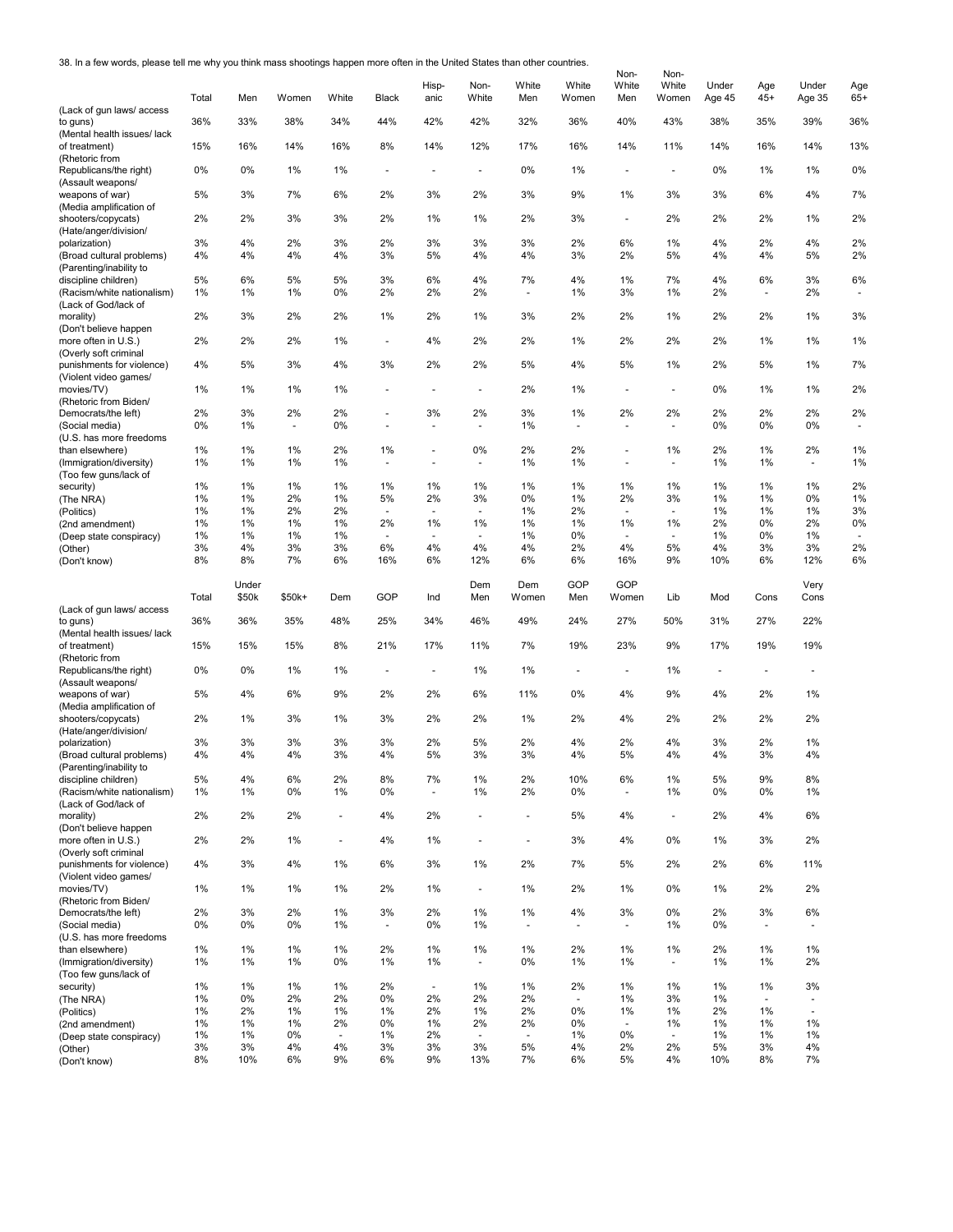|                             | Total | White<br>College<br>Degree | White<br>No<br>Degree | White<br>Degree<br>Men | White No<br>Degree<br>Men | White<br>Degree<br>Women | White No<br>Degree<br>Women | Urban                    | Sub-<br>urban | Rural  | Sub-<br>urban<br>Women | Rural<br>Whites          | Biden<br>Voters | Trump<br>Voters          |
|-----------------------------|-------|----------------------------|-----------------------|------------------------|---------------------------|--------------------------|-----------------------------|--------------------------|---------------|--------|------------------------|--------------------------|-----------------|--------------------------|
| (Lack of gun laws/ access   |       |                            |                       |                        |                           |                          |                             |                          |               |        |                        |                          |                 |                          |
| to guns)                    | 36%   | 36%                        | 33%                   | 32%                    | 32%                       | 40%                      | 34%                         | 42%                      | 35%           | 32%    | 38%                    | 29%                      | 49%             | 23%                      |
| (Mental health issues/ lack |       |                            |                       |                        |                           |                          |                             |                          |               |        |                        |                          |                 |                          |
| of treatment)               | 15%   | 16%                        | 17%                   | 15%                    | 19%                       | 17%                      | 14%                         | 11%                      | 15%           | 20%    | 13%                    | 22%                      | 8%              | 23%                      |
| (Rhetoric from              |       |                            |                       |                        |                           |                          |                             |                          |               |        |                        |                          |                 |                          |
| Republicans/the right)      | 0%    | 1%                         | 0%                    | 1%                     | ٠                         | 2%                       | 1%                          | $\overline{\phantom{a}}$ | 1%            | $0\%$  | 2%                     | 0%                       | 1%              | $\overline{\phantom{a}}$ |
| (Assault weapons/           |       |                            |                       |                        |                           |                          |                             |                          |               |        |                        |                          |                 |                          |
| weapons of war)             | 5%    | 7%                         | 6%                    | 5%                     | 2%                        | 8%                       | 9%                          | 5%                       | 6%            | 4%     | 7%                     | 4%                       | 8%              | 2%                       |
| (Media amplification of     |       |                            |                       |                        |                           |                          |                             |                          |               |        |                        |                          |                 |                          |
| shooters/copycats)          | 2%    | 2%                         | 3%                    | 1%                     | 3%                        | 3%                       | 3%                          | 2%                       | 2%            | 3%     | 3%                     | 3%                       | 1%              | 3%                       |
| (Hate/anger/division/       |       |                            |                       |                        |                           |                          |                             |                          |               |        |                        |                          |                 |                          |
| polarization)               | 3%    | 3%                         | 3%                    | 2%                     | 4%                        | 3%                       | 2%                          | 4%                       | 2%            | 3%     | 1%                     | 4%                       | 3%              | 2%                       |
| (Broad cultural problems)   | 4%    | 4%                         | 4%                    | 6%                     | 3%                        | 2%                       | 5%                          | 5%                       | 3%            | 5%     | 2%                     | 5%                       | 4%              | 3%                       |
| (Parenting/inability to     |       |                            |                       |                        |                           |                          |                             |                          |               |        |                        |                          |                 |                          |
| discipline children)        | 5%    | 5%                         | 5%                    | 8%                     | 6%                        | 2%                       | 4%                          | 2%                       | 7%            | 5%     | 7%                     | 6%                       | 2%              | 8%                       |
| (Racism/white nationalism)  | 1%    | 1%                         | ÷.                    | $\blacksquare$         | $\blacksquare$            | 1%                       | $\blacksquare$              | 1%                       | 1%            | ÷      | 1%                     | $\overline{\phantom{a}}$ | 1%              | 0%                       |
| (Lack of God/lack of        |       |                            |                       |                        |                           |                          |                             |                          |               |        |                        |                          |                 |                          |
| morality)                   | 2%    | 2%                         | 2%                    | 4%                     | 2%                        | $1\%$                    | 2%                          | $\blacksquare$           | 2%            | 4%     | 2%                     | 4%                       | $1\%$           | 4%                       |
| (Don't believe happen       |       |                            |                       |                        |                           |                          |                             |                          |               |        |                        |                          |                 |                          |
| more often in U.S.)         | 2%    | 0%                         | 2%                    | $1\%$                  | 2%                        | ä,                       | 2%                          | 1%                       | 3%            | $1\%$  | 2%                     | 1%                       | 0%              | 3%                       |
| (Overly soft criminal       |       |                            |                       |                        |                           |                          |                             |                          |               |        |                        |                          |                 |                          |
| punishments for violence)   | 4%    | 4%                         | 5%                    | 4%                     | 5%                        | 3%                       | 4%                          | 3%                       | 3%            | 5%     | 3%                     | 5%                       | 1%              | 7%                       |
| (Violent video games/       |       |                            |                       |                        |                           |                          |                             |                          |               |        |                        |                          |                 |                          |
| movies/TV)                  | 1%    | 2%                         | 1%                    | 2%                     | 1%                        | 2%                       | 0%                          | 1%                       | 1%            | $1\%$  | 1%                     | 1%                       | 1%              | 1%                       |
| (Rhetoric from Biden/       |       |                            |                       |                        |                           |                          |                             |                          |               |        |                        |                          |                 |                          |
| Democrats/the left)         | 2%    | 1%                         | 2%                    | 2%                     | 3%                        | ä,                       | 1%                          | 3%                       | 2%            | 2%     | 1%                     | 1%                       | 1%              | 3%                       |
| (Social media)              | 0%    | 0%                         | 0%                    | 1%                     | 1%                        | ä,                       | ä,                          | 0%                       | $0\%$         | 0%     | $\ddot{\phantom{1}}$   | $\blacksquare$           | 1%              | $\mathbf{r}$             |
| (U.S. has more freedoms     |       |                            |                       |                        |                           |                          |                             |                          |               |        |                        |                          |                 |                          |
| than elsewhere)             | 1%    | 2%                         | 2%                    | 2%                     | 2%                        | 1%                       | 2%                          | 1%                       | 2%            | 1%     | 2%                     | 1%                       | 1%              | 2%                       |
| (Immigration/diversity)     | 1%    | 1%                         | 1%                    | 2%                     | $\blacksquare$            | 0%                       | 1%                          | 0%                       | 1%            | $1\%$  | 0%                     | 1%                       | $0\%$           | 1%                       |
| (Too few guns/lack of       |       |                            |                       |                        |                           |                          |                             |                          |               |        |                        |                          |                 |                          |
| security)                   | 1%    | 1%                         | 2%                    | $\blacksquare$         | 2%                        | $1\%$                    | $1\%$                       | 1%                       | $1\%$         | 1%     | 1%                     | 1%                       | 1%              | 2%                       |
| (The NRA)                   | 1%    | 1%                         | 0%                    | $\blacksquare$         | 0%                        | 2%                       | 1%                          | 1%                       | 2%            | 1%     | 3%                     | 0%                       | 2%              | ٠                        |
| (Politics)                  | 1%    | 2%                         | 2%                    | 2%                     | 0%                        | 2%                       | 3%                          | 1%                       | 2%            | 1%     | 2%                     | 1%                       | 2%              | 1%                       |
| (2nd amendment)             | 1%    | 2%                         | 0%                    | 2%                     | $\blacksquare$            | 1%                       | 0%                          | 3%                       | 0%            | 1%     |                        | 1%                       | 1%              | 0%                       |
| (Deep state conspiracy)     | 1%    | $\overline{\phantom{a}}$   | 1%                    | $\blacksquare$         | 2%                        | $\blacksquare$           | 1%                          | 1%                       | $0\%$         | $0\%$  | 0%                     | 1%                       | $\blacksquare$  | 1%                       |
| (Other)                     | 3%    | 2%                         | 4%                    | 3%                     | 5%                        | 2%                       | 3%                          | 4%                       | 3%            | 4%     | 2%                     | 4%                       | 4%              | 4%                       |
| (Don't know)                | 8%    | 6%                         | 7%                    | 6%                     | 6%                        | 6%                       | 7%                          | 10%                      | 8%            | 5%     | 6%                     | 5%                       | 7%              | 7%                       |
|                             |       |                            |                       |                        |                           |                          |                             |                          | Regularly     | Rarely | Never                  |                          |                 |                          |
|                             |       |                            | Gun                   |                        |                           |                          | White                       |                          | attend        | attend | attend                 |                          |                 |                          |

|                             | Total | Veterans                 | ווטט<br>Owners | Parents | Moms                     | Dads | vville<br>Evangel        | Catholics                | auchu<br>worship | allenu<br>worship        | allenu<br>worship |
|-----------------------------|-------|--------------------------|----------------|---------|--------------------------|------|--------------------------|--------------------------|------------------|--------------------------|-------------------|
| (Lack of gun laws/access    |       |                          |                |         |                          |      |                          |                          |                  |                          |                   |
| to guns)                    | 36%   | 33%                      | 31%            | 35%     | 38%                      | 30%  | 29%                      | 41%                      | 35%              | 38%                      | 36%               |
| (Mental health issues/ lack |       |                          |                |         |                          |      |                          |                          |                  |                          |                   |
| of treatment)               | 15%   | 14%                      | 21%            | 15%     | 12%                      | 18%  | 17%                      | 17%                      | 16%              | 14%                      | 15%               |
| (Rhetoric from              |       |                          |                |         |                          |      |                          |                          |                  |                          |                   |
| Republicans/the right)      | 0%    |                          |                | Ē,      |                          |      | 0%                       | ä,                       | 1%               | ÷,                       | 1%                |
| (Assault weapons/           |       |                          |                |         |                          |      |                          |                          |                  |                          |                   |
| weapons of war)             | 5%    | 5%                       | 4%             | 3%      | 3%                       | 3%   | 3%                       | 4%                       | 3%               | 4%                       | 8%                |
| (Media amplification of     |       |                          |                |         |                          |      |                          |                          |                  |                          |                   |
| shooters/copycats)          | 2%    | 2%                       | 3%             | 2%      | 2%                       | 3%   | 2%                       | 2%                       | 2%               | 2%                       | 2%                |
| (Hate/anger/division/       |       |                          |                |         |                          |      |                          |                          |                  |                          |                   |
| polarization)               | 3%    | 2%                       | 4%             | 3%      | 4%                       | 3%   | 4%                       | 1%                       | 2%               | 2%                       | 4%                |
| (Broad cultural problems)   | 4%    | 3%                       | 6%             | 4%      | 3%                       | 4%   | 3%                       | 3%                       | 2%               | 4%                       | 6%                |
| (Parenting/inability to     |       |                          |                |         |                          |      |                          |                          |                  |                          |                   |
| discipline children)        | 5%    | 9%                       | 7%             | 7%      | 8%                       | 5%   | 6%                       | 4%                       | 5%               | 7%                       | 3%                |
| (Racism/white nationalism)  | 1%    | 1%                       | 1%             | 1%      | 0%                       | 1%   | 0%                       | 1%                       | 1%               | 0%                       | 1%                |
| (Lack of God/lack of        |       |                          |                |         |                          |      |                          |                          |                  |                          |                   |
| morality)                   | 2%    | 4%                       | 2%             | 2%      | ÷                        | 4%   | 3%                       | 2%                       | 3%               | 2%                       | 1%                |
| (Don't believe happen       |       |                          |                |         |                          |      |                          |                          |                  |                          |                   |
| more often in U.S.)         | 2%    | 1%                       | 2%             | 2%      | 2%                       | 2%   | 2%                       | 3%                       | 1%               | 2%                       | 2%                |
| (Overly soft criminal       |       |                          |                |         |                          |      |                          |                          |                  |                          |                   |
| punishments for violence)   | 4%    | 2%                       | 5%             | 2%      | 1%                       | 3%   | 6%                       | 3%                       | 4%               | 3%                       | 3%                |
| (Violent video games/       |       |                          |                |         |                          |      |                          |                          |                  |                          |                   |
| movies/TV)                  | 1%    | 3%                       | 1%             | 0%      | $\overline{\phantom{a}}$ | 1%   | 2%                       | 1%                       | 2%               | 0%                       | 1%                |
| (Rhetoric from Biden/       |       |                          |                |         |                          |      |                          |                          |                  |                          |                   |
| Democrats/the left)         | 2%    | 3%                       | 1%             | 2%      | 3%                       | 1%   | 4%                       | 2%                       | 4%               | 2%                       | 1%                |
| (Social media)              | $0\%$ | 2%                       | 0%             | 0%      | $\overline{\phantom{a}}$ | 1%   | $\blacksquare$           | 0%                       | $0\%$            | $\overline{\phantom{a}}$ | 0%                |
| (U.S. has more freedoms     |       |                          |                |         |                          |      |                          |                          |                  |                          |                   |
| than elsewhere)             | 1%    | ÷,                       | 2%             | 1%      | 2%                       | 1%   | 1%                       | $\overline{\phantom{a}}$ | 0%               | 2%                       | 2%                |
| (Immigration/diversity)     | 1%    | $\overline{\phantom{a}}$ | 0%             | 1%      | 1%                       | 1%   | 1%                       | 0%                       | 1%               | 0%                       | ٠                 |
| (Too few guns/lack of       |       |                          |                |         |                          |      |                          |                          |                  |                          |                   |
| security)                   | 1%    | 1%                       | 1%             | 1%      | 0%                       | 1%   | 2%                       | 2%                       | 1%               | 1%                       | 1%                |
| (The NRA)                   | 1%    | 1%                       | 1%             | 2%      | 3%                       | 1%   | $\overline{\phantom{a}}$ | 1%                       | 2%               | 1%                       | 1%                |
| (Politics)                  | 1%    | 2%                       | 1%             | 1%      | 1%                       | ٠    | 2%                       | $\blacksquare$           | 1%               | 1%                       | 1%                |
| (2nd amendment)             | 1%    | 1%                       | 0%             | 1%      | 1%                       | 2%   | 1%                       | 1%                       | 2%               | 1%                       | 0%                |
| (Deep state conspiracy)     | 1%    | $\overline{\phantom{a}}$ | 0%             | 1%      | 1%                       | 2%   | 1%                       | ٠                        | 0%               | 0%                       | 1%                |
| (Other)                     | 3%    | 4%                       | 3%             | 5%      | 4%                       | 5%   | 5%                       | 4%                       | 4%               | 4%                       | 2%                |
| (Don't know)                | 8%    | 7%                       | 4%             | 9%      | 9%                       | 10%  | 6%                       | 9%                       | 7%               | 8%                       | 6%                |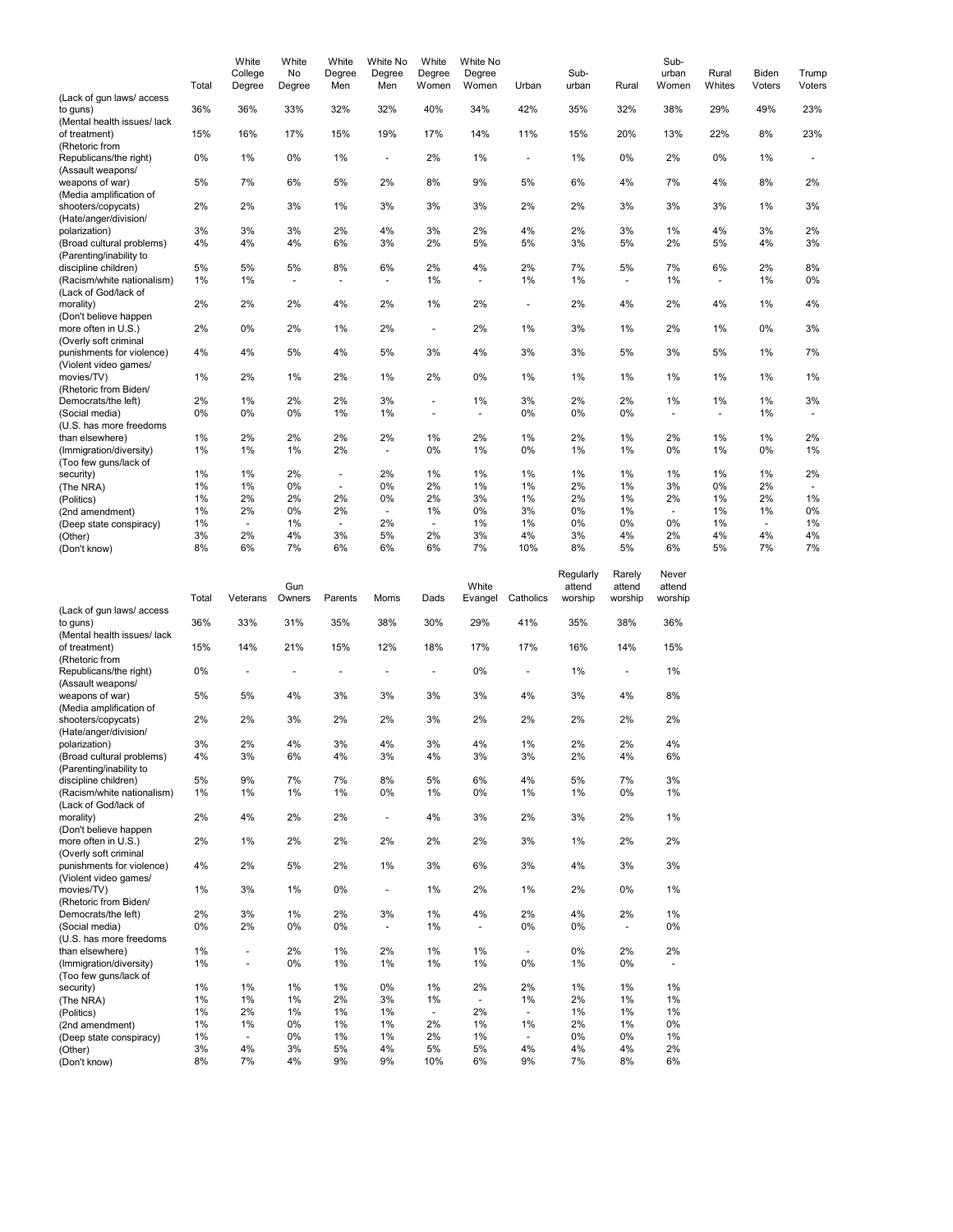39. Do you believe having tougher gun laws would reduce the number of mass shootings in the United States, or not?

|                                                                                                                                                                                         |       |          |        |         |              |        |          |           |           | Non-    | Non-    |        |        |        |       |
|-----------------------------------------------------------------------------------------------------------------------------------------------------------------------------------------|-------|----------|--------|---------|--------------|--------|----------|-----------|-----------|---------|---------|--------|--------|--------|-------|
|                                                                                                                                                                                         |       |          |        |         |              | Hisp-  | Non-     | White     | White     | White   | White   | Under  | Age    | Under  | Age   |
|                                                                                                                                                                                         | Total | Men      | Women  | White   | <b>Black</b> | anic   | White    | Men       | Women     | Men     | Women   | Age 45 | $45+$  | Age 35 | $65+$ |
| Yes                                                                                                                                                                                     | 56%   | 48%      | 62%    | 52%     | 70%          | 70%    | 69%      | 45%       | 59%       | 61%     | 74%     | 62%    | 51%    | 65%    | 52%   |
| <b>No</b>                                                                                                                                                                               | 39%   | 46%      | 33%    | 43%     | 23%          | 23%    | 24%      | 50%       | 37%       | 30%     | 20%     | 32%    | 43%    | 30%    | 44%   |
| (Don't know)                                                                                                                                                                            | 5%    | 6%       | 5%     | 5%      | 7%           | 7%     | 7%       | 6%        | 4%        | 9%      | 6%      | 5%     | 5%     | 5%     | 4%    |
|                                                                                                                                                                                         |       |          |        |         |              |        |          |           |           |         |         |        |        |        |       |
|                                                                                                                                                                                         |       | Under    |        |         |              |        | Dem      | Dem       | GOP       | GOP     |         |        |        | Very   |       |
|                                                                                                                                                                                         | Total | \$50k    | \$50k+ | Dem     | GOP          | Ind    | Men      | Women     | Men       | Women   | Lib     | Mod    | Cons   | Cons   |       |
| Yes                                                                                                                                                                                     | 56%   | 54%      | 57%    | 83%     | 31%          | 52%    | 79%      | 85%       | 26%       | 36%     | 80%     | 56%    | 37%    | 34%    |       |
| No                                                                                                                                                                                      | 39%   | 41%      | 38%    | 12%     | 64%          | 41%    | 15%      | 10%       | 69%       | 60%     | 13%     | 38%    | 60%    | 61%    |       |
| (Don't know)                                                                                                                                                                            | 5%    | 5%       | 5%     | 5%      | 5%           | 7%     | 6%       | 5%        | 5%        | 4%      | 7%      | 6%     | 4%     | 5%     |       |
|                                                                                                                                                                                         |       |          |        |         |              |        |          |           |           |         |         |        |        |        |       |
|                                                                                                                                                                                         |       | White    | White  | White   | White No     | White  | White No |           |           |         | Sub-    |        |        |        |       |
|                                                                                                                                                                                         |       | College  | No     | Degree  | Degree       | Degree | Degree   |           | Sub-      |         | urban   | Rural  | Biden  | Trump  |       |
|                                                                                                                                                                                         | Total | Degree   | Degree | Men     | Men          | Women  | Women    | Urban     | urban     | Rural   | Women   | Whites | Voters | Voters |       |
| Yes                                                                                                                                                                                     | 56%   | 59%      | 47%    | 52%     | 39%          | 66%    | 54%      | 68%       | 54%       | 48%     | 62%     | 45%    | 81%    | 29%    |       |
| No                                                                                                                                                                                      | 39%   | 36%      | 48%    | 43%     | 55%          | 30%    | 42%      | 27%       | 41%       | 45%     | 34%     | 48%    | 13%    | 66%    |       |
| (Don't know)                                                                                                                                                                            | 5%    | 4%       | 5%     | 5%      | 6%           | 4%     | 4%       | 5%        | 5%        | 7%      | 3%      | 7%     | 5%     | 5%     |       |
|                                                                                                                                                                                         |       |          |        |         |              |        |          |           |           |         |         |        |        |        |       |
|                                                                                                                                                                                         |       |          |        |         |              |        |          |           | Regularly | Rarely  | Never   |        |        |        |       |
|                                                                                                                                                                                         |       |          | Gun    |         |              |        | White    |           | attend    | attend  | attend  |        |        |        |       |
|                                                                                                                                                                                         | Total | Veterans | Owners | Parents | Moms         | Dads   | Evangel  | Catholics | worship   | worship | worship |        |        |        |       |
| Yes                                                                                                                                                                                     | 56%   | 50%      | 45%    | 58%     | 62%          | 53%    | 49%      | 56%       | 54%       | 57%     | 57%     |        |        |        |       |
| No                                                                                                                                                                                      | 39%   | 48%      | 50%    | 36%     | 33%          | 39%    | 46%      | 39%       | 40%       | 39%     | 38%     |        |        |        |       |
| (Don't know)                                                                                                                                                                            | 5%    | 2%       | 5%     | 7%      | 5%           | 9%     | 5%       | 5%        | 5%        | 5%      | 5%      |        |        |        |       |
|                                                                                                                                                                                         |       |          |        |         |              |        |          |           |           |         |         |        |        |        |       |
| 40. Requiring criminal background checks on all gun buyers, including those buying at gun shows and private sales: Do you favor or oppose each of the following proposals to reduce gun |       |          |        |         |              |        |          |           |           |         |         |        |        |        |       |
| violence?                                                                                                                                                                               |       |          |        |         |              |        |          |           |           |         |         |        |        |        |       |
|                                                                                                                                                                                         |       |          |        |         |              |        |          |           |           | Non-    | Non-    |        |        |        |       |
|                                                                                                                                                                                         |       |          |        |         |              | Hisp-  | Non-     | White     | White     | White   | White   | Under  | Age    | Under  | Age   |
|                                                                                                                                                                                         | Total | Men      | Women  | White   | <b>Black</b> | anic   | White    | Men       | Women     | Men     | Women   | Age 45 | $45+$  | Age 35 | $65+$ |
| Favor                                                                                                                                                                                   | 88%   | 84%      | 92%    | 88%     | 88%          | 91%    | 87%      | 86%       | 91%       | 76%     | 95%     | 84%    | 91%    | 83%    | 92%   |
| Oppose                                                                                                                                                                                  | 9%    | 13%      | 6%     | 9%      | 10%          | 7%     | 10%      | 12%       | 7%        | 18%     | 4%      | 12%    | 8%     | 12%    | 6%    |
| (Don't know)                                                                                                                                                                            | 2%    | 3%       | 2%     | 2%      | 3%           | 2%     | 3%       | 2%        | 2%        | 5%      | 1%      | 4%     | 1%     | 6%     | 2%    |
|                                                                                                                                                                                         |       |          |        |         |              |        |          |           |           |         |         |        |        |        |       |
|                                                                                                                                                                                         |       | Under    |        |         |              |        | Dem      | Dem       | GOP       | GOP     |         |        |        | Very   |       |
|                                                                                                                                                                                         | Total | \$50k    | \$50k+ | Dem     | GOP          | Ind    | Men      | Women     | Men       | Women   | Lib     | Mod    | Cons   | Cons   |       |
| Favor                                                                                                                                                                                   | 88%   | 88%      | 89%    | 92%     | 86%          | 87%    | 86%      | 95%       | 83%       | 89%     | 94%     | 86%    | 85%    | 84%    |       |
| Oppose                                                                                                                                                                                  | 9%    | 10%      | 9%     | 7%      | 11%          | 11%    | 11%      | 4%        | 14%       | 8%      | 5%      | 11%    | 12%    | 14%    |       |
| (Don't know)                                                                                                                                                                            | 2%    | 3%       | 2%     | 1%      | 3%           | 3%     | 2%       | 1%        | 3%        | 3%      | 1%      | 3%     | 3%     | 2%     |       |
|                                                                                                                                                                                         |       |          |        |         |              |        |          |           |           |         |         |        |        |        |       |

|              | Total | White<br>College<br>Dearee | White<br>No<br>Degree | White<br>Dearee<br>Men | White No<br>Dearee<br>Men | White<br>Dearee<br>Women | White No<br>Dearee<br>Women | Urban | Sub-<br>urban | Rural | Sub-<br>urban<br>Women | Rural<br>Whites | Biden<br>Voters | Trump<br>Voters |
|--------------|-------|----------------------------|-----------------------|------------------------|---------------------------|--------------------------|-----------------------------|-------|---------------|-------|------------------------|-----------------|-----------------|-----------------|
| Favor        | 88%   | 90%                        | 87%                   | 85%                    | 86%                       | 95%                      | 88%                         | 88%   | 89%           | 87%   | 93%                    | 86%             | 94%             | 83%             |
| Oppose       | 9%    | 8%                         | 10%                   | 12%                    | 12%                       | 4%                       | 9%                          | 10%   | 8%            | 10%   | 5%                     | 11%             | 5%              | 13%             |
| (Don't know) | 2%    | 2%                         | 2%                    | 3%                     | 2%                        | 1%                       | 3%                          | 2%    | 3%            | 2%    | $1\%$                  | 2%              | 1%              | 3%              |

|              |       |          |        |         |      |      |         |           | Regularly | Rarely  | Never   |
|--------------|-------|----------|--------|---------|------|------|---------|-----------|-----------|---------|---------|
|              |       |          | Gun    |         |      |      | White   |           | attend    | attend  | attend  |
|              | Total | Veterans | Owners | Parents | Moms | Dads | Evangel | Catholics | worship   | worship | worship |
| Favor        | 88%   | 88%      | 88%    | 85%     | 91%  | 78%  | 85%     | 87%       | 85%       | 90%     | 89%     |
| Oppose       | 9%    | 11%      | 10%    | 12%     | 7%   | 18%  | 12%     | 12%       | 12%       | 8%      | 9%      |
| (Don't know) | 2%    | $1\%$    | 2%     | 3%      | 2%   | 4%   | 3%      | 2%        | 3%        | 2%      | 2%      |

41. Requiring a 30-day waiting period for all gun purchases: Do you favor or oppose each of the following proposals to reduce gun violence?

| Favor<br>Oppose | Total<br>77%<br>19%<br>4% | Men<br>74%<br>21%<br>5% | Women<br>80%<br>16%<br>3% | White<br>78%<br>18%<br>4% | Black<br>81%<br>15%<br>4% | Hisp-<br>anic<br>79%<br>17%<br>4% | Non-<br>White<br>78%<br>18%<br>4% | White<br>Men<br>76%<br>19%<br>5% | White<br>Women<br>80%<br>17%<br>3% | Non-<br>White<br>Men<br>69%<br>26%<br>5% | Non-<br>White<br>Women<br>84%<br>13%<br>3% | Under<br>Age 45<br>70%<br>24%<br>7% | Age<br>$45+$<br>82%<br>15%<br>3% | Under<br>Age 35<br>71%<br>22%<br>7% | Age<br>$65+$<br>85%<br>14%<br>1% |
|-----------------|---------------------------|-------------------------|---------------------------|---------------------------|---------------------------|-----------------------------------|-----------------------------------|----------------------------------|------------------------------------|------------------------------------------|--------------------------------------------|-------------------------------------|----------------------------------|-------------------------------------|----------------------------------|
| (Don't know)    |                           |                         |                           |                           |                           |                                   |                                   |                                  |                                    |                                          |                                            |                                     |                                  |                                     |                                  |
|                 |                           | Under                   |                           |                           |                           |                                   | Dem                               | Dem                              | GOP                                | GOP                                      |                                            |                                     |                                  | Very                                |                                  |
|                 | Total                     | \$50k                   | \$50k+                    | Dem                       | GOP                       | Ind                               | Men                               | Women                            | Men                                | Women                                    | Lib                                        | Mod                                 | Cons                             | Cons                                |                                  |
| Favor           | 77%                       | 77%                     | 77%                       | 88%                       | 68%                       | 75%                               | 84%                               | 90%                              | 65%                                | 72%                                      | 88%                                        | 77%                                 | 70%                              | 64%                                 |                                  |
| Oppose          | 19%                       | 18%                     | 19%                       | 9%                        | 28%                       | 18%                               | 11%                               | 8%                               | 29%                                | 26%                                      | 9%                                         | 17%                                 | 27%                              | 35%                                 |                                  |
| (Don't know)    | 4%                        | 5%                      | 3%                        | 3%                        | 4%                        | 7%                                | 5%                                | 2%                               | 6%                                 | 2%                                       | 3%                                         | 6%                                  | 3%                               | 1%                                  |                                  |
|                 |                           | White                   | White                     | White                     | White No                  | White                             | White No                          |                                  |                                    |                                          | Sub-                                       |                                     |                                  |                                     |                                  |
|                 |                           | College                 | No                        | Degree                    | Degree                    | Degree                            | Degree                            |                                  | Sub-                               |                                          | urban                                      | Rural                               | Biden                            | Trump                               |                                  |
|                 | Total                     | Degree                  | Degree                    | Men                       | Men                       | Women                             | Women                             | Urban                            | urban                              | Rural                                    | Women                                      | Whites                              | Voters                           | Voters                              |                                  |
| Favor           | 77%                       | 81%                     | 76%                       | 77%                       | 75%                       | 84%                               | 77%                               | 80%                              | 80%                                | 72%                                      | 84%                                        | 73%                                 | 91%                              | 66%                                 |                                  |
| Oppose          | 19%                       | 16%                     | 19%                       | 19%                       | 19%                       | 13%                               | 19%                               | 16%                              | 16%                                | 24%                                      | 13%                                        | 23%                                 | 7%                               | 29%                                 |                                  |
| (Don't know)    | 4%                        | 3%                      | 5%                        | 4%                        | 6%                        | 2%                                | 4%                                | 4%                               | 3%                                 | 4%                                       | 3%                                         | 4%                                  | 2%                               | 4%                                  |                                  |
|                 |                           |                         | Gun                       |                           |                           |                                   | White                             |                                  | Regularly<br>attend                | Rarely<br>attend                         | Never<br>attend                            |                                     |                                  |                                     |                                  |
|                 | Total                     | Veterans                | Owners                    | Parents                   | Moms                      | Dads                              | Evangel                           | Catholics                        | worship                            | worship                                  | worship                                    |                                     |                                  |                                     |                                  |
| Favor           | 77%                       | 75%                     | 70%                       | 71%                       | 75%                       | 66%                               | 74%                               | 76%                              | 76%                                | 78%                                      | 78%                                        |                                     |                                  |                                     |                                  |
| Oppose          | 19%                       | 19%                     | 25%                       | 22%                       | 19%                       | 26%                               | 21%                               | 21%                              | 20%                                | 17%                                      | 19%                                        |                                     |                                  |                                     |                                  |
| (Don't know)    | 4%                        | 6%                      | 5%                        | 7%                        | 6%                        | 8%                                | 4%                                | 3%                               | 4%                                 | 5%                                       | 4%                                         |                                     |                                  |                                     |                                  |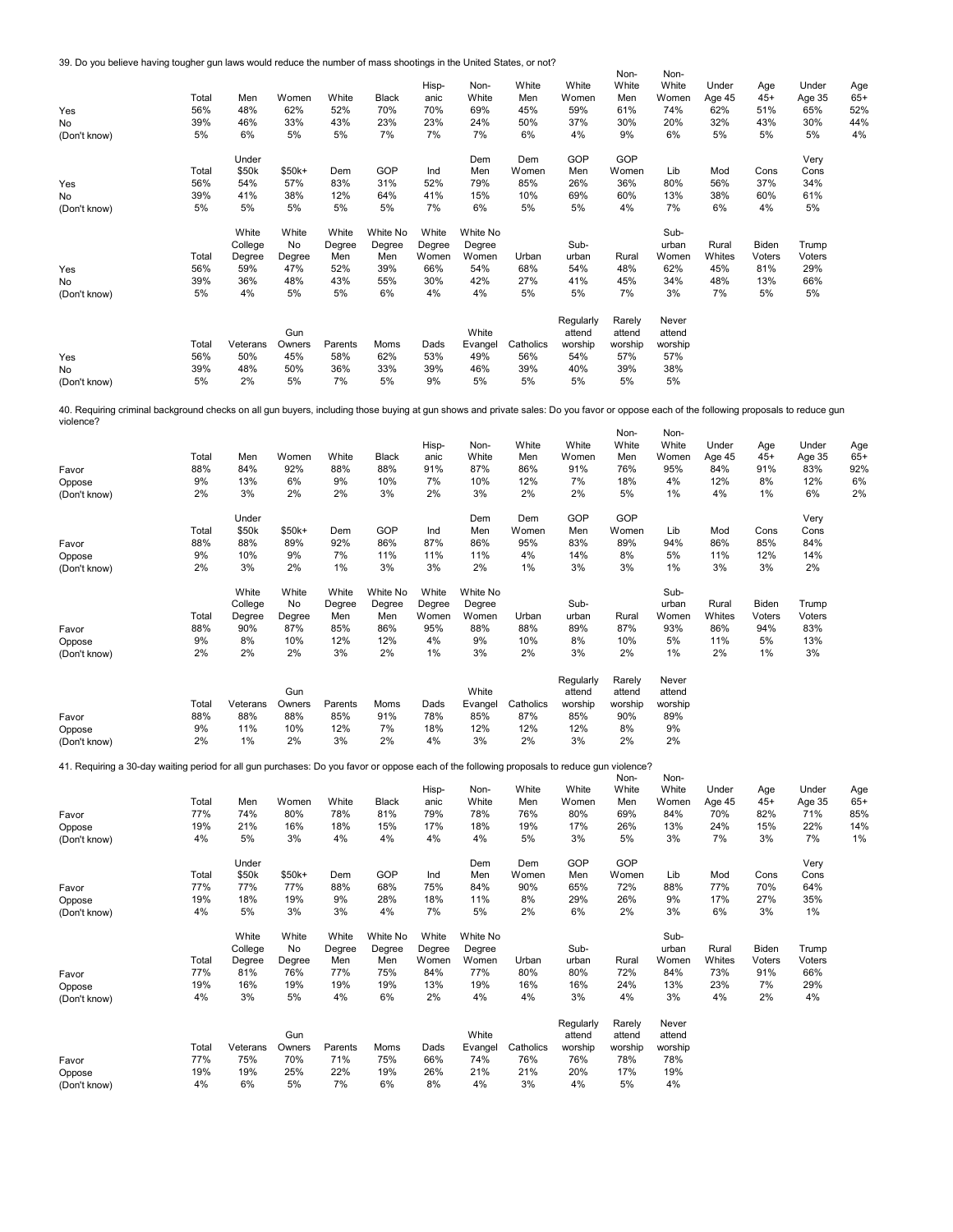Non-Non-42. Allowing police to temporarily take guns away from people who have been shown to be a danger to themselves or others: Do you favor or oppose each of the following proposals to reduce gun violence?

|                                                                                                                                                                                        |       |          |         |         |              |        |          |           | White               | .                | White           |        |        |        |       |
|----------------------------------------------------------------------------------------------------------------------------------------------------------------------------------------|-------|----------|---------|---------|--------------|--------|----------|-----------|---------------------|------------------|-----------------|--------|--------|--------|-------|
|                                                                                                                                                                                        |       |          |         |         |              | Hisp-  | Non-     | White     |                     | White            |                 | Under  | Age    | Under  | Age   |
|                                                                                                                                                                                        | Total | Men      | Women   | White   | <b>Black</b> | anic   | White    | Men       | Women               | Men              | Women           | Age 45 | $45+$  | Age 35 | $65+$ |
| Favor                                                                                                                                                                                  | 81%   | 78%      | 83%     | 82%     | 85%          | 79%    | 81%      | 80%       | 83%                 | 71%              | 88%             | 75%    | 84%    | 74%    | 88%   |
| Oppose                                                                                                                                                                                 | 14%   | 16%      | 12%     | 13%     | 11%          | 16%    | 15%      | 14%       | 12%                 | 23%              | 9%              | 19%    | 11%    | 20%    | 7%    |
| (Don't know)                                                                                                                                                                           | 5%    | 6%       | 5%      | 5%      | 4%           | 5%     | 4%       | 5%        | 5%                  | 6%               | 3%              | 6%     | 5%     | 7%     | 6%    |
|                                                                                                                                                                                        |       | Under    |         |         |              |        | Dem      | Dem       | GOP                 | GOP              |                 |        |        | Very   |       |
|                                                                                                                                                                                        | Total | \$50k    | $$50k+$ | Dem     | GOP          | Ind    | Men      | Women     | Men                 | Women            | Lib             | Mod    | Cons   | Cons   |       |
| Favor                                                                                                                                                                                  | 81%   | 80%      | 80%     | 91%     | 72%          | 77%    | 89%      | 92%       | 70%                 | 75%              | 89%             | 79%    | 75%    | 72%    |       |
| Oppose                                                                                                                                                                                 | 14%   | 15%      | 14%     | 6%      | 20%          | 17%    | 9%       | 5%        | 21%                 | 18%              | 8%              | 16%    | 18%    | 21%    |       |
| (Don't know)                                                                                                                                                                           | 5%    | 5%       | 6%      | 2%      | 8%           | 6%     | 2%       | 3%        | 9%                  | 7%               | 4%              | 5%     | 7%     | 7%     |       |
|                                                                                                                                                                                        |       | White    | White   | White   | White No     | White  | White No |           |                     |                  | Sub-            |        |        |        |       |
|                                                                                                                                                                                        |       | College  | No      | Degree  | Degree       | Degree | Degree   |           | Sub-                |                  | urban           | Rural  | Biden  | Trump  |       |
|                                                                                                                                                                                        | Total | Degree   | Degree  | Men     | Men          | Women  | Women    | Urban     | urban               | Rural            | Women           | Whites | Voters | Voters |       |
| Favor                                                                                                                                                                                  | 81%   | 84%      | 80%     | 81%     | 80%          | 88%    | 79%      | 82%       | 82%                 | 77%              | 85%             | 78%    | 91%    | 70%    |       |
| Oppose                                                                                                                                                                                 | 14%   | 9%       | 16%     | 11%     | 17%          | 7%     | 15%      | 13%       | 13%                 | 17%              | 12%             | 16%    | 6%     | 22%    |       |
| (Don't know)                                                                                                                                                                           | 5%    | 7%       | 4%      | 8%      | 3%           | 5%     | 5%       | 5%        | 5%                  | 6%               | 3%              | 5%     | 3%     | 7%     |       |
|                                                                                                                                                                                        |       |          |         |         |              |        |          |           |                     |                  |                 |        |        |        |       |
|                                                                                                                                                                                        |       |          | Gun     |         |              |        | White    |           | Regularly<br>attend | Rarely<br>attend | Never<br>attend |        |        |        |       |
|                                                                                                                                                                                        | Total | Veterans | Owners  | Parents | Moms         | Dads   | Evangel  | Catholics | worship             | worship          | worship         |        |        |        |       |
|                                                                                                                                                                                        |       | 77%      | 77%     | 76%     | 80%          | 70%    | 80%      | 80%       | 80%                 | 82%              | 81%             |        |        |        |       |
| Favor                                                                                                                                                                                  | 81%   |          |         |         |              |        |          |           |                     |                  |                 |        |        |        |       |
| Oppose                                                                                                                                                                                 | 14%   | 19%      | 19%     | 18%     | 15%          | 23%    | 15%      | 16%       | 14%                 | 14%              | 14%             |        |        |        |       |
| (Don't know)                                                                                                                                                                           | 5%    | 4%       | 4%      | 6%      | 5%           | 7%     | 5%       | 4%        | 6%                  | 5%               | 5%              |        |        |        |       |
|                                                                                                                                                                                        |       |          |         |         |              |        |          |           |                     |                  |                 |        |        |        |       |
| 43. Banning high-capacity ammunition clips that can shoot dozens of bullets without stopping to reload: Do you favor or oppose each of the following proposals to reduce gun violence? |       |          |         |         |              |        |          |           |                     |                  |                 |        |        |        |       |
|                                                                                                                                                                                        |       |          |         |         |              |        |          |           |                     |                  |                 |        |        |        |       |

|              |       |          |         |         |          |        |          |           |           | Non-    | Non-    |        |        |        |       |
|--------------|-------|----------|---------|---------|----------|--------|----------|-----------|-----------|---------|---------|--------|--------|--------|-------|
|              |       |          |         |         |          | Hisp-  | Non-     | White     | White     | White   | White   | Under  | Age    | Under  | Age   |
|              | Total | Men      | Women   | White   | Black    | anic   | White    | Men       | Women     | Men     | Women   | Age 45 | $45+$  | Age 35 | $65+$ |
| Favor        | 70%   | 65%      | 75%     | 70%     | 72%      | 75%    | 74%      | 67%       | 74%       | 63%     | 81%     | 69%    | 71%    | 70%    | 72%   |
| Oppose       | 26%   | 30%      | 22%     | 25%     | 23%      | 23%    | 23%      | 28%       | 22%       | 32%     | 17%     | 26%    | 26%    | 24%    | 25%   |
| (Don't know) | 4%    | 5%       | 4%      | 4%      | 5%       | 2%     | 3%       | 5%        | 4%        | 5%      | 2%      | 6%     | 3%     | 6%     | 3%    |
|              |       | Under    |         |         |          |        | Dem      | Dem       | GOP       | GOP     |         |        |        | Very   |       |
|              | Total | \$50k    | $$50k+$ | Dem     | GOP      | Ind    | Men      | Women     | Men       | Women   | Lib     | Mod    | Cons   | Cons   |       |
| Favor        | 70%   | 69%      | 72%     | 87%     | 56%      | 68%    | 84%      | 88%       | 51%       | 60%     | 85%     | 72%    | 58%    | 52%    |       |
| Oppose       | 26%   | 26%      | 26%     | 11%     | 38%      | 28%    | 13%      | 10%       | 43%       | 33%     | 13%     | 22%    | 38%    | 45%    |       |
| (Don't know) | 4%    | 6%       | 3%      | 2%      | 6%       | 4%     | 3%       | 2%        | 6%        | 6%      | 2%      | 7%     | 4%     | 3%     |       |
|              |       | White    | White   | White   | White No | White  | White No |           |           |         | Sub-    |        |        |        |       |
|              |       | College  | No      | Degree  | Degree   | Degree | Degree   |           | Sub-      |         | urban   | Rural  | Biden  | Trump  |       |
|              | Total | Degree   | Degree  | Men     | Men      | Women  | Women    | Urban     | urban     | Rural   | Women   | Whites | Voters | Voters |       |
| Favor        | 70%   | 75%      | 67%     | 73%     | 63%      | 78%    | 71%      | 75%       | 72%       | 64%     | 78%     | 65%    | 87%    | 54%    |       |
| Oppose       | 26%   | 21%      | 28%     | 24%     | 31%      | 18%    | 25%      | 20%       | 24%       | 31%     | 20%     | 30%    | 11%    | 41%    |       |
| (Don't know) | 4%    | 3%       | 5%      | 3%      | 6%       | 4%     | 4%       | 5%        | 3%        | 5%      | 2%      | 5%     | 2%     | 6%     |       |
|              |       |          |         |         |          |        |          |           | Regularly | Rarely  | Never   |        |        |        |       |
|              |       |          | Gun     |         |          |        | White    |           | attend    | attend  | attend  |        |        |        |       |
|              | Total | Veterans | Owners  | Parents | Moms     | Dads   | Evangel  | Catholics | worship   | worship | worship |        |        |        |       |
| Favor        | 70%   | 67%      | 63%     | 67%     | 69%      | 64%    | 68%      | 71%       | 66%       | 72%     | 72%     |        |        |        |       |
| Oppose       | 26%   | 31%      | 33%     | 28%     | 26%      | 30%    | 27%      | 27%       | 29%       | 24%     | 25%     |        |        |        |       |
| (Don't know) | 4%    | 2%       | 4%      | 5%      | 5%       | 6%     | 6%       | 2%        | 5%        | 4%      | 3%      |        |        |        |       |
|              |       |          |         |         |          |        |          |           |           |         |         |        |        |        |       |

44. Banning assault rifles and semi-automatic weapons: Do you favor or oppose each of the following proposals to reduce gun violence?

| 44. Darlining assault mes and semi-automatic weapons. Do you lavor or oppose each or the lollowing proposals to require gun violence? |       |          |        |         |              |        |          |           |           | Non-    | Non-    |        |        |        |       |
|---------------------------------------------------------------------------------------------------------------------------------------|-------|----------|--------|---------|--------------|--------|----------|-----------|-----------|---------|---------|--------|--------|--------|-------|
|                                                                                                                                       |       |          |        |         |              | Hisp-  | Non-     | White     | White     | White   | White   | Under  | Age    | Under  | Age   |
|                                                                                                                                       | Total | Men      | Women  | White   | <b>Black</b> | anic   | White    | Men       | Women     | Men     | Women   | Age 45 | $45+$  | Age 35 | $65+$ |
| Favor                                                                                                                                 | 63%   | 57%      | 69%    | 63%     | 69%          | 66%    | 67%      | 58%       | 68%       | 56%     | 74%     | 63%    | 63%    | 64%    | 64%   |
| Oppose                                                                                                                                | 32%   | 38%      | 26%    | 32%     | 24%          | 28%    | 28%      | 38%       | 27%       | 35%     | 23%     | 31%    | 32%    | 31%    | 31%   |
| (Don't know)                                                                                                                          | 5%    | 5%       | 5%     | 5%      | 7%           | 5%     | 6%       | 4%        | 6%        | 9%      | 3%      | 6%     | 5%     | 6%     | 5%    |
|                                                                                                                                       |       | Under    |        |         |              |        | Dem      | Dem       | GOP       | GOP     |         |        |        | Very   |       |
|                                                                                                                                       | Total | \$50k    | \$50k+ | Dem     | GOP          | Ind    | Men      | Women     | Men       | Women   | Lib     | Mod    | Cons   | Cons   |       |
| Favor                                                                                                                                 | 63%   | 63%      | 63%    | 84%     | 44%          | 61%    | 80%      | 87%       | 38%       | 50%     | 84%     | 63%    | 47%    | 42%    |       |
| Oppose                                                                                                                                | 32%   | 32%      | 32%    | 12%     | 51%          | 31%    | 16%      | 10%       | 56%       | 45%     | 13%     | 29%    | 48%    | 55%    |       |
| (Don't know)                                                                                                                          | 5%    | 5%       | 5%     | 4%      | 6%           | 8%     | 3%       | 4%        | 6%        | 6%      | 3%      | 8%     | 5%     | 3%     |       |
|                                                                                                                                       |       | White    | White  | White   | White No     | White  | White No |           |           |         | Sub-    |        |        |        |       |
|                                                                                                                                       |       | College  | No     | Degree  | Degree       | Degree | Degree   |           | Sub-      |         | urban   | Rural  | Biden  | Trump  |       |
|                                                                                                                                       | Total | Degree   | Degree | Men     | Men          | Women  | Women    | Urban     | urban     | Rural   | Women   | Whites | Voters | Voters |       |
| Favor                                                                                                                                 | 63%   | 68%      | 60%    | 63%     | 54%          | 73%    | 65%      | 74%       | 63%       | 55%     | 71%     | 54%    | 85%    | 41%    |       |
| Oppose                                                                                                                                | 32%   | 29%      | 35%    | 34%     | 41%          | 23%    | 29%      | 22%       | 31%       | 40%     | 23%     | 40%    | 12%    | 53%    |       |
| (Don't know)                                                                                                                          | 5%    | 4%       | 6%     | 3%      | 5%           | 4%     | 7%       | 4%        | 6%        | 5%      | 6%      | 5%     | 3%     | 6%     |       |
|                                                                                                                                       |       |          |        |         |              |        |          |           | Regularly | Rarely  | Never   |        |        |        |       |
|                                                                                                                                       |       |          | Gun    |         |              |        | White    |           | attend    | attend  | attend  |        |        |        |       |
|                                                                                                                                       | Total | Veterans | Owners | Parents | Moms         | Dads   | Evangel  | Catholics | worship   | worship | worship |        |        |        |       |
| Favor                                                                                                                                 | 63%   | 56%      | 50%    | 62%     | 66%          | 58%    | 59%      | 64%       | 58%       | 64%     | 68%     |        |        |        |       |
| Oppose                                                                                                                                | 32%   | 40%      | 44%    | 32%     | 29%          | 36%    | 35%      | 33%       | 37%       | 31%     | 27%     |        |        |        |       |
| (Don't know)                                                                                                                          | 5%    | 4%       | 6%     | 6%      | 6%           | 6%     | 6%       | 3%        | 6%        | 5%      | 5%      |        |        |        |       |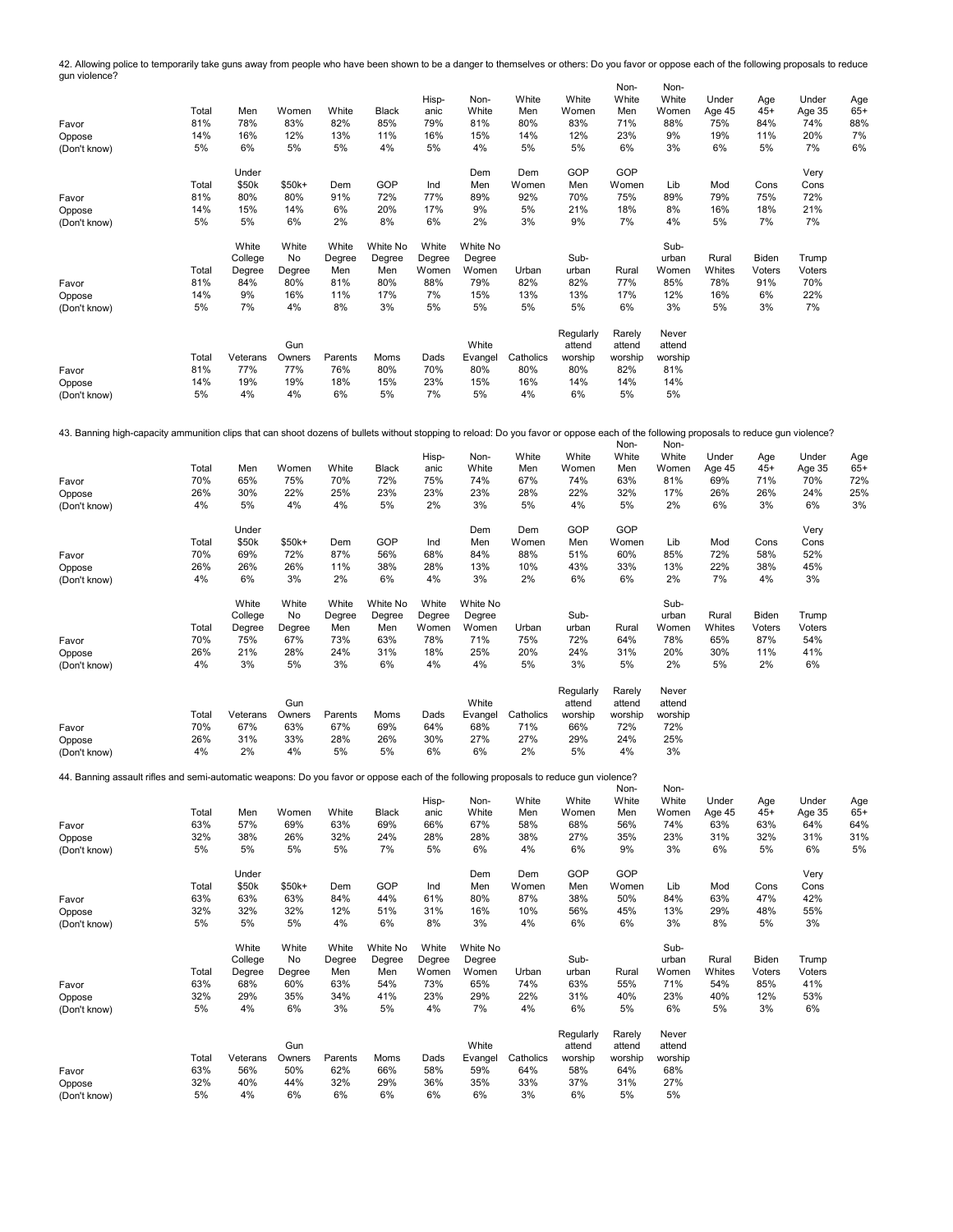45. Requiring mental health checks on all gun buyers: Do you favor or oppose each of the following proposals to reduce gun violence?

| 45. Requiring mental health checks on all gun buyers: Do you favor or oppose each of the following proposals to reduce gun violence?                                     |              |                 |               |                |              |              |                |              |                | Non-           | Non-           |               |               |               |              |
|--------------------------------------------------------------------------------------------------------------------------------------------------------------------------|--------------|-----------------|---------------|----------------|--------------|--------------|----------------|--------------|----------------|----------------|----------------|---------------|---------------|---------------|--------------|
|                                                                                                                                                                          |              |                 |               |                |              | Hisp-        | Non-           | White        | White          | White          | White          | Under         | Age           | Under         | Age          |
|                                                                                                                                                                          | Total        | Men             | Women         | White          | <b>Black</b> | anic         | White          | Men          | Women          | Men            | Women          | Age 45        | $45+$         | Age 35        | $65+$        |
| Favor                                                                                                                                                                    | 78%          | 76%             | 80%           | 78%            | 84%          | 82%          | 82%            | 77%          | 78%            | 75%            | 86%            | 78%           | 78%           | 77%           | 76%          |
| Oppose                                                                                                                                                                   | 18%          | 20%             | 17%           | 18%            | 13%          | 16%          | 15%            | 19%          | 17%            | 20%            | 11%            | 19%           | 18%           | 18%           | 19%          |
| (Don't know)                                                                                                                                                             | 4%           | 4%              | 4%            | 4%             | 4%           | 2%           | 3%             | 4%           | 4%             | 5%             | 3%             | 3%            | 4%            | 4%            | 5%           |
|                                                                                                                                                                          |              |                 |               |                |              |              |                |              | GOP            | GOP            |                |               |               |               |              |
|                                                                                                                                                                          | Total        | Under<br>\$50k  | \$50k+        | Dem            | GOP          | Ind          | Dem<br>Men     | Dem<br>Women | Men            | Women          | Lib            | Mod           | Cons          | Very<br>Cons  |              |
| Favor                                                                                                                                                                    | 78%          | 77%             | 79%           | 85%            | 71%          | 79%          | 81%            | 87%          | 70%            | 72%            | 86%            | 80%           | 70%           | 66%           |              |
| Oppose                                                                                                                                                                   | 18%          | 19%             | 17%           | 12%            | 25%          | 16%          | 15%            | 11%          | 26%            | 24%            | 12%            | 14%           | 25%           | 31%           |              |
| (Don't know)                                                                                                                                                             | 4%           | 5%              | 3%            | 3%             | 5%           | 5%           | 3%             | 3%           | 5%             | 5%             | 2%             | 6%            | 4%            | 3%            |              |
|                                                                                                                                                                          |              |                 |               |                |              |              |                |              |                |                |                |               |               |               |              |
|                                                                                                                                                                          |              | White           | White         | White          | White No     | White        | White No       |              |                |                | Sub-           |               |               |               |              |
|                                                                                                                                                                          |              | College         | No            | Degree         | Degree       | Degree       | Degree         |              | Sub-           |                | urban          | Rural         | Biden         | Trump         |              |
|                                                                                                                                                                          | Total<br>78% | Degree<br>78%   | Degree<br>77% | Men<br>76%     | Men<br>77%   | Women<br>80% | Women<br>77%   | Urban<br>79% | urban<br>79%   | Rural<br>76%   | Women<br>78%   | Whites<br>76% | Voters<br>86% | Voters<br>70% |              |
| Favor<br>Oppose                                                                                                                                                          | 18%          | 17%             | 19%           | 18%            | 20%          | 17%          | 18%            | 19%          | 17%            | 20%            | 17%            | 19%           | 11%           | 26%           |              |
| (Don't know)                                                                                                                                                             | 4%           | 5%              | 4%            | 6%             | 3%           | 4%           | 5%             | 2%           | 5%             | 4%             | 4%             | 4%            | 3%            | 4%            |              |
|                                                                                                                                                                          |              |                 |               |                |              |              |                |              |                |                |                |               |               |               |              |
|                                                                                                                                                                          |              |                 |               |                |              |              |                |              | Regularly      | Rarely         | Never          |               |               |               |              |
|                                                                                                                                                                          |              |                 | Gun           |                |              |              | White          |              | attend         | attend         | attend         |               |               |               |              |
|                                                                                                                                                                          | Total        | Veterans        | Owners        | Parents        | Moms         | Dads         | Evangel        | Catholics    | worship        | worship        | worship        |               |               |               |              |
| Favor                                                                                                                                                                    | 78%          | 72%             | 78%           | 80%            | 83%          | 76%          | 76%            | 75%          | 75%            | 78%            | 81%            |               |               |               |              |
| Oppose                                                                                                                                                                   | 18%          | 26%             | 19%           | 17%            | 14%          | 21%          | 19%            | 22%          | 21%            | 18%            | 16%            |               |               |               |              |
| (Don't know)                                                                                                                                                             | 4%           | 2%              | 3%            | 3%             | 3%           | 3%           | 5%             | 3%           | 5%             | 4%             | 3%             |               |               |               |              |
| 46. Raising the minimum legal age to buy all guns to 21: Do you favor or oppose each of the following proposals to reduce gun violence?                                  |              |                 |               |                |              |              |                |              |                |                |                |               |               |               |              |
|                                                                                                                                                                          |              |                 |               |                |              |              |                |              |                | Non-           | Non-           |               |               |               |              |
|                                                                                                                                                                          |              |                 |               |                |              | Hisp-        | Non-           | White        | White          | White          | White          | Under         | Age           | Under         | Age          |
|                                                                                                                                                                          | Total        | Men             | Women         | White          | <b>Black</b> | anic         | White          | Men          | Women          | Men            | Women          | Age 45        | $45+$         | Age 35        | $65+$        |
| Favor                                                                                                                                                                    | 78%<br>20%   | 73%<br>24%      | 82%<br>16%    | 76%<br>20%     | 87%<br>11%   | 83%<br>16%   | 83%<br>15%     | 73%<br>24%   | 80%<br>17%     | 75%<br>22%     | 89%<br>11%     | 76%<br>20%    | 78%<br>20%    | 77%<br>19%    | 78%<br>20%   |
| Oppose<br>(Don't know)                                                                                                                                                   | 3%           | 3%              | 2%            | 3%             | 2%           | 1%           | 1%             | 3%           | 3%             | 3%             | 1%             | 4%            | 2%            | 3%            | 2%           |
|                                                                                                                                                                          |              |                 |               |                |              |              |                |              |                |                |                |               |               |               |              |
|                                                                                                                                                                          |              | Under           |               |                |              |              | Dem            | Dem          | GOP            | GOP            |                |               |               | Very          |              |
|                                                                                                                                                                          | Total        | \$50k           | \$50k+        | Dem            | GOP          | Ind          | Men            | Women        | Men            | Women          | Lib            | Mod           | Cons          | Cons          |              |
| Favor                                                                                                                                                                    | 78%          | 78%             | 77%           | 87%            | 69%          | 78%          | 80%            | 91%          | 66%            | 71%            | 87%            | 80%           | 69%           | 66%           |              |
| Oppose                                                                                                                                                                   | 20%          | 18%             | 21%           | 12%            | 28%          | 19%          | 18%            | 8%           | 31%            | 25%            | 12%            | 17%           | 28%           | 31%           |              |
| (Don't know)                                                                                                                                                             | 3%           | 4%              | 2%            | 2%             | 3%           | 4%           | 2%             | 1%           | 3%             | 4%             | 1%             | 3%            | 3%            | 4%            |              |
|                                                                                                                                                                          |              | White           | White         | White          | White No     | White        | White No       |              |                |                | Sub-           |               |               |               |              |
|                                                                                                                                                                          |              | College         | No            | Degree         | Degree       | Degree       | Degree         |              | Sub-           |                | urban          | Rural         | Biden         | Trump         |              |
|                                                                                                                                                                          | Total        | Degree          | Degree        | Men            | Men          | Women        | Women          | Urban        | urban          | Rural          | Women          | Whites        | Voters        | Voters        |              |
| Favor                                                                                                                                                                    | 78%          | 74%             | 78%           | 68%            | 76%          | 79%          | 80%            | 79%          | 79%            | 74%            | 88%            | 73%           | 89%           | 68%           |              |
| Oppose                                                                                                                                                                   | 20%          | 24%             | 18%           | 29%            | 21%          | 19%          | 16%            | 18%          | 18%            | 24%            | 11%            | 24%           | 10%           | 29%           |              |
| (Don't know)                                                                                                                                                             | 3%           | 3%              | 3%            | 3%             | 3%           | 2%           | 4%             | 3%           | 3%             | 3%             | 2%             | 3%            | 1%            | 3%            |              |
|                                                                                                                                                                          |              |                 |               |                |              |              |                |              |                |                |                |               |               |               |              |
|                                                                                                                                                                          |              |                 |               |                |              |              |                |              | Regularly      | Rarely         | Never          |               |               |               |              |
|                                                                                                                                                                          |              |                 | Gun           |                |              |              | White          | Catholics    | attend         | attend         | attend         |               |               |               |              |
|                                                                                                                                                                          | Total<br>78% | Veterans<br>67% | Owners<br>74% | Parents<br>76% | Moms<br>82%  | Dads<br>69%  | Evangel<br>74% | 76%          | worship<br>73% | worship<br>79% | worship<br>78% |               |               |               |              |
| Favor<br>Oppose                                                                                                                                                          | 20%          | 32%             | 25%           | 22%            | 17%          | 27%          | 22%            | 22%          | 24%            | 18%            | 19%            |               |               |               |              |
| (Don't know)                                                                                                                                                             | 3%           | 1%              | 2%            | 2%             | 1%           | 3%           | 4%             | 2%           | 3%             | 2%             | 3%             |               |               |               |              |
|                                                                                                                                                                          |              |                 |               |                |              |              |                |              |                |                |                |               |               |               |              |
|                                                                                                                                                                          |              |                 |               |                |              |              |                |              |                |                |                |               |               |               |              |
| 47. Raising the minimum legal age to buy assault rifles and semi-automatic weapons to 21: Do you favor or oppose each of the following proposals to reduce gun violence? |              |                 |               |                |              |              |                |              |                |                |                |               |               |               |              |
|                                                                                                                                                                          |              |                 |               |                |              | Hisp-        | Non-           | White        | White          | Non-<br>White  | Non-<br>White  | Under         | Age           | Under         |              |
|                                                                                                                                                                          | Total        | Men             | Women         | White          | <b>Black</b> | anic         | White          | Men          | Women          | Men            | Women          | Age 45        | $45+$         | Age 35        | Age<br>$65+$ |
| Favor                                                                                                                                                                    | 82%          | 80%             | 85%           | 83%            | 85%          | 83%          | 82%            | 81%          | 85%            | 76%            | 87%            | 80%           | 84%           | 81%           | 86%          |
| Oppose                                                                                                                                                                   | 14%          | 17%             | 12%           | 14%            | 14%          | 14%          | 15%            | 16%          | 12%            | 20%            | 12%            | 16%           | 13%           | 14%           | 11%          |
| (Don't know)                                                                                                                                                             | 3%           | 3%              | 3%            | 4%             | 2%           | 3%           | 2%             | 3%           | 4%             | 4%             | 1%             | 3%            | 3%            | 5%            | 3%           |
|                                                                                                                                                                          |              |                 |               |                |              |              |                |              |                |                |                |               |               |               |              |
|                                                                                                                                                                          |              | Under           |               |                |              |              | Dem            | Dem          | GOP            | GOP            |                |               |               | Very          |              |
|                                                                                                                                                                          | Total        | \$50k           | \$50k+        | Dem            | GOP          | Ind          | Men            | Women        | Men            | Women          | Lib            | Mod           | Cons          | Cons          |              |
| Favor<br>Oppose                                                                                                                                                          | 82%<br>14%   | 82%<br>14%      | 82%<br>15%    | 90%<br>9%      | 76%<br>20%   | 81%<br>15%   | 86%<br>12%     | 92%<br>7%    | 75%<br>21%     | 77%<br>18%     | 92%<br>6%      | 82%<br>13%    | 75%<br>21%    | 73%<br>23%    |              |
| (Don't know)                                                                                                                                                             | 3%           | 3%              | 3%            | 2%             | 4%           | 4%           | 2%             | 1%           | 4%             | 4%             | 2%             | 4%            | 4%            | 4%            |              |
|                                                                                                                                                                          |              |                 |               |                |              |              |                |              |                |                |                |               |               |               |              |
|                                                                                                                                                                          |              | White           | White         | White          | White No     | White        | White No       |              |                |                | Sub-           |               |               |               |              |
|                                                                                                                                                                          |              | College         | No            | Degree         | Degree       | Degree       | Degree         |              | Sub-           |                | urban          | Rural         | Biden         | Trump         |              |
|                                                                                                                                                                          | Total        | Degree          | Degree        | Men            | Men          | Women        | Women          | Urban        | urban          | Rural          | Women          | Whites        | Voters        | Voters        |              |
| Favor                                                                                                                                                                    | 82%          | 82%             | 83%           | 79%            | 82%          | 85%          | 85%            | 85%          | 85%            | 77%            | 88%            | 78%           | 91%           | 74%           |              |
| Oppose                                                                                                                                                                   | 14%          | 15%             | 13%           | 17%            | 16%          | 13%          | 11%            | 11%          | 12%            | 19%            | 9%             | 19%           | 7%            | 22%           |              |
| (Don't know)                                                                                                                                                             | 3%           | 3%              | 4%            | 4%             | 3%           | 3%           | 4%             | 4%           | 3%             | 3%             | 3%             | 4%            | 2%            | 4%            |              |
|                                                                                                                                                                          |              |                 |               |                |              |              |                |              | Regularly      | Rarely         | Never          |               |               |               |              |
|                                                                                                                                                                          |              |                 | Gun           |                |              |              | White          |              | attend         | attend         | attend         |               |               |               |              |
|                                                                                                                                                                          | Total        | Veterans        | Owners        | Parents        | Moms         | Dads         | Evangel        | Catholics    | worship        | worship        | worship        |               |               |               |              |
| Favor                                                                                                                                                                    | 82%          | 80%             | 81%           | 80%            | 86%          | 72%          | 80%            | 82%          | 79%            | 85%            | 82%            |               |               |               |              |
| Oppose                                                                                                                                                                   | 14%          | 19%             | 17%           | 16%            | 11%          | 23%          | 17%            | 16%          | 18%            | 12%            | 13%            |               |               |               |              |
| (Don't know)                                                                                                                                                             | 3%           | 1%              | 2%            | 4%             | 3%           | 5%           | 3%             | 2%           | 3%             | 2%             | 5%             |               |               |               |              |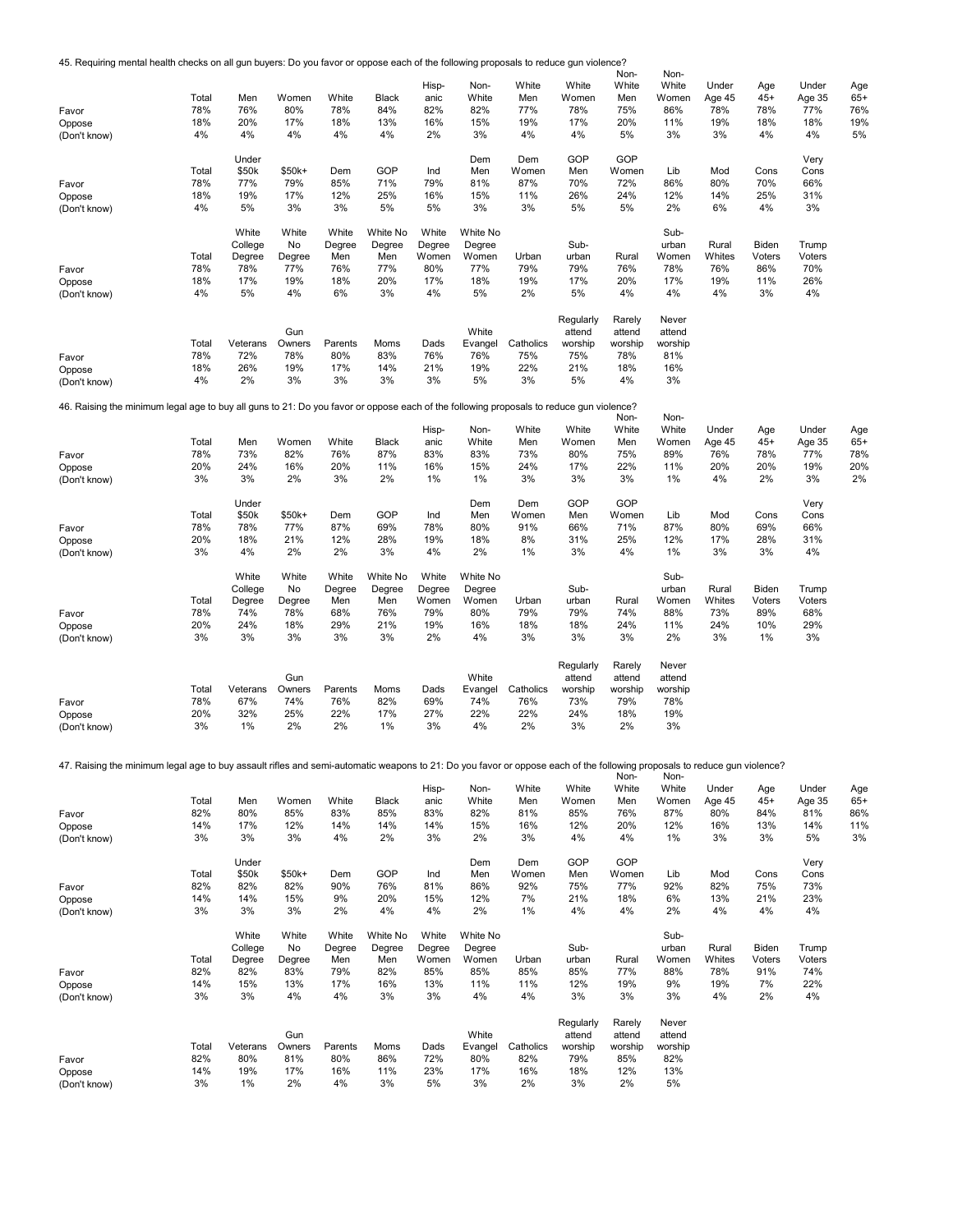48. Improving enforcement of existing gun laws: Do you favor or oppose each of the following proposals to reduce gun violence?

|                                                                                                                                                            |              |                |               |               |               |                 |                 |              |                   | Non-           | Non-              |                 |                 |                 |       |
|------------------------------------------------------------------------------------------------------------------------------------------------------------|--------------|----------------|---------------|---------------|---------------|-----------------|-----------------|--------------|-------------------|----------------|-------------------|-----------------|-----------------|-----------------|-------|
|                                                                                                                                                            |              |                |               |               |               | Hisp-           | Non-            | White        | White             | White          | White             | Under           | Age             | Under           | Age   |
|                                                                                                                                                            | Total        | Men            | Women         | White         | <b>Black</b>  | anic            | White           | Men          | Women             | Men            | Women             | Age 45          | $45+$           | Age 35          | $65+$ |
| Favor                                                                                                                                                      | 84%          | 81%            | 86%           | 85%           | 81%           | 83%             | 80%             | 83%          | 87%               | 73%            | 85%               | 76%             | 89%             | 73%             | 92%   |
| Oppose                                                                                                                                                     | 13%          | 15%            | 11%           | 12%           | 14%           | 12%             | 15%             | 14%          | 11%               | 20%            | 12%               | 19%             | 9%              | 22%             | 5%    |
| (Don't know)                                                                                                                                               | 3%           | 4%             | 2%            | 2%            | 5%            | 5%              | 5%              | 3%           | 2%                | 7%             | 3%                | 5%              | 2%              | 6%              | 2%    |
|                                                                                                                                                            |              |                |               |               |               |                 |                 |              |                   |                |                   |                 |                 |                 |       |
|                                                                                                                                                            | Total        | Under<br>\$50k | \$50k+        | Dem           | GOP           | Ind             | Dem             | Dem          | GOP<br>Men        | GOP<br>Women   | Lib               | Mod             | Cons            | Very            |       |
| Favor                                                                                                                                                      | 84%          | 80%            | 87%           | 90%           | 80%           | 79%             | Men<br>87%      | Women<br>92% | 78%               | 82%            | 89%               | 80%             | 82%             | Cons<br>80%     |       |
| Oppose                                                                                                                                                     | 13%          | 17%            | 10%           | 8%            | 16%           | 17%             | 11%             | 6%           | 17%               | 15%            | 8%                | 15%             | 15%             | 20%             |       |
| (Don't know)                                                                                                                                               | 3%           | 3%             | 3%            | 2%            | 4%            | 4%              | 2%              | 2%           | 5%                | 3%             | 3%                | 4%              | 3%              | 1%              |       |
|                                                                                                                                                            |              |                |               |               |               |                 |                 |              |                   |                |                   |                 |                 |                 |       |
|                                                                                                                                                            |              | White          | White         | White         | White No      | White           | White No        |              |                   |                | Sub-              |                 |                 |                 |       |
|                                                                                                                                                            |              | College        | No            | Degree        | Degree        | Degree          | Degree          |              | Sub-              |                | urban             | Rural           | Biden           | Trump           |       |
|                                                                                                                                                            | Total        | Degree         | Degree        | Men           | Men           | Women           | Women           | Urban        | urban             | Rural          | Women             | Whites          | Voters          | Voters          |       |
| Favor                                                                                                                                                      | 84%          | 91%            | 82%           | 88%           | 80%           | 93%             | 83%             | 83%          | 85%               | 83%            | 89%               | 84%             | 93%             | 77%             |       |
| Oppose                                                                                                                                                     | 13%          | 7%             | 16%           | 9%            | 17%           | 5%              | 15%             | 14%          | 12%               | 14%            | 10%               | 13%             | 5%              | 20%             |       |
| (Don't know)                                                                                                                                               | 3%           | 2%             | 3%            | 3%            | 3%            | 1%              | 2%              | 3%           | 3%                | 4%             | 1%                | 3%              | 2%              | 4%              |       |
|                                                                                                                                                            |              |                |               |               |               |                 |                 |              |                   |                |                   |                 |                 |                 |       |
|                                                                                                                                                            |              |                |               |               |               |                 |                 |              | Regularly         | Rarely         | Never             |                 |                 |                 |       |
|                                                                                                                                                            | Total        | Veterans       | Gun<br>Owners | Parents       | Moms          | Dads            | White           | Catholics    | attend<br>worship | attend         | attend<br>worship |                 |                 |                 |       |
|                                                                                                                                                            | 84%          | 92%            | 82%           | 78%           | 82%           | 73%             | Evangel<br>85%  | 84%          | 86%               | worship<br>84% | 83%               |                 |                 |                 |       |
| Favor<br>Oppose                                                                                                                                            | 13%          | 6%             | 16%           | 17%           | 14%           | 20%             | 13%             | 14%          | 12%               | 13%            | 14%               |                 |                 |                 |       |
| (Don't know)                                                                                                                                               | 3%           | 1%             | 2%            | 5%            | 4%            | 7%              | 2%              | 2%           | 2%                | 3%             | 3%                |                 |                 |                 |       |
|                                                                                                                                                            |              |                |               |               |               |                 |                 |              |                   |                |                   |                 |                 |                 |       |
| 49. Encouraging more citizens to carry weapons to defend against attackers: Do you favor or oppose each of the following proposals to reduce gun violence? |              |                |               |               |               |                 |                 |              |                   |                |                   |                 |                 |                 |       |
|                                                                                                                                                            |              |                |               |               |               |                 |                 |              |                   | Non-           | Non-              |                 |                 |                 |       |
|                                                                                                                                                            |              |                |               |               |               | Hisp-           | Non-            | White        | White             | White          | White             | Under           | Age             | Under           | Age   |
|                                                                                                                                                            | Total        | Men            | Women         | White         | Black         | anic            | White           | Men          | Women             | Men            | Women             | Age 45          | $45+$           | Age 35          | $65+$ |
| Favor                                                                                                                                                      | 45%          | 48%            | 43%           | 44%           | 51%           | 45%             | 46%             | 48%          | 41%               | 49%            | 45%               | 49%             | 43%             | 51%             | 33%   |
| Oppose                                                                                                                                                     | 47%          | 44%            | 50%           | 48%           | 38%           | 46%             | 45%             | 45%          | 51%               | 41%            | 48%               | 44%             | 49%             | 43%             | 59%   |
| (Don't know)                                                                                                                                               | 8%           | 8%             | 8%            | 7%            | 11%           | 9%              | 9%              | 7%           | 8%                | 10%            | 8%                | 7%              | 8%              | 6%              | 8%    |
|                                                                                                                                                            |              |                |               |               |               |                 |                 |              |                   |                |                   |                 |                 |                 |       |
|                                                                                                                                                            |              | Under          |               |               |               |                 | Dem             | Dem<br>Women | GOP               | GOP<br>Women   |                   |                 |                 | Very            |       |
|                                                                                                                                                            | Total<br>45% | \$50k<br>48%   | \$50k+<br>43% | Dem<br>30%    | GOP<br>60%    | Ind<br>45%      | Men<br>28%      | 30%          | Men<br>64%        | 57%            | Lib<br>29%        | Mod<br>44%      | Cons<br>58%     | Cons<br>71%     |       |
| Favor                                                                                                                                                      | 47%          | 43%            | 51%           | 66%           | 30%           | 46%             | 67%             | 65%          | 27%               | 33%            | 66%               | 44%             | 34%             | 24%             |       |
| Oppose<br>(Don't know)                                                                                                                                     | 8%           | 9%             | 6%            | 5%            | 10%           | 9%              | 5%              | 5%           | 9%                | 11%            | 5%                | 12%             | 8%              | 5%              |       |
|                                                                                                                                                            |              |                |               |               |               |                 |                 |              |                   |                |                   |                 |                 |                 |       |
|                                                                                                                                                            |              | White          | White         | White         | White No      | White           | White No        |              |                   |                | Sub-              |                 |                 |                 |       |
|                                                                                                                                                            |              | College        | No            | Degree        | Degree        | Degree          | Degree          |              | Sub-              |                | urban             | Rural           | Biden           | Trump           |       |
|                                                                                                                                                            | Total        | Degree         | Degree        | Men           | Men           | Women           | Women           | Urban        | urban             | Rural          | Women             | Whites          | Voters          | Voters          |       |
| Favor                                                                                                                                                      | 45%          | 38%            | 49%           | 43%           | 52%           | 34%             | 46%             | 43%          | 46%               | 47%            | 42%               | 48%             | 29%             | 62%             |       |
| Oppose                                                                                                                                                     | 47%          | 56%            | 43%           | 52%           | 40%           | 60%             | 45%             | 53%          | 46%               | 43%            | 50%               | 43%             | 67%             | 29%             |       |
| (Don't know)                                                                                                                                               | 8%           | 5%             | 9%            | 5%            | 8%            | 6%              | 9%              | 5%           | 7%                | 10%            | 8%                | 9%              | 4%              | 9%              |       |
|                                                                                                                                                            |              |                |               |               |               |                 |                 |              |                   |                |                   |                 |                 |                 |       |
|                                                                                                                                                            |              |                |               |               |               |                 |                 |              | Regularly         | Rarely         | Never             |                 |                 |                 |       |
|                                                                                                                                                            |              |                | Gun           |               |               |                 | White           |              | attend            | attend         | attend            |                 |                 |                 |       |
|                                                                                                                                                            | Total        | Veterans       | Owners        | Parents       | Moms          | Dads            | Evangel         | Catholics    | worship           | worship        | worship           |                 |                 |                 |       |
| Favor                                                                                                                                                      | 45%          | 47%            | 53%           | 53%           | 52%           | 54%             | 56%             | 43%          | 50%               | 45%            | 39%               |                 |                 |                 |       |
| Oppose                                                                                                                                                     | 47%          | 48%            | 38%           | 39%           | 40%           | 37%             | 35%             | 50%          | 43%               | 47%            | 52%               |                 |                 |                 |       |
| (Don't know)                                                                                                                                               | 8%           | 5%             | 9%            | 8%            | 8%            | 9%              | 9%              | 6%           | 7%                | 8%             | 8%                |                 |                 |                 |       |
|                                                                                                                                                            |              |                |               |               |               |                 |                 |              |                   |                |                   |                 |                 |                 |       |
| 50. Increasing the number of armed quards at schools and public venues: Do you favor or oppose each of the following proposals to reduce qun violence?     |              |                |               |               |               |                 |                 |              |                   |                |                   |                 |                 |                 |       |
|                                                                                                                                                            |              |                |               |               |               | Hisp-           | Non-            | White        | White             | Non-<br>White  | Non-<br>White     | Under           | Age             | Under           | Age   |
|                                                                                                                                                            | Total        | Men            | Women         | White         | <b>Black</b>  | anic            | White           | Men          | Women             | Men            | Women             | Age 45          | $45+$           | Age 35          | $65+$ |
| Favor                                                                                                                                                      | 73%          | 75%            | 71%           | 73%           | 83%           | 76%             | 77%             | 76%          | 70%               | 73%            | 79%               | 72%             | 73%             | 71%             | 75%   |
| Oppose                                                                                                                                                     | 22%          | 19%            | 24%           | 23%           | 11%           | 15%             | 16%             | 19%          | 27%               | 18%            | 15%               | 23%             | 21%             | 23%             | 20%   |
| (Don't know)                                                                                                                                               | 5%           | 6%             | 5%            | 4%            | 6%            | 9%              | 7%              | 5%           | 4%                | 9%             | 6%                | 5%              | 6%              | 6%              | 5%    |
|                                                                                                                                                            |              |                |               |               |               |                 |                 |              |                   |                |                   |                 |                 |                 |       |
|                                                                                                                                                            |              | Under          |               |               |               |                 | Dem             | Dem          | GOP               | GOP            |                   |                 |                 | Very            |       |
|                                                                                                                                                            | Total        | \$50k          | \$50k+        | Dem           | GOP           | Ind             | Men             | Women        | Men               | Women          | Lib               | Mod             | Cons            | Cons            |       |
| Favor                                                                                                                                                      | 73%          | 74%            | 72%           | 63%           | 82%           | 73%             | 63%             | 63%          | 85%               | 79%            | 60%               | 73%             | 83%             | 83%             |       |
| Oppose                                                                                                                                                     | 22%          | 21%            | 23%           | 33%           | 13%           | 18%             | 32%             | 33%          | 10%               | 16%            | 35%               | 20%             | 13%             | 13%             |       |
| (Don't know)                                                                                                                                               | 5%           | 5%             | 6%            | 4%            | 5%            | 9%              | 5%              | 4%           | 5%                | 5%             | 5%                | 7%              | 5%              | 4%              |       |
|                                                                                                                                                            |              |                |               |               |               |                 |                 |              |                   |                |                   |                 |                 |                 |       |
|                                                                                                                                                            |              | White          | White         | White         | White No      | White           | White No        |              |                   |                | Sub-              |                 |                 |                 |       |
|                                                                                                                                                            | Total        | College        | No            | Degree<br>Men | Degree<br>Men | Degree<br>Women | Degree<br>Women | Urban        | Sub-<br>urban     | Rural          | urban<br>Women    | Rural<br>Whites | Biden<br>Voters | Trump<br>Voters |       |
|                                                                                                                                                            | 73%          | Degree<br>69%  | Degree<br>75% | 72%           | 79%           | 66%             | 72%             | 69%          | 72%               | 77%            | 69%               | 77%             | 64%             | 83%             |       |
| Favor                                                                                                                                                      | 22%          | 27%            | 20%           | 23%           | 16%           | 31%             | 23%             | 26%          | 23%               | 17%            | 26%               | 18%             | 32%             | 11%             |       |
| Oppose<br>(Don't know)                                                                                                                                     | 5%           | 4%             | 5%            | 5%            | 5%            | 2%              | 5%              | 4%           | 5%                | 6%             | 5%                | 5%              | 5%              | 6%              |       |
|                                                                                                                                                            |              |                |               |               |               |                 |                 |              |                   |                |                   |                 |                 |                 |       |
|                                                                                                                                                            |              |                |               |               |               |                 |                 |              | Regularly         | Rarely         | Never             |                 |                 |                 |       |
|                                                                                                                                                            |              |                | Gun           |               |               |                 | White           |              | attend            | attend         | attend            |                 |                 |                 |       |
|                                                                                                                                                            | Total        | Veterans       | Owners        | Parents       | Moms          | Dads            | Evangel         | Catholics    | worship           | worship        | worship           |                 |                 |                 |       |
| Favor                                                                                                                                                      | 73%          | 72%            | 78%           | 75%           | 74%           | 75%             | 84%             | 76%          | 78%               | 75%            | 63%               |                 |                 |                 |       |
| Oppose                                                                                                                                                     | 22%          | 24%            | 19%           | 20%           | 21%           | 18%             | 13%             | 20%          | 17%               | 20%            | 31%               |                 |                 |                 |       |
| (Don't know)                                                                                                                                               | 5%           | 4%             | 3%            | 5%            | 4%            | 6%              | 4%              | 4%           | 5%                | 5%             | 6%                |                 |                 |                 |       |
|                                                                                                                                                            |              |                |               |               |               |                 |                 |              |                   |                |                   |                 |                 |                 |       |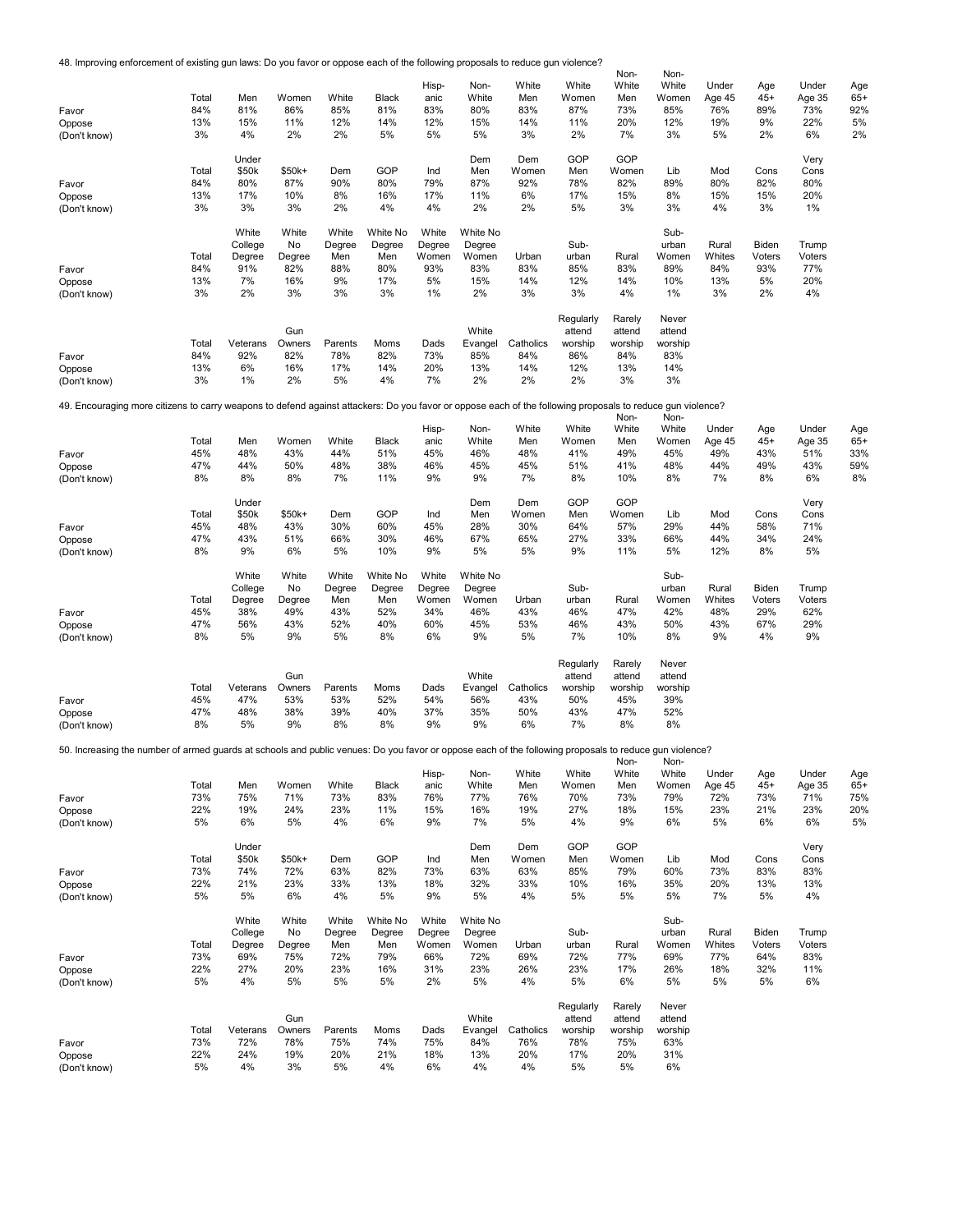51. Allowing teachers and school officials to carry guns on school grounds: Do you favor or oppose each of the following proposals to reduce gun violence? Non-Non-

| Favor<br>Oppose<br>(Don't know)<br>Favor<br>Oppose<br>(Don't know)                                                                                               | Total<br>48%<br>45%<br>6%<br>Total<br>48%<br>45%<br>6% | Men<br>51%<br>44%<br>5%<br>Under<br>\$50k<br>50%<br>43%<br>7% | Women<br>46%<br>46%<br>7%<br>\$50k+<br>47%<br>47%<br>6% | White<br>51%<br>44%<br>6%<br>Dem<br>29%<br>65%<br>7% | <b>Black</b><br>36%<br>56%<br>8%<br>GOP<br>67%<br>27%<br>6% | Hisp-<br>anic<br>48%<br>43%<br>9%<br>Ind<br>49%<br>45%<br>6% | Non-<br>White<br>42%<br>50%<br>8%<br>Dem<br>Men<br>29%<br>66%<br>4% | White<br>Men<br>53%<br>43%<br>5%<br>Dem<br>Women<br>28%<br>63%<br>8% | White<br>Women<br>49%<br>44%<br>7%<br>GOP<br>Men<br>67%<br>27%<br>6% | <b>NOLI-</b><br>White<br>Men<br>44%<br>50%<br>6%<br>GOP<br>Women<br>67%<br>26%<br>7% | <b>INOH-</b><br>White<br>Women<br>41%<br>51%<br>9%<br>Lib<br>32%<br>61%<br>6% | Under<br>Age 45<br>46%<br>46%<br>7%<br>Mod<br>44%<br>47%<br>9% | Age<br>$45+$<br>50%<br>44%<br>6%<br>Cons<br>64%<br>31%<br>5% | Under<br>Age 35<br>43%<br>47%<br>10%<br>Very<br>Cons<br>74%<br>24%<br>2% | Age<br>$65+$<br>47%<br>48%<br>4% |
|------------------------------------------------------------------------------------------------------------------------------------------------------------------|--------------------------------------------------------|---------------------------------------------------------------|---------------------------------------------------------|------------------------------------------------------|-------------------------------------------------------------|--------------------------------------------------------------|---------------------------------------------------------------------|----------------------------------------------------------------------|----------------------------------------------------------------------|--------------------------------------------------------------------------------------|-------------------------------------------------------------------------------|----------------------------------------------------------------|--------------------------------------------------------------|--------------------------------------------------------------------------|----------------------------------|
| Favor<br>Oppose<br>(Don't know)                                                                                                                                  | Total<br>48%<br>45%<br>6%                              | White<br>College<br>Degree<br>47%<br>49%<br>5%                | White<br>No<br>Degree<br>54%<br>40%<br>6%               | White<br>Degree<br>Men<br>46%<br>51%<br>4%           | White No<br>Degree<br>Men<br>58%<br>37%<br>5%               | White<br>Degree<br>Women<br>48%<br>47%<br>6%                 | White No<br>Degree<br>Women<br>50%<br>43%<br>8%                     | Urban<br>38%<br>55%<br>7%                                            | Sub-<br>urban<br>53%<br>41%<br>6%                                    | Rural<br>51%<br>43%<br>6%                                                            | Sub-<br>urban<br>Women<br>53%<br>41%<br>7%                                    | Rural<br>Whites<br>51%<br>43%<br>5%                            | Biden<br>Voters<br>31%<br>63%<br>7%                          | Trump<br>Voters<br>68%<br>26%<br>6%                                      |                                  |
| Favor<br>Oppose<br>(Don't know)                                                                                                                                  | Total<br>48%<br>45%<br>6%                              | Veterans<br>52%<br>48%<br>1%                                  | Gun<br>Owners<br>58%<br>38%<br>4%                       | Parents<br>52%<br>41%<br>7%                          | Moms<br>52%<br>42%<br>7%                                    | Dads<br>53%<br>40%<br>7%                                     | White<br>Evangel<br>61%<br>34%<br>5%                                | Catholics<br>50%<br>45%<br>5%                                        | Regularly<br>attend<br>worship<br>53%<br>41%<br>6%                   | Rarely<br>attend<br>worship<br>50%<br>45%<br>5%                                      | Never<br>attend<br>worship<br>42%<br>51%<br>7%                                |                                                                |                                                              |                                                                          |                                  |
| 52. Requiring criminal background checks on anyone buying bullets and ammunition: Do you favor or oppose each of the following proposals to reduce gun violence? |                                                        |                                                               |                                                         |                                                      |                                                             |                                                              |                                                                     |                                                                      |                                                                      |                                                                                      |                                                                               |                                                                |                                                              |                                                                          |                                  |
| Favor<br>Oppose<br>(Don't know)                                                                                                                                  | Total<br>80%<br>17%<br>3%                              | Men<br>78%<br>20%<br>2%                                       | Women<br>82%<br>15%<br>3%                               | White<br>80%<br>18%<br>2%                            | <b>Black</b><br>87%<br>12%<br>1%                            | Hisp-<br>anic<br>87%<br>11%<br>2%                            | Non-<br>White<br>84%<br>14%<br>2%                                   | White<br>Men<br>78%<br>19%<br>3%                                     | White<br>Women<br>82%<br>16%<br>2%                                   | Non-<br>White<br>Men<br>81%<br>18%<br>1%                                             | Non-<br>White<br>Women<br>87%<br>11%<br>2%                                    | Under<br>Age 45<br>79%<br>18%<br>3%                            | Age<br>$45+$<br>81%<br>17%<br>2%                             | Under<br>Age 35<br>80%<br>18%<br>2%                                      | Age<br>$65+$<br>80%<br>18%<br>2% |
| Favor<br>Oppose<br>(Don't know)                                                                                                                                  | Total<br>80%<br>17%<br>3%                              | Under<br>\$50k<br>78%<br>18%<br>4%                            | \$50k+<br>82%<br>17%<br>1%                              | Dem<br>91%<br>8%<br>1%                               | GOP<br>70%<br>26%<br>3%                                     | Ind<br>79%<br>17%<br>4%                                      | Dem<br>Men<br>89%<br>9%<br>2%                                       | Dem<br>Women<br>92%<br>7%<br>1%                                      | GOP<br>Men<br>69%<br>28%<br>3%                                       | GOP<br>Women<br>71%<br>25%<br>4%                                                     | Lib<br>91%<br>7%<br>1%                                                        | Mod<br>81%<br>15%<br>4%                                        | Cons<br>71%<br>27%<br>2%                                     | Very<br>Cons<br>69%<br>30%<br>2%                                         |                                  |
| Favor<br>Oppose<br>(Don't know)                                                                                                                                  | Total<br>80%<br>17%<br>3%                              | White<br>College<br>Degree<br>82%<br>17%<br>2%                | White<br>No<br>Degree<br>79%<br>18%<br>3%               | White<br>Degree<br>Men<br>77%<br>21%<br>2%           | <b>White No</b><br>Degree<br>Men<br>79%<br>17%<br>4%        | White<br>Degree<br>Women<br>86%<br>12%<br>1%                 | White No<br>Degree<br>Women<br>78%<br>19%<br>3%                     | Urban<br>82%<br>17%<br>2%                                            | Sub-<br>urban<br>82%<br>16%<br>2%                                    | Rural<br>77%<br>20%<br>3%                                                            | Sub-<br>urban<br>Women<br>85%<br>13%<br>2%                                    | Rural<br>Whites<br>75%<br>22%<br>3%                            | Biden<br>Voters<br>93%<br>7%<br>1%                           | Trump<br>Voters<br>69%<br>28%<br>3%                                      |                                  |
| Favor<br>Oppose<br>(Don't know)                                                                                                                                  | Total<br>80%<br>17%<br>3%                              | Veterans<br>76%<br>23%<br>$1\%$                               | Gun<br>Owners<br>76%<br>22%<br>2%                       | Parents<br>80%<br>17%<br>3%                          | Moms<br>83%<br>14%<br>3%                                    | Dads<br>77%<br>20%<br>3%                                     | White<br>Evangel<br>78%<br>20%<br>3%                                | Catholics<br>79%<br>20%<br>1%                                        | Regularly<br>attend<br>worship<br>77%<br>20%<br>2%                   | Rarely<br>attend<br>worship<br>81%<br>17%<br>2%                                      | Never<br>attend<br>worship<br>83%<br>14%<br>3%                                |                                                                |                                                              |                                                                          |                                  |